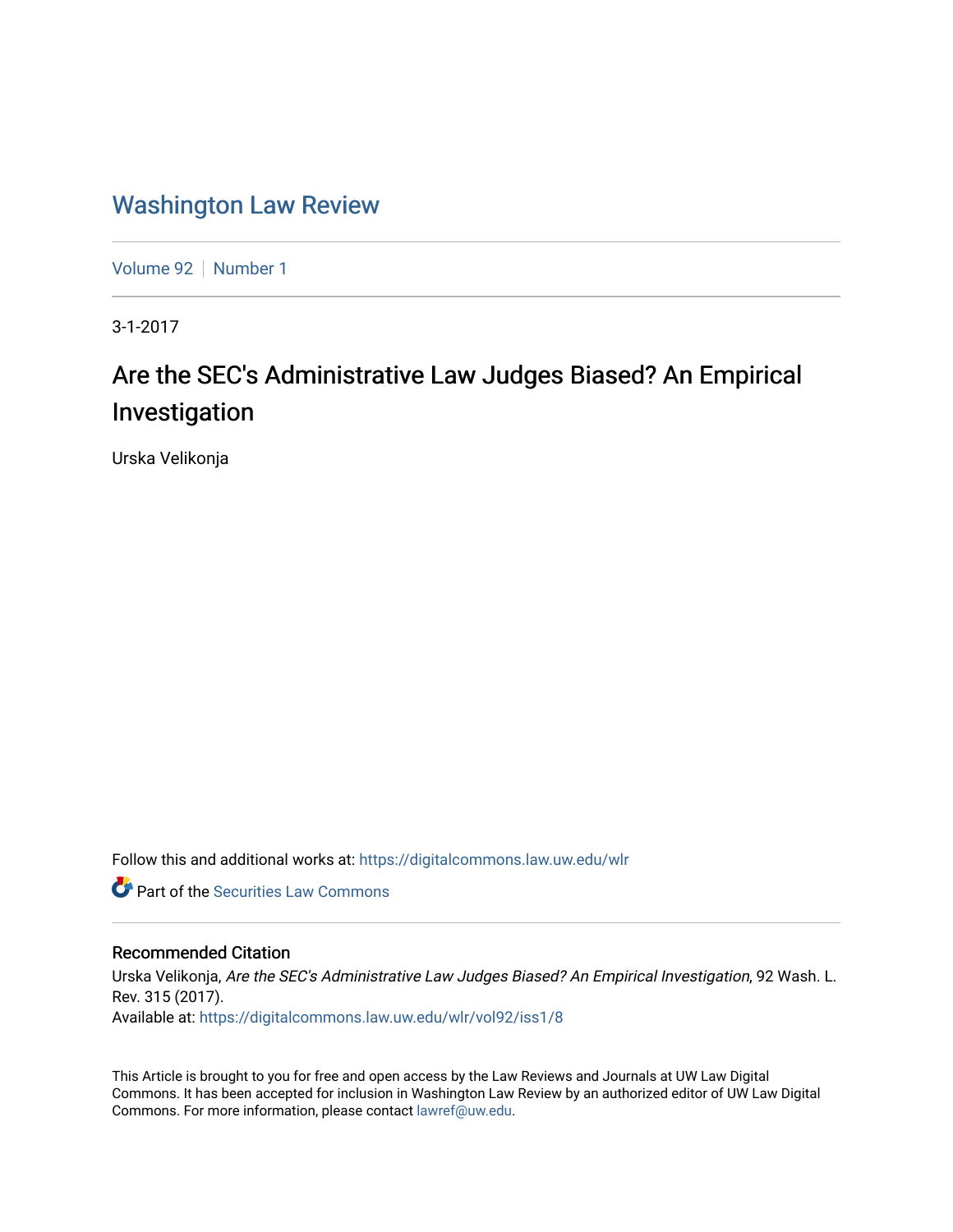## **ARE THE SEC'S ADMINISTRATIVE LAW JUDGES BIASED? AN EMPIRICAL INVESTIGATION**

#### Urska Velikonja*[\\*](#page-1-0)*

 $\overline{\phantom{a}}$ 

*Abstract:* The Dodd-Frank Act significantly expanded the SEC's enforcement flexibility by authorizing the agency to choose whether to bring an enforcement action in court or in an administrative proceeding. The change has faced strong opposition. Federal courts have enjoined several enforcement actions filed in administrative proceedings for constitutional infirmities, and cases are currently winding their way through the appellate process. But even if any constitutional problems were remedied, controversy would persist. Judges, lawmakers, practitioners, and academics have raised doubts as to whether litigation before administrative law judges ("ALJs") is fair to defendants. In advancing their arguments, they have relied heavily on a series of reports published in the Wall Street Journal purporting to show that the SEC enjoys a home-court advantage in litigation before ALJs.

As documented in this Article, the evidence offered by the Wall Street Journal is deficient and its conclusions unfounded. This Article compiles and analyzes a large dataset of all enforcement actions filed in fiscal years 2007 to 2015. Contrary to the claim advanced by the Wall Street Journal and critics of administrative adjudication, SEC litigation before ALJs remains rare. Although the number of contested actions filed in the administrative forum has increased since Dodd-Frank, this is mostly due to an increase in actions that could have been litigated before ALJs prior to the Dodd-Frank amendment. More significantly, there is no robust correlation between the selected forum and case outcome. Federal district court judges ruled for the SEC and against defendants in 88% of cases, whereas ALJs ruled for the SEC in 90% of cases. This finding does not imply that the type of forum in which the SEC litigates does not matter. Rather, there are significant empirical obstacles to finding any useful results by comparing case outcomes.

|  | I. LEGAL CHANGE AND THE RELATED CONTROVERSY  321<br>II. CONTESTED ACTIONS IN SECURITIES ENFORCEMENT 335 |
|--|---------------------------------------------------------------------------------------------------------|

<span id="page-1-0"></span><sup>\*</sup> Visiting Professor of Law, Georgetown University Law Center; Associate Professor of Law, Emory University School of Law. I thank Adam Badawi, Carlos Berdejo, Brad Bernthal, Tony Casey, John Coyle, Elisabeth de Fontenay, Cathy Hwang, Darian Ibrahim, Jonathan Nash, Elizabeth Pollman, Andy Vollmer, Yesha Yadav, and Kathryn Zeiler, and participants at the Conference on Empirical Legal Studies at Duke, the Midwest Law and Economics Annual Meeting at Emory University, the Law & Business Workshop at UC Berkeley School of Law, and faculty workshops at the University of Virginia School of Law, UC Hastings School of Law and William & Mary Law School. For research assistance, I thank Emma Elliott and Josh Lewin.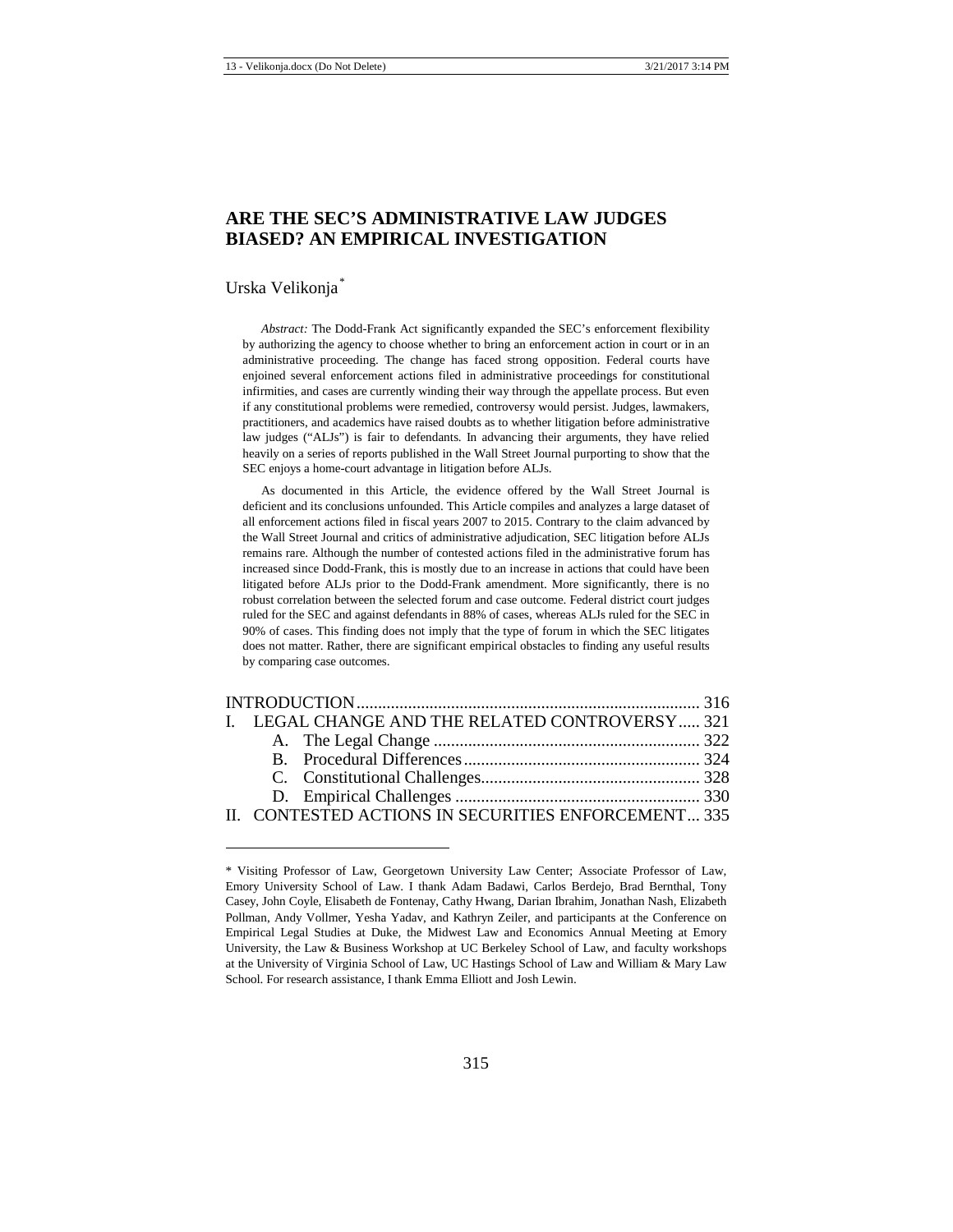| Has the SEC Shifted Enforcement to the Administrative<br>$B_{-}$ |  |
|------------------------------------------------------------------|--|
|                                                                  |  |
| C. Is There a Disparity in Outcomes Depending on Where           |  |
|                                                                  |  |
| 1. Overview of Outcomes in Securities Enforcement 346            |  |
|                                                                  |  |
| a. The Response Variable: What Counts as                         |  |
|                                                                  |  |
|                                                                  |  |
|                                                                  |  |
|                                                                  |  |
| A. The Missing Pieces: Omitted Variables and Selection           |  |
|                                                                  |  |
| В.                                                               |  |
|                                                                  |  |
| <b>APPENDIX</b>                                                  |  |
|                                                                  |  |

#### <span id="page-2-0"></span>INTRODUCTION

**.** 

In August 2013, the Securities and Exchange Commission ("SEC") celebrated a confidence-boosting victory after a jury trial of the "Fabulous Fab," Goldman Sachs's trader Fabrice Tourre, who was found liable for defrauding investors in mortgage securities.<sup>[1](#page-2-1)</sup> A series of stinging trial defeats for the SEC followed that victory. First, Mark Cuban prevailed after a much-publicized insider-trading jury trial.<sup>[2](#page-2-2)</sup> Soon afterwards, over the course of four months, the SEC lost at trial again and again. $3$  Around the same time, the SEC's then-new Enforcement

<span id="page-2-1"></span><sup>1.</sup> *See* Justin Baer, Chad Bray & Jean Eaglesham, *'Fab' Trader Liable in Fraud*, WALL ST. J. (Aug. 2, 2013), http://www.wsj.com/articles/SB10001424127887323681904578641843284450004 [https://perma.cc/A98Q-X6XU] (reporting that the victory produced "happiness around the halls" of the SEC).

<span id="page-2-2"></span><sup>2.</sup> *See* Andrew Harris & Tom Korosec, *SEC Loses as Mark Cuban Triumphs in Insider-Trading Trial*, BLOOMBERG (Oct. 18, 2013, 1:48 AM), http://www.bloomberg.com/news/articles/2013-10- 16/billionaire-mark-cuban-found-not-liable-in-sec-lawsuit [https://perma.cc/ED22-R62J].

<span id="page-2-3"></span><sup>3.</sup> Between December 2, 2013 and January 27, 2014, the SEC lost against eight defendants charged with insider trading and accounting fraud. *See* SEC v. Steffes et al., No. 1:10-cv-6266 (N.D. Ill. Jan. 27, 2014); SEC v. Schvacho, No. 1:12-cv-2557 (N.D. Ga. Jan. 7, 2014); SEC v. Jensen & Tekulve, No. 2:11-cv-5316 (C.D. Cal. Dec. 10, 2013); SEC v. Kovzan, No. 2:11-cv-2017 (D. Kan. Dec. 2, 2013). Between October 2013 and the end of January 2014, the SEC lost at trial against nine of fourteen defendants. One of these cases was appealed and remanded, so, at the end, the SEC's track record for the period may be less grim than initially reported. By contrast, at trials concluded between February 2014 and the end of February 2016, the SEC lost against only three of thirty-five defendants. Data on file with author.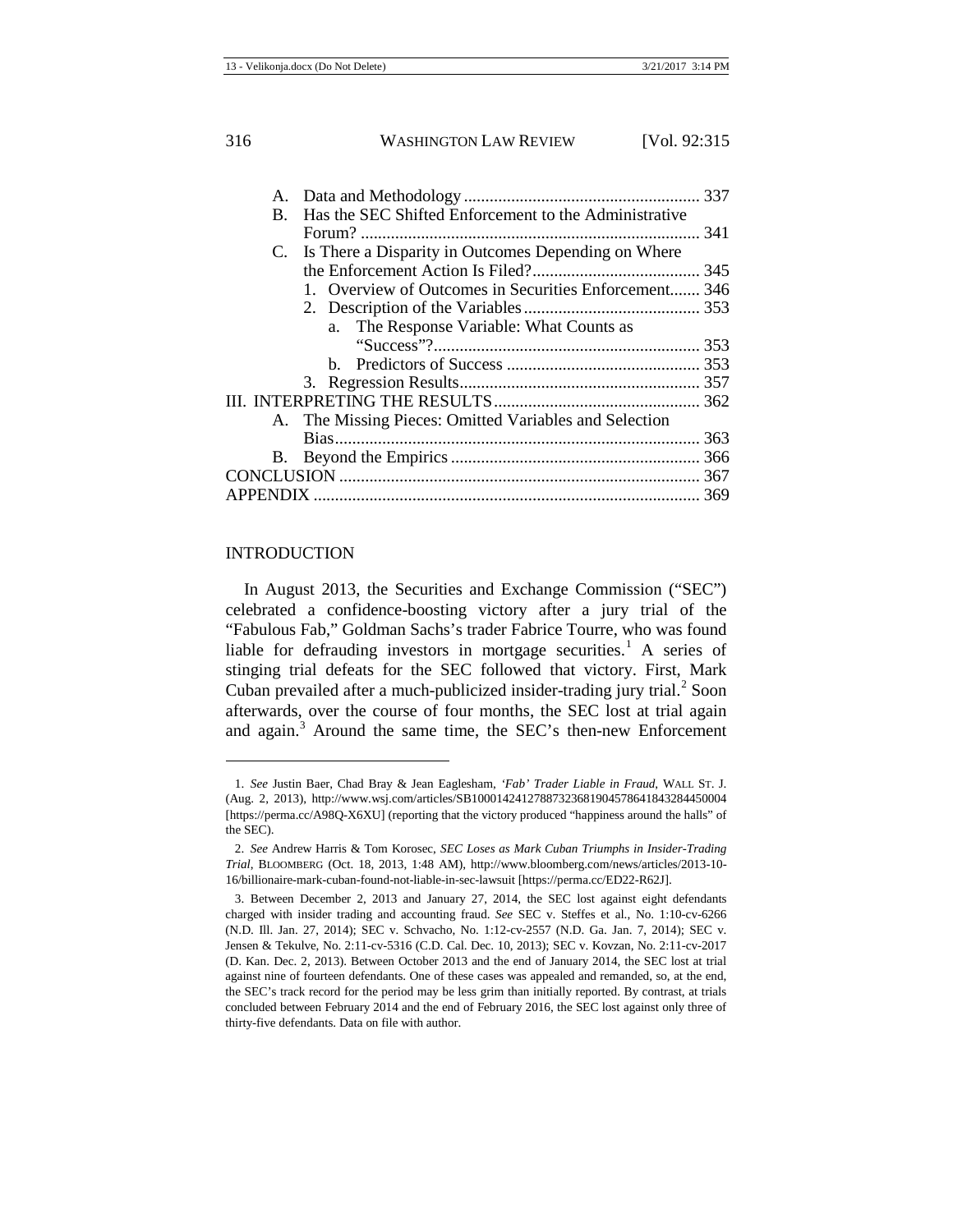<span id="page-3-9"></span>Director announced that the agency would file more enforcement actions in the administrative forum instead of in federal district court.<sup>[4](#page-3-0)</sup> Coming on the heels of trial losses, the change in policy looked like an opportunistic search for a more favorable adjudicator. Contemporaneous news articles and commentary insinuated that the SEC was motivated by "home-court advantage,"[5](#page-3-1) and speculated that administrative law judges ("ALJs"), who decide cases filed in the administrative forum, were biased in favor of the agency.<sup>[6](#page-3-2)</sup>

<span id="page-3-10"></span>The change in enforcement policy was possible because of a provision included in the Dodd-Frank Wall Street Reform and Consumer Protection Act of  $2010$ .<sup>[7](#page-3-3)</sup> Section 929P(a) of the Dodd-Frank Act authorized the SEC to seek fines from any firm or individual in an administrative proceeding.<sup>[8](#page-3-4)</sup> Before the amendment, the SEC could impose fines in administrative proceedings only on registered firms and individuals, such as broker-dealers, investment advisers, and firms that registered securities with the agency.<sup>[9](#page-3-5)</sup> But the SEC had to sue in federal district court to secure fines against non-registered firms and individuals—public companies and executive officers charged with accounting fraud; traders charged with insider trading violations; and those charged with selling unregistered securities, including most Ponzi schemers.<sup>[10](#page-3-6)</sup>

Initially, expanding the jurisdiction of ALJs, who decide cases filed in the administrative forum, did not raise eyebrows.<sup>[11](#page-3-7)</sup> Few recognized the amendment's full potential and the SEC was reluctant to use it. $^{12}$  $^{12}$  $^{12}$  As the SEC started filing more actions in the administrative forum, defendants'

<span id="page-3-0"></span><sup>4.</sup> Gretchen Morgenson, *At the SEC, a Question of Home-Court Edge*, N.Y. TIMES (Oct. 5, 2013), [http://www.nytimes.com/2013/10/06/business/at-the-sec-a-question-of-home-court](http://www.nytimes.com/2013/10/06/business/at-the-sec-a-question-of-home-court-edge.html)[edge.html](http://www.nytimes.com/2013/10/06/business/at-the-sec-a-question-of-home-court-edge.html) [https://perma.cc/X8MC-GY63].

<sup>5.</sup> *Id.*

<span id="page-3-2"></span><span id="page-3-1"></span><sup>6.</sup> In the alternative, more restrained commentators suggested that even if ALJs were not biased, procedural rules in administrative proceedings disadvantaged respondents. *See* William McLucas & Matthew Martens, *How to Rein in the SEC*, WALL ST. J. (June 2, 2015), http://www.wsj.com/ articles/how-to-rein-in-the-sec-1433285747 [https://perma.cc/73CH-GA28].

<sup>7.</sup> Dodd-Frank Act, Pub. L. No. 111-203, 124 Stat. 1376 (2010).

<sup>8.</sup> *See* Dodd-Frank Act § 929P(a)(1), 124 Stat. at 1862.

<span id="page-3-7"></span><span id="page-3-6"></span><span id="page-3-5"></span><span id="page-3-4"></span><span id="page-3-3"></span><sup>9.</sup> *See* Securities Enforcement Remedies and Penny Stock Reform Act of 1990, Pub. L. No. 101- 429.

<sup>10.</sup> *See* discussion *infra* section I.A.

<sup>11.</sup> *See* discussion *infra* section I.A.

<span id="page-3-8"></span><sup>12.</sup> *See* discussion *infra* section II.B.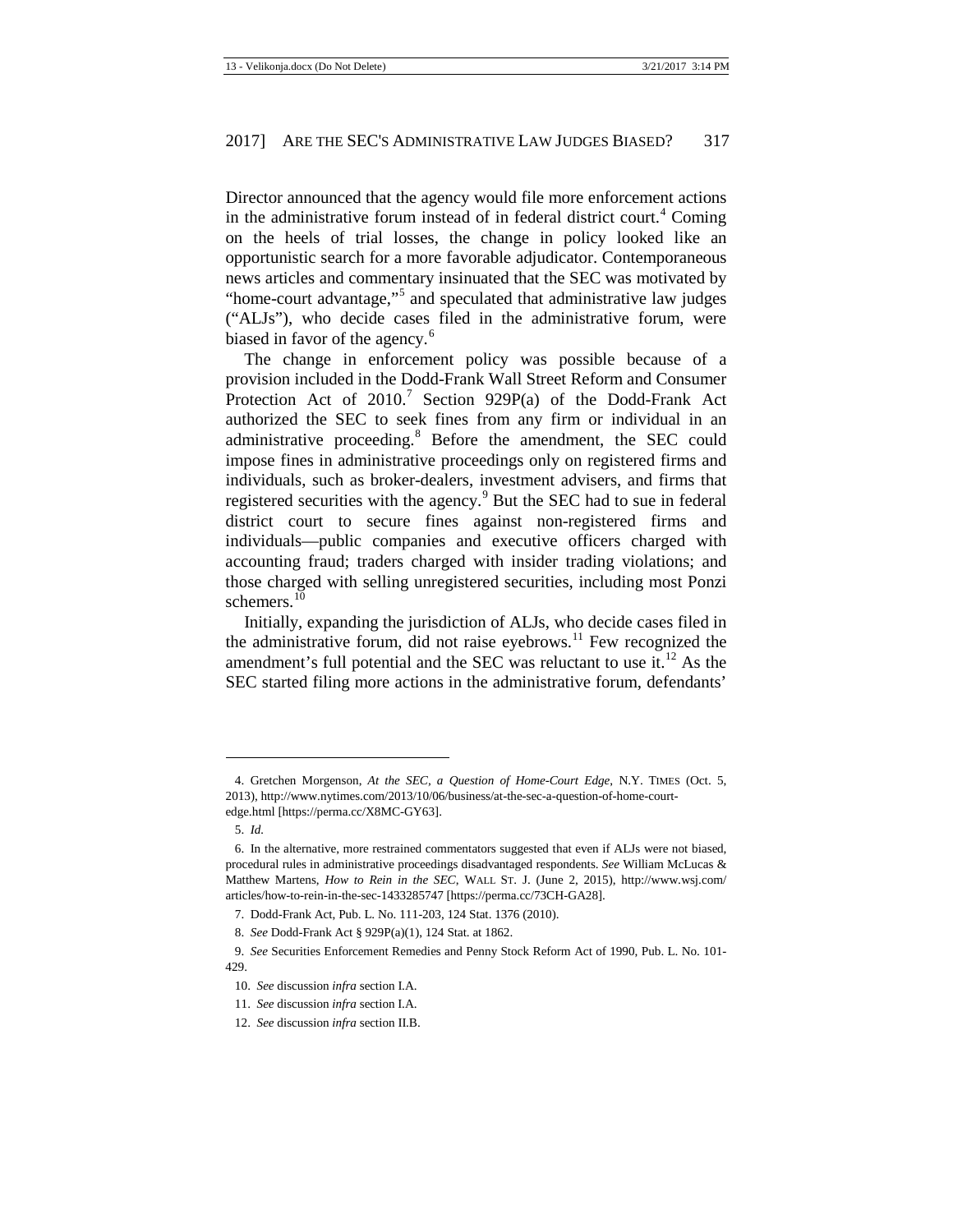<span id="page-4-14"></span><span id="page-4-13"></span>objections and public unease began to mount.<sup>[13](#page-4-0)</sup> They culminated in a front-page report published in the *Wall Street Journal*. [14](#page-4-1) The news story, based on an analysis of outcomes in SEC enforcement actions over several years, reported that securities defendants were considerably more likely to lose when the SEC sued them in the administrative forum than when it sued them in court.<sup>[15](#page-4-2)</sup> The story purported to offer empirical validation for the claims that ALJs were biased in favor of the SEC, and accused the SEC of steering weaker cases to the administrative forum.<sup>[16](#page-4-3)</sup>

<span id="page-4-16"></span><span id="page-4-12"></span><span id="page-4-11"></span>The news story attracted almost immediate responses by federal judges,<sup>[17](#page-4-4)</sup> practitioners,<sup>[18](#page-4-5)</sup> advocates,<sup>[19](#page-4-6)</sup> academics,<sup>[20](#page-4-7)</sup> and the press.<sup>[21](#page-4-8)</sup> Defendants have cited the reported figures in lawsuits that sought to enjoin SEC enforcement actions filed in the administrative forum, arguing that the administrative forum gave the Enforcement Division "an unfair advantage."<sup>[22](#page-4-9)</sup> One federal judge said that these arguments were "compelling and meritorious,"<sup>[23](#page-4-10)</sup> and another added, quoting the

<span id="page-4-15"></span>**.** 

18. *See, e.g.*, McLucas & Martens, *supra* not[e 6.](#page-3-10)

<span id="page-4-6"></span><span id="page-4-5"></span>19. *See, e.g.*, Center for Capital Markets Competitiveness, Comment Letter on Proposed Amendments to the Commission's Rules of Practice—17 CFR Part 201 (Dec. 4, 2015), http://www.centerforcapitalmarkets.com/wp-content/uploads/2015/07/021882\_SEC\_Reform\_FIN1. pdf [https://perma.cc/W6AR-QDJS].

<span id="page-4-7"></span>20. Rachel E. Barkow, *Overseeing Agency Enforcement*, 84 GEO. WASH. L. REV. 1129, 1160–61 (2016); Kent Barnett, *Against Administrative Judges*, 49 U.C. DAVIS L. REV. 1643, 1645 (2016); Gideon Mark, *SEC Enforcement Discretion*, 94 TEX. L. REV. 261 (2016); *see also* David Zaring, *Enforcement Discretion at the SEC*, 94 TEX. L. REV. 1115, 1158 (2016).

<span id="page-4-8"></span>21. *See, e.g.*, Jean Eaglesham, *Federal Judge Rules SEC In-House Judge's Appointment 'Likely Unconstitutional*,*'* WALL ST. J. (June 8, 2015, 4:50 PM), [http://www.wsj.com/articles/federal-judge](http://www.wsj.com/articles/federal-judge-rules-sec-in-house-judges-appointment-likely-unconstitutional-1433796161)[rules-sec-in-house-judges-appointment-likely-unconstitutional-1433796161](http://www.wsj.com/articles/federal-judge-rules-sec-in-house-judges-appointment-likely-unconstitutional-1433796161) [https://perma.cc/TG6Q -LBAC]; Jenna Greene, *The SEC's on a Long Winning Streak*, NAT'L L.J. (Jan. 22, 2015), http://www.nationallawjournal.com/id=1202715464297/The-SECs-On-a-Long-Winning-Streak [https://perma.cc/TG6Q-LBAC].

<span id="page-4-10"></span><span id="page-4-9"></span>22. Douglas Davison, Matthew Martens, Nicole Rabner, Natalie Rastin & John Valentine, *Litigating with—and at—the SEC*, 48 THE REV. OF SEC. & COMMODITIES REG. 103, 103 (2015).

23. Bebo v. SEC, No. 15-cv-3, 2015 WL 905349, at \*2 (E.D. Wis. Mar. 3, 2015).

<span id="page-4-0"></span><sup>13.</sup> *See* Urska Velikonja, *Securities Settlements in the Shadows*, 126 YALE L.J. F. 124 (2016); Morgenson, *supra* note [4](#page-3-9) (quoting SEC enforcement director Andrew Ceresney as saying that the SEC "will be bringing more administrative proceedings given the recent statutory changes").

<span id="page-4-1"></span><sup>14.</sup> Jean Eaglesham, *SEC Is Steering More Trials to Judges It Appoints*, WALL ST. J. (Oct. 21, 2014), http://www.wsj.com/articles/sec-is-steering-more-trials-to-judges-it-appoints-1413849590 [https://perma.cc/6WGY-2XS2] (reporting that in fiscal years 2012 and 2013 the SEC prevailed in 90% and 100% of trials before ALJs, respectively, and in 75% and 63% of trials in court, respectively).

<sup>15.</sup> *Id*.

<sup>16.</sup> *See id.*

<span id="page-4-4"></span><span id="page-4-3"></span><span id="page-4-2"></span><sup>17.</sup> *See, e.g.*, Jed. S. Rakoff, Address at the PLI Securities Regulation Institute: Is the S.E.C. Becoming a Law Unto Itself? (Nov. 5, 2014), https://securitiesdiary.files.wordpress.com/2014/11/ rakoff-pli-speech.pdf [https://perma.cc/277Q-YF53] [hereinafter Rakoff Address].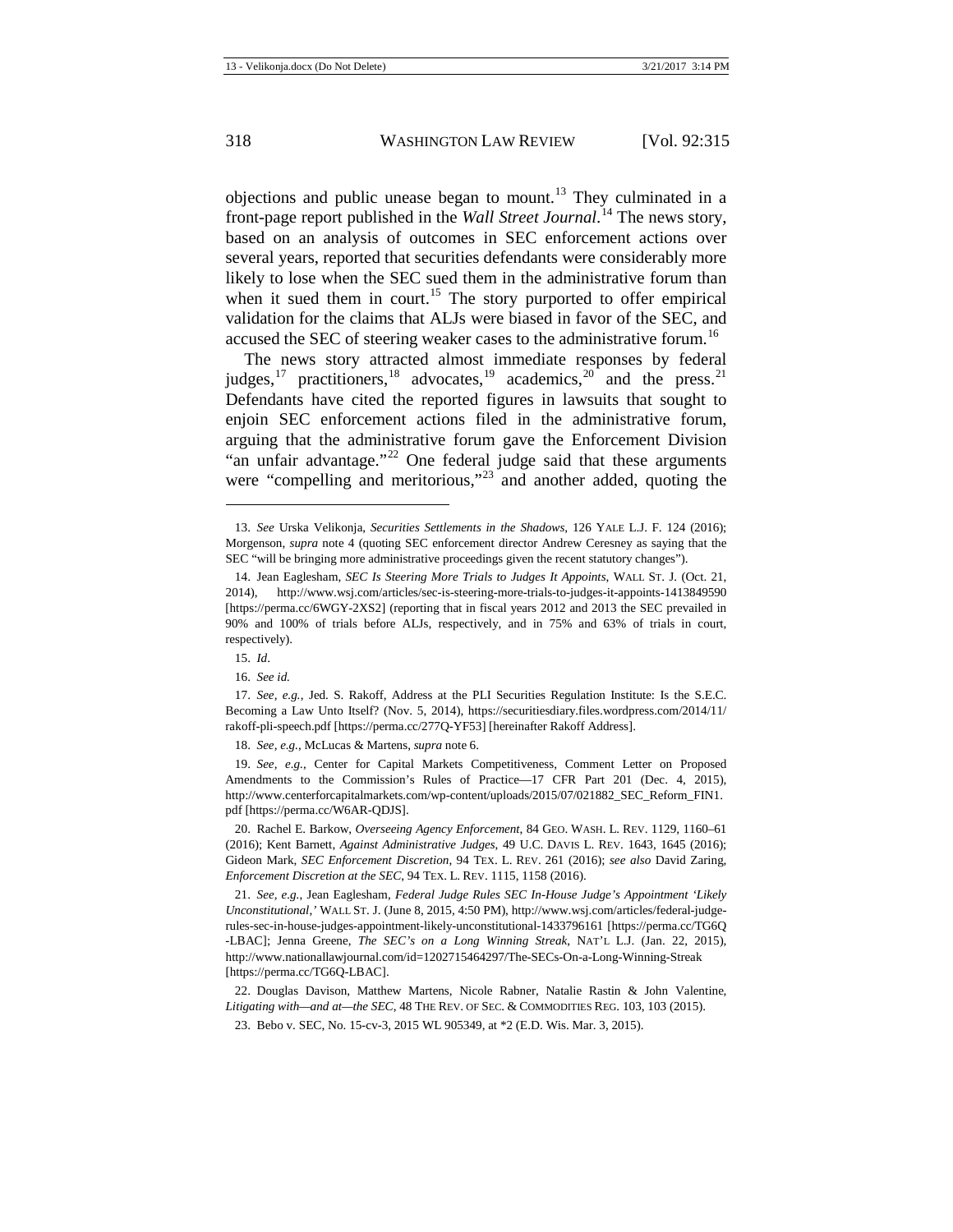<span id="page-5-8"></span>*Wall Street Journal* figures, that litigation before ALJs was "unfair to the litigants."<sup>[24](#page-5-0)</sup> The SEC's inspector general has conducted an investigation into whether ALJs are biased.<sup>[25](#page-5-1)</sup> Even academic commentators, who are usually skeptical of news reporting, have taken the news articles at face value and relied on them to support their analysis.[26](#page-5-2) Relying on the *Wall Street Journal* reporting, two bills have been introduced in Congress to reduce the perceived procedural and substantive bias in administrative securities enforcement.<sup>[27](#page-5-3)</sup> The SEC, under significant and sustained pressure to change its enforcement practices, recently amended procedural rules that govern litigation before ALJs.<sup>[28](#page-5-4)</sup> Although the amendments to the SEC's Rules of Practice substantially expand defendants' procedural rights in administrative proceedings, the critics of its enforcement program demand more by continuing to invoke the purported disparity in outcomes.<sup>[29](#page-5-5)</sup>

<span id="page-5-7"></span><span id="page-5-6"></span>That empirical support would influence the debate about a controversial statute is laudable—assuming that the data are

**.** 

<span id="page-5-3"></span><span id="page-5-2"></span>27. In the press release announcing the bill, the proponent of the first bill relied heavily and explicitly on the *Wall Street Journal* reporting to justify the amendments. Peter J. Henning, *SEC Victories Delay Challenge on In-House Judges*, N.Y. TIMES (July 5, 2016), http://www.nytimes.com/2016/07/06/business/dealbook/sec-victories-delay-challenge-on-in-housejudges.html [https://perma.cc/29Z9-MV43]; Press Release, U.S. Congressman Scott Garrett, Garrett Introduces Bill to Restore Due Process Rights for All Americans (Oct. 22, 2015), https://garrett.house.gov/media-center/press-releases/garrett-introduces-bill-to-restore-due-processrights-for-all-americans [https://perma.cc/V85E-5442] [hereinafter Garrett Press Release].

<span id="page-5-4"></span>28. *See* Amendments to the Commission's Rules of Practice, 81 Fed. Reg. 50,212 (July 29, 2016) (to be codified at 17 C.F.R. pt. 201) https://www.sec.gov/rules/final/2016/34-78319.pdf [https://perma.cc/UM2B-TNCU]. Half of the comment letters on the proposed amendments to the SEC's Rules of Practice cited the *Wall Street Journal* news story to contend that securities defendants sued in administrative proceeding "lose substantially more frequently than do defendants in federal court." *See, e.g.*, Susan E. Brune, Brune & Richard LLP, Comment Letter on Proposed Rule on Amendments to the Commission's Rules of Practice (File No. S7-18-15) (Nov. 23, 2015), https://www.sec.gov/comments/s7-18-15/s71815-2.pdf [https://perma.cc/C3AS-8FGK].

<span id="page-5-5"></span>29. *See* Bradley J. Bondi, Sara E. Ortiz & Michael Wheatley, *Cahill Discusses SEC's Amendments to Rules of Practice for Administrative Proceedings*, COLUM. L. SCH.: CLS BLUE SKY BLOG (July 21, 2016), http://clsbluesky.law.columbia.edu/2016/07/21/cahill-discusses-secsamendments-to-rules-of-practice-for-administrative-proceedings/ [https://perma.cc/GG3J-3NZM] ("It remains to be seen whether these amendments will impact the statistical disparity . . . ."); Kimberley A. Strassel, *The SEC Plays Judge and Jury*, WALL ST. J. (Aug. 4, 2016), http://www.wsj.com/articles/the-sec-plays-judge-and-jury-1470353410 [https://perma.cc/5PVD-RG34] (opining that the SEC "loves" to litigate before ALJs because it is more likely to win, citing to the *Wall Street Journal* report).

<sup>24.</sup> Rakoff Address, *supra* not[e 17,](#page-4-11) at 11.

<span id="page-5-1"></span><span id="page-5-0"></span><sup>25.</sup> OFFICE OF INSPECTOR GEN., SEC, INTERIM REPORT OF INVESTIGATION CASE # 15-ALJ-0482-I 4 (2015), https://www.sec.gov/oig/reportspubs/ oig-sec-interim-report-investigation-adminlaw-judges.pdf [https://perma.cc/KG9L-HX2Q] (finding no evidence of bias).

<sup>26.</sup> *See, e.g.*, Barkow, *supra* not[e 20,](#page-4-12) at 1160−61; Mark, *supra* not[e 20,](#page-4-12) at 261–62.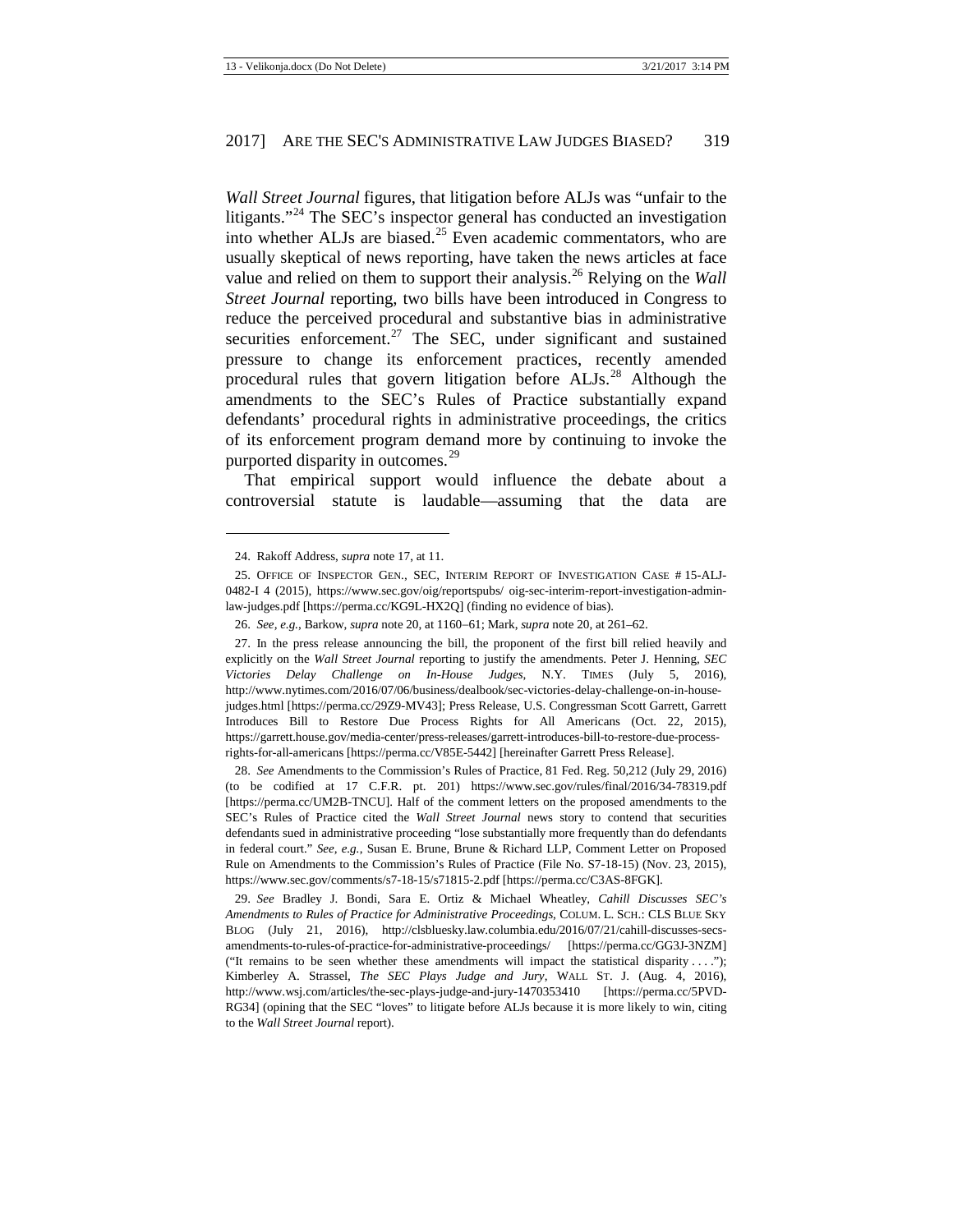<span id="page-6-0"></span>representative and the analysis thorough and correct. Unfortunately, the evidence that most critics of ALJ adjudication cite is misleading in important respects. This Article is the first to collect and analyze all enforcement actions filed over a relatively long period of time: it reviews enforcement actions filed between fiscal years 2007 and 2015 against 10,967 defendants.<sup>[30](#page-6-1)</sup> Using the collected data, the Article tests two related claims that the *Wall Street Journal* and the critics of administrative adjudication have advanced: first, whether the SEC is steering more contested cases to administrative proceedings, and second, whether the SEC is more likely to prevail in cases decided by ALJs.

As to the first claim, the Article reports evidence that the SEC has been litigating more in administrative proceedings since the adoption the Dodd-Frank Act.<sup>[31](#page-6-2)</sup> Not all of the increase is attributable to expanded jurisdiction of ALJs; about half of the increase is due to the fact that the SEC has recently brought more actions that could have been filed in administrative proceedings even before the Dodd-Frank amendment. As to the second claim, the difference in outcomes is largely the result of the different nature of cases filed in each type of forum. The SEC is considerably less likely to prevail against a defendant sued for insider trading and accounting fraud regardless of forum. These cases are also considerably less likely to be filed in the administrative forum. As a result, a comparison of success rates by venue that does not control for the subject matter of the action will understate the SEC's success in court and overstate its success in the administrative forum. In addition, the news stories to date compared outcomes after trial.<sup>[32](#page-6-3)</sup> But most SEC cases decided by a judge are resolved by summary judgment.<sup>[33](#page-6-4)</sup> After one controls for the subject matter, or once one includes cases decided by dispositive motions and not only after trial, the reported disparity in outcomes disappears.[34](#page-6-5) In fact, the only way to reproduce the *Wall Street Journal* win-ratios is to compare outcomes after trial and on motion to

<span id="page-6-1"></span><sup>30.</sup> The only other serious academic effort to evaluate case outcomes has been made by Professor Grundfest, though with a considerably more limited set of data. *See* Joseph A. Grundfest, *Fair or Foul? SEC Administrative Proceedings and Prospects for Reform Through Removal Legislation*, 85 FORDHAM L. REV. 1143, 1143 (2016).

<sup>31.</sup> *See* discussion *infra* section II.B.

<span id="page-6-3"></span><span id="page-6-2"></span><sup>32.</sup> *See, e.g.*, Morgenson, *supra* note [4](#page-3-9) (noting that the SEC prevailed in "7.5 out of 12" cases litigated in district court). The SEC prevailed against 59 defendants sued in 2011 (data on file with author), suggesting that the figure reported by the *New York Times* does not include summary judgments. *See also* Grundfest, *supra* note [30,](#page-6-0) at 1178 (implying that the *Wall Street Journal* reports did not include summary judgments in their analysis).

<span id="page-6-4"></span><sup>33.</sup> *See infra* Table 3.

<span id="page-6-5"></span><sup>34.</sup> *See* discussion *infra* section II.C.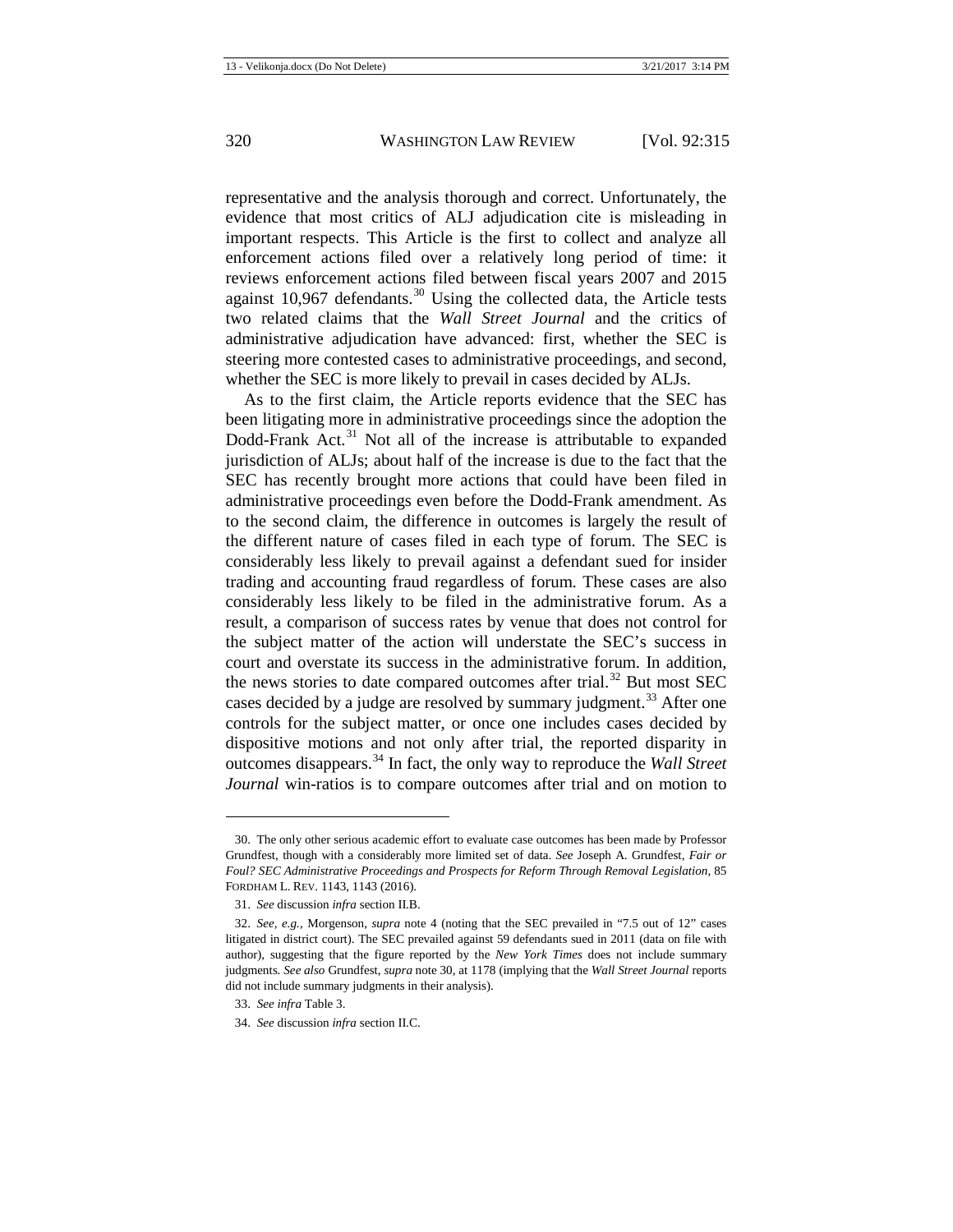dismiss, but exclude cases resoloved by summary judgment. In short, the *Wall Street Journal* compared apples to oranges.

The results reported in this Article are significant because of the substantial influence that the *Wall Street Journal*'s reporting has had and may continue to have on the law and practice of securities enforcement. At the same time, the results reported in this Article should not be understood to imply that the type of forum does not matter in securities enforcement. Rather, the information that is available on enforcement actions does not allow one to draw useful empirical conclusions regarding the relationship between forum choice and case outcome. The controversy surrounding administrative adjudication will no doubt continue after this Article, but hopefully not on the basis of discredited empirical evidence.

This Article proceeds in three parts. Part I describes the legal background of the Dodd-Frank amendment, the difference in procedural rules in court and before ALJs, and the related constitutional and empirical challenges. Part II uses a complete dataset of enforcement actions filed between 2007 and 2015 to assess two claims: first, that the reported increase in the cases filed in administrative proceedings is due largely to contested litigation before ALJs; and second, that ALJs are more likely to rule for the SEC than federal judges. The Article finds only limited support for the first claim and none for the second. Part III discusses the implications of the results. Significantly, because of omitted and unobservable variables, as well as selection bias, the result should not be interpreted to suggest that the forum makes no difference. Rather, the data in this space is not useful to resolve what is at its core a public relations problem for the SEC. It is nevertheless important to correct the record because the *Wall Street Journal*'s study has been so influential since its publication. The Article concludes with a caveat regarding greater use of empirical scholarship in policymaking. As the influence of big data increases, so should our concern about the quality of the data and the analysis. The significant impact of the *Wall Street Journal*'s flawed reporting provides a cautionary tale.

#### <span id="page-7-0"></span>I. LEGAL CHANGE AND THE RELATED CONTROVERSY

This Part sets the stage for the empirical analysis that follows in Part II. It explains the legal background and the significance of the Dodd-Frank amendment, outlines the procedural differences between the two different types of forums, and concludes with a discussion of the constitutional and empirical challenges raised against adjudication by ALJs.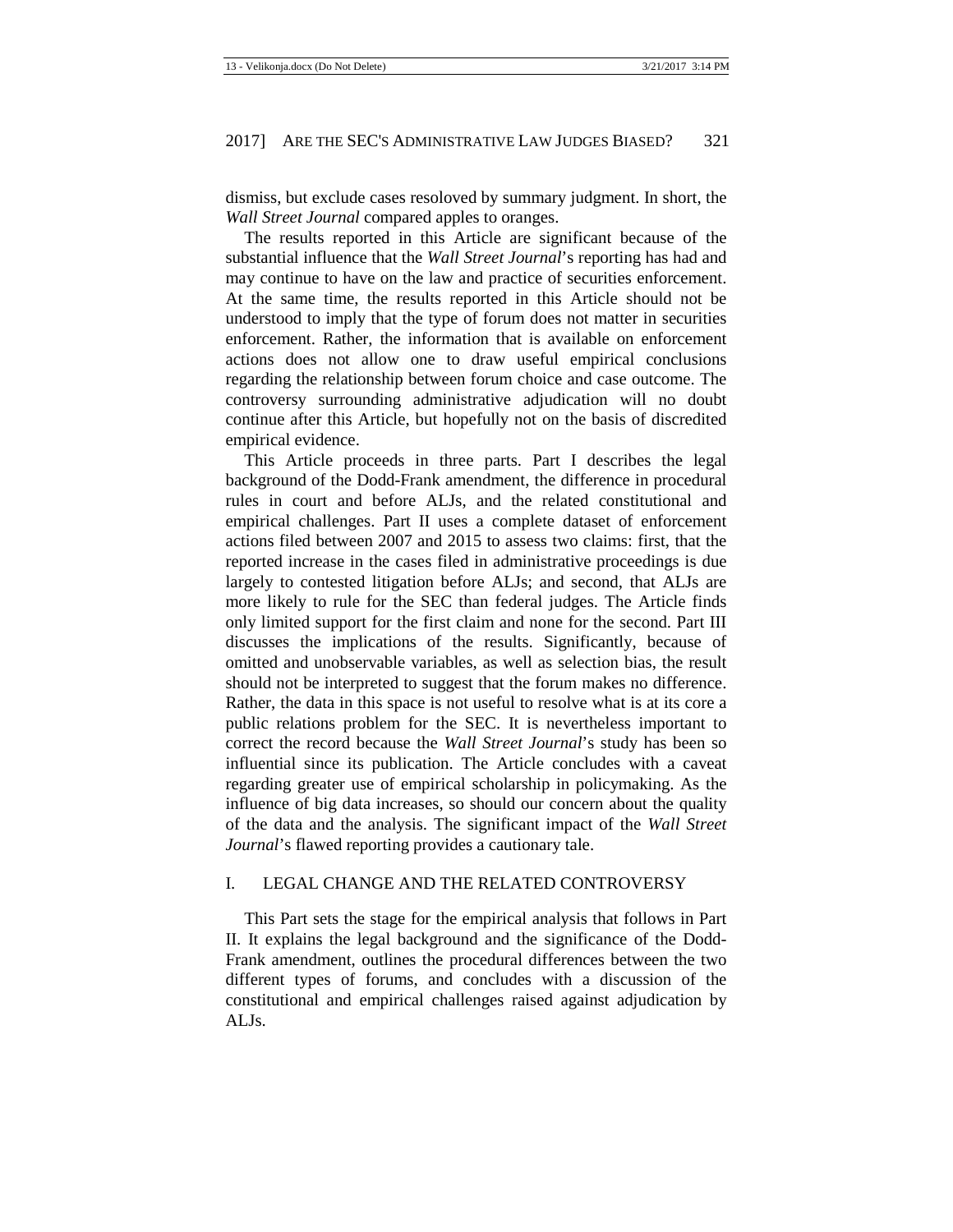#### <span id="page-8-0"></span>*A. The Legal Change*

The Dodd-Frank Act included hundreds of new legal provisions. Some of them, like the creation of the Consumer Financial Protection Bureau and the Volcker Rule, attracted considerable political, media, and academic attention at the time they were adopted.<sup>[35](#page-8-1)</sup> Others did not.

Section 929P(a) was one of those sections that few (outside of a small group of securities lawyers) paid attention to at the time. The legislative history for the amendment is remarkably sparse. Robert Khuzami, the SEC's then-Director of Enforcement submitted a ten-page statement to the Senate Judiciary Committee in support of Dodd-Frank, and he devoted a single sentence to what would become section 929P(a): "[a]dditional legislative proposals that would serve to enhance the Division's effectiveness and efficiency include the ability to seek civil penalties in cease-and-desist proceedings."[36](#page-8-2) The only legislative history of section 929P(a) in the House Report on Dodd-Frank states that "[t]his section streamlines the SEC's existing enforcement authorities by permitting the SEC to seek civil money penalties in cease-and-desist proceedings under Federal securities laws."<sup>[37](#page-8-3)</sup>

Historically, the SEC could seek to enjoin or to stop violations of securities laws but could not seek monetary sanctions. During the 1970s, the SEC began to seek disgorgement of ill-gotten gain as an ancillary equitable remedy,<sup>[38](#page-8-4)</sup> but it did not have the right to seek fines until 1984.[39](#page-8-5) The Securities Enforcement Remedies and Penny Stock Reform Act of 1990 ("Reform Act") expanded the SEC's penalty authority.<sup>[40](#page-8-6)</sup> The Reform Act empowered the SEC to seek fines in administrative proceedings against entities and individuals registered with the SEC, including broker-dealers, investment advisers, and firms that registered

<span id="page-8-1"></span><sup>35.</sup> *See, e.g.*, Helene Cooper, *Obama Signs Overhaul of Financial System*, N.Y. TIMES (July 22, 2010), http://www.nytimes.com/2010/07/22/business/22regulate.html [https://perma.cc/Z2YK-WZP2].

<span id="page-8-2"></span><sup>36.</sup> *Mortgage Fraud, Securities Fraud, and the Financial Meltdown: Prosecuting Those Responsible: Hearing Before the S. Comm. on the Judiciary*, 111th Cong. (2009) (statement of Robert Khuzami, Dir., Div. of Enf't, SEC), https://www.sec.gov/news/testimony/2009/ts120909 rk.htm [https://perma.cc/YG4K-4SYL].

<span id="page-8-3"></span><sup>37.</sup> H.R. REP. No. 111-687, § 211, at 78 (2009), https://www.congress.gov/111/crpt/hrpt687/ CRPT-111hrpt687-pt1.pdf [https://perma.cc/GZ5E-CWV5].

<span id="page-8-4"></span><sup>38.</sup> *See* Verity Winship, *Fair Funds and the SEC's Compensation of Injured Investors*, 60 FLA. L. REV. 1103, 1111–12 (2008).

<span id="page-8-6"></span><span id="page-8-5"></span><sup>39.</sup> The Insider Trading Sanctions Act of 1984 empowered the SEC to seek civil fines in insider trading cases. *See* Pub. L. No. 98-376, 98 Stat. 1264 (1984) (codified as amended at 15 U.S.C.  $§ 78u-l(b)(l)(A)).$ 

<sup>40.</sup> Pub. L. No. 101-429 (1990).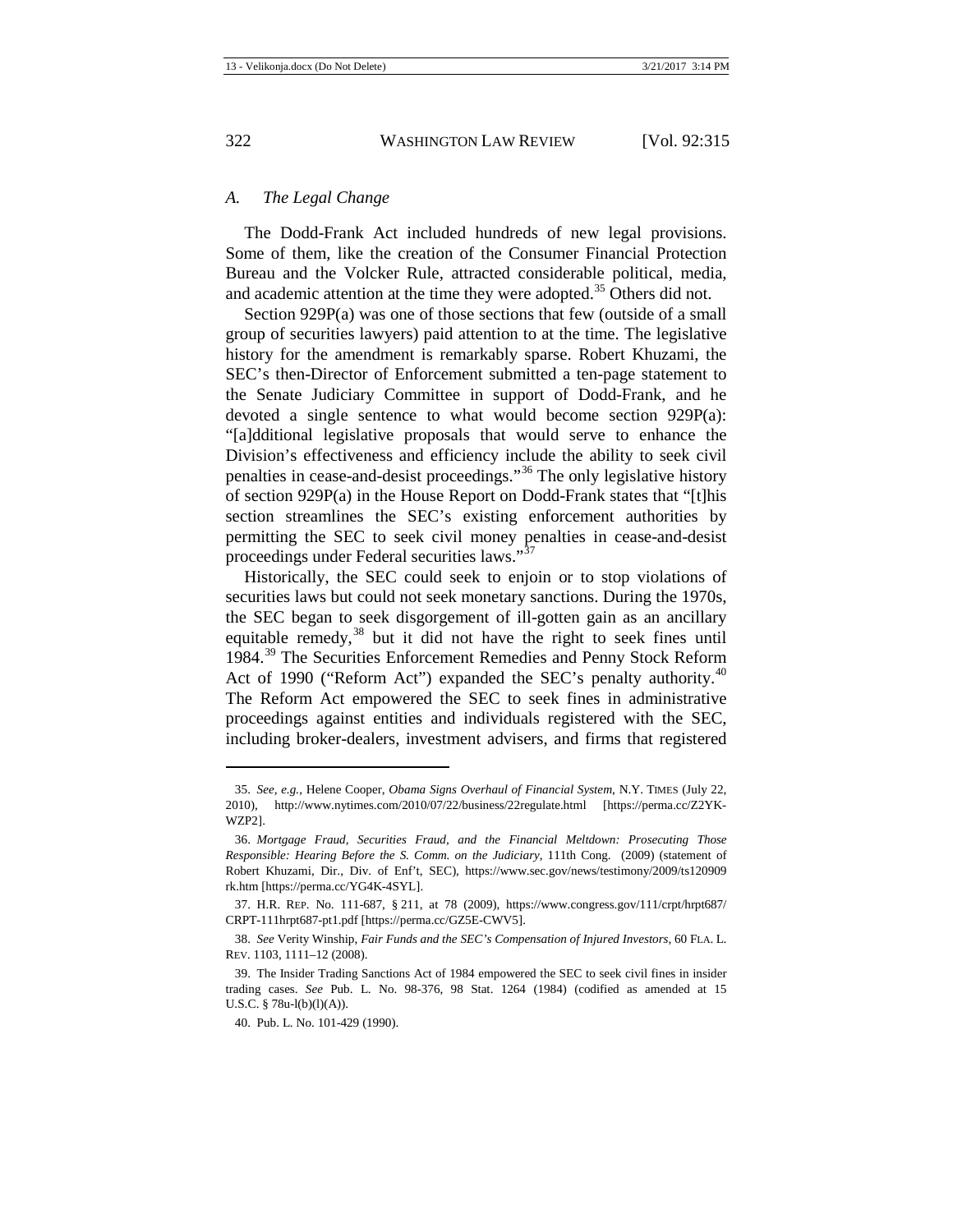securities with the agency. $41$  But in order to secure fines against nonregistered firms and individuals, the SEC had to sue them in court. For example, the SEC sued WorldCom in court for accounting fraud and obtained a  $$750$ -million fine;<sup>[42](#page-9-1)</sup> likewise the SEC sued Angelo Mozilo in court for securities fraud and secured the "largest-ever financial penalty against a public company's senior executive."<sup>[43](#page-9-2)</sup>

Section 929P(a) of the Dodd-Frank Act authorizes the SEC to seek civil penalties in an administrative cease-and-desist proceeding against any person who is found to have violated federal securities laws.<sup>[44](#page-9-3)</sup> The new provision allows the SEC to resolve almost any enforcement action in an administrative proceeding, but it does not eliminate the SEC's authority to litigate in court.<sup>[45](#page-9-4)</sup> As a result, the SEC can exercise discretion in choosing where to file any enforcement action,<sup>[46](#page-9-5)</sup> except for actions in which the SEC seeks remedies that only courts or ALJs can impose. $47$  When an agency can choose the forum, it will usually litigate where it is more cost-effective to do so.<sup>[48](#page-9-7)</sup>

<span id="page-9-8"></span>Considerable procedural differences between adjudication in court and in an administrative proceeding are discussed in more detail below. Respondents—as defendants in administrative proceedings are called face a time-compressed schedule as compared with litigation in court,

 $\overline{\phantom{a}}$ 

<sup>41.</sup> *Id.*

<span id="page-9-1"></span><span id="page-9-0"></span><sup>42.</sup> Press Release, SEC, The Honorable Jed Rakoff Approves Settlement of SEC's Claim for a Civil Penalty Against WorldCom (July 7, 2003), https://www.sec.gov/news/ press/2003-81.htm [https://perma.cc/6XMG-PGWT].

<span id="page-9-2"></span><sup>43.</sup> Press Release, SEC, Former Countrywide CEO Angelo Mozilo to Pay SEC's Largest-Ever Financial Penalty Against a Public Company's Senior Executive (Oct. 15, 2010), https://www.sec.gov/news/press/2010/2010-197.htm [https://perma.cc/F5Z6-WK3H].

<span id="page-9-3"></span><sup>44.</sup> 124 Stat. 1862 (2010). A cease-and-desist proceeding is an administrative proceeding seeking to order the respondent to cease and desist violating securities laws. The court equivalent is an injunctive proceeding in which the SEC seeks an obey-the-law injunction.

<span id="page-9-4"></span><sup>45.</sup> *See* Dodd-Frank § 929P(a)(1), 124 Stat. at 1862. The section expands the jurisdiction of ALJs without amending other provisions relating to venue.

<span id="page-9-5"></span><sup>46.</sup> Andrew Ceresney, the former director of the SEC Enforcement Division explained that "Congress provided us authority to obtain penalties in administrative proceedings against unregistered parties comparable to those we already could obtain from registered persons." Andrew Ceresney, Dir., Div. of Enf't, SEC, Remarks to the American Bar Association's Business Law Section Fall Meeting (Nov. 21, 2014), http://www.sec.gov/News/Speech/Detail/ Speech/1370543515297 [https://perma.cc/V4P6-77ZB] [hereinafter Ceresney, *ABA Remarks*].

<span id="page-9-6"></span><sup>47.</sup> For example, only a court can order a clawback under section 304 of the Sarbanes-Oxley Act, while an associational or professional bar can be ordered only in administrative proceedings.

<span id="page-9-7"></span><sup>48.</sup> *See* Andrew Ceresney, Dir., Div. of Enf't, SEC, Keynote Speech at New York City Bar 4th Annual White Collar Institute (May 12, 2015), https://www.sec.gov/news/speech/ceresney-nyc-bar-4th-white-collar-key-note.html [https://perma.cc/97ZV-LYJH]. The SEC is far from the only agency that can seek monetary penalties in an administrative proceeding: so can the FTC, the OSHA, banking regulators, etc.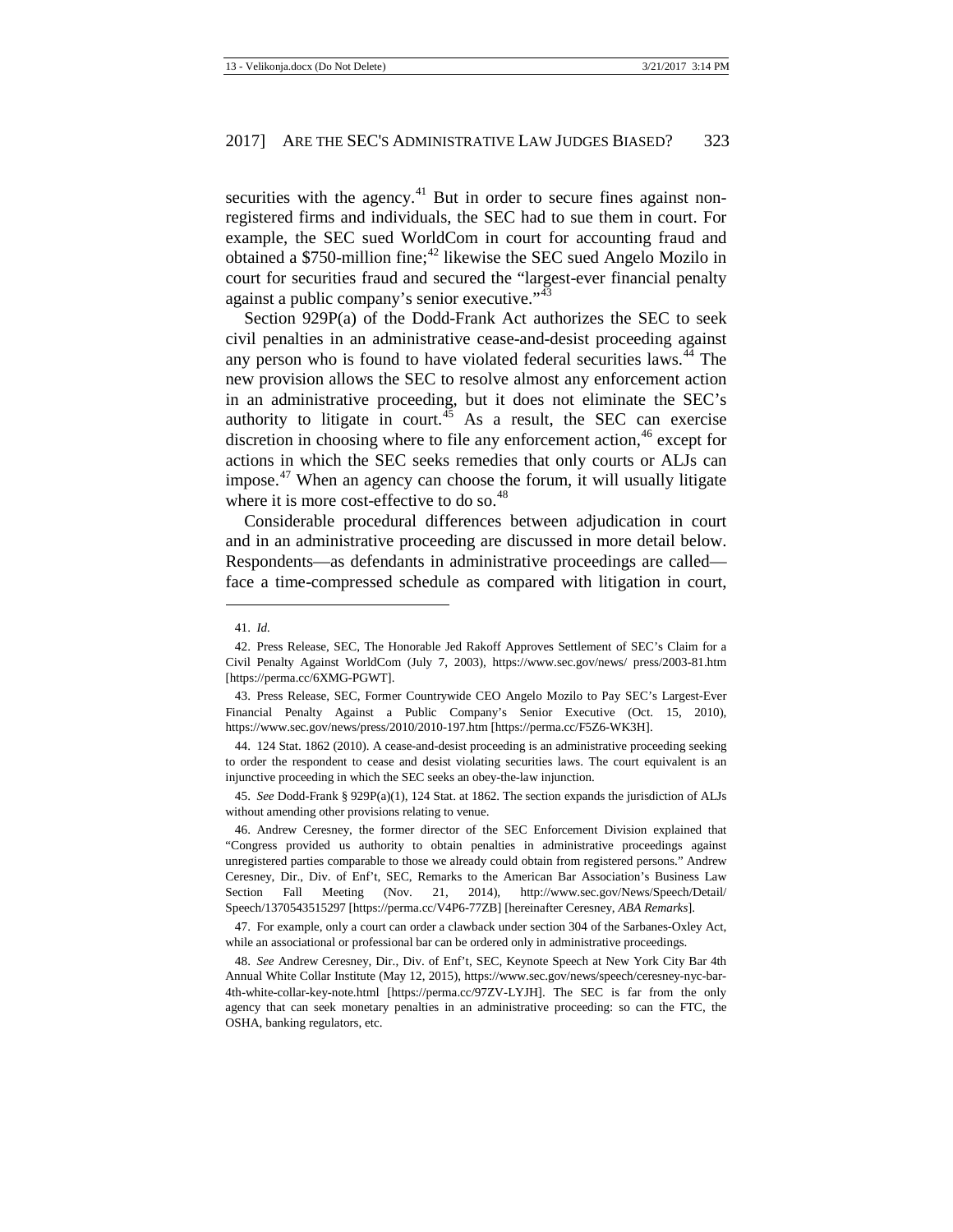and they have fewer procedural protections.<sup>[49](#page-10-1)</sup> Different rules have given rise to constitutional objections and, more recently, to empirical claims that respondents are at a disadvantage when forced to defend themselves in administrative proceedings. $50$  The following sections discuss these developments in turn.

#### <span id="page-10-0"></span>*B. Procedural Differences*

The SEC has plenary enforcement authority over violations of federal securities laws. $51$  In court, the Commission is authorized to seek monetary penalties, disgorgement, clawbacks, injunctions, officer and director bars, and an assortment of equitable remedies.<sup>[52](#page-10-4)</sup> In an administrative forum, the agency can seek monetary penalties and disgorgement, cease-and-desist orders (which are similar to injunctions), as well as officer and director bars, various bars from working in the securities industry, and bars from appearing before the Commission as auditor or attorney.[53](#page-10-5) The overlap in remedies is not perfect, but in most enforcement actions the Commission can "obtain many . . . of the same remedies in administrative proceedings as [it] could get in district court."[54](#page-10-6)

An administrative proceeding differs from in-court litigation in several respects. In settled actions filed in the administrative forum, ALJs are not involved at all: the Enforcement Division proposes a settlement and the Commission (i.e., the sitting commissioners) approves the settlement by issuing the order instituting proceedings ("OIP"), making findings, and imposing sanctions.<sup>[55](#page-10-7)</sup> By contrast, settled actions filed in federal district court must be approved first by the Commission and then by a judge in order to become effective.<sup>[56](#page-10-8)</sup>

Procedural rules differ more significantly in contested actions as compared with settled actions, though the difference can easily be

<sup>49.</sup> *See* discussion *infra* in section I.B.

<sup>50.</sup> *See, e.g.*, Morgenson, *supra* not[e 4;](#page-3-9) Eaglesham, *supra* not[e 14.](#page-4-13)

<span id="page-10-4"></span><span id="page-10-3"></span><span id="page-10-2"></span><span id="page-10-1"></span><sup>51.</sup> 15 U.S.C. § 77t(a), (b) (2012) ("Whenever it shall appear to the Commission [that] *any rule or regulation* . . . have been or are about to be violated, it . . . may investigate such facts." (emphasis added)).

<sup>52.</sup> *See* 15 U.S.C. §§ 78u–78u-1 (2012).

<sup>53.</sup> *Id.* §§ 78u-2–78u-3.

<sup>54.</sup> Ceresney, *ABA Remarks*, *supra* note [46.](#page-9-8)

<span id="page-10-8"></span><span id="page-10-7"></span><span id="page-10-6"></span><span id="page-10-5"></span><sup>55.</sup> *See, e.g.*, Citigroup Global Mkts., Inc., Exchange Act Release No. 78291, 2016 WL 4363820 (July 12, 2016) (order instituting public administrative and cease-and-desist proceedings, making findings, and imposing remedial sanctions and a cease-and-desist order).

<sup>56.</sup> *See* Velikonja, *supra* not[e 13,](#page-4-14) at 128.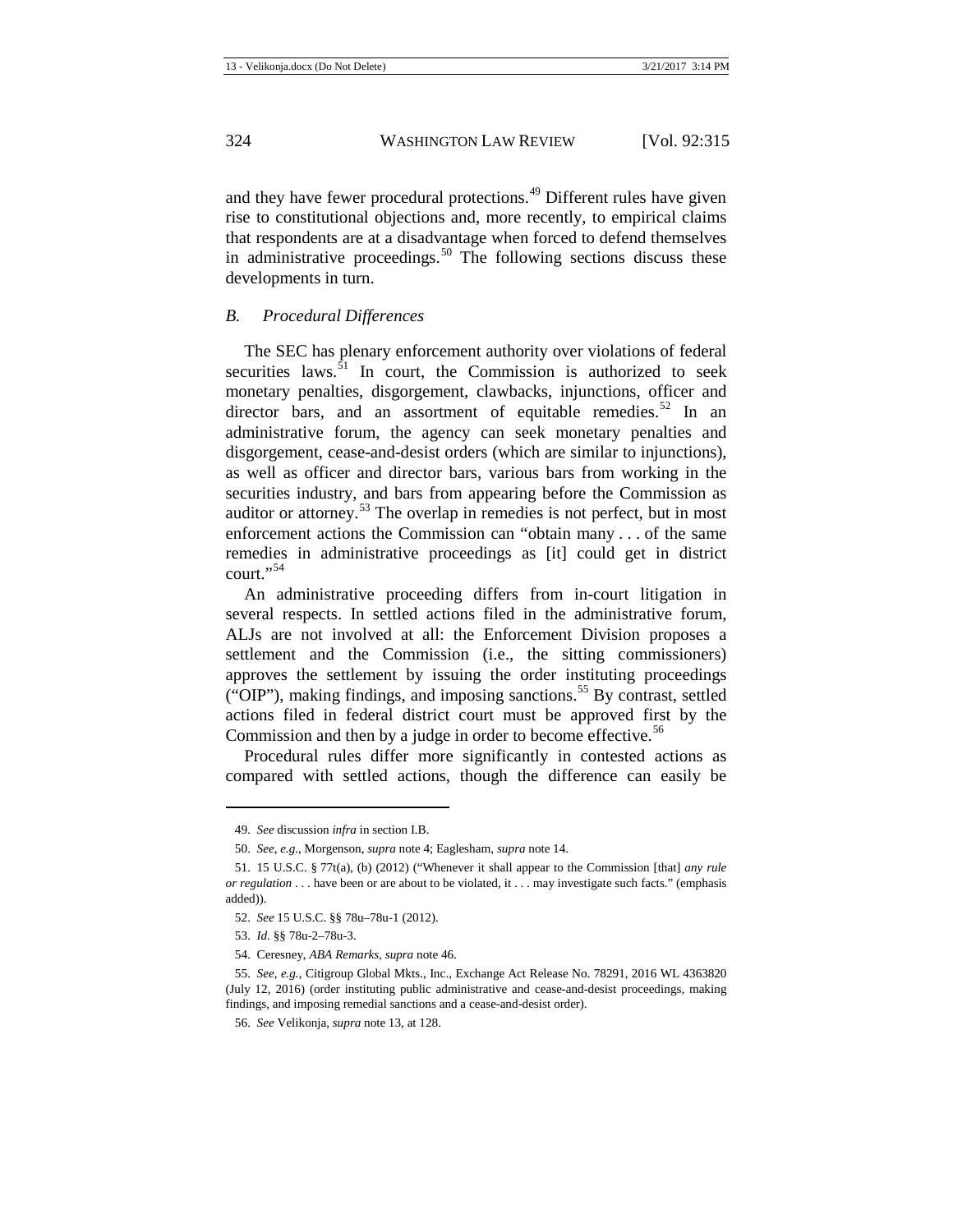overstated.[57](#page-11-0) Formal administrative adjudication at the SEC is governed by the Administrative Procedure Act and the SEC's Rules of Practice.<sup>[58](#page-11-1)</sup> Internal rules provide that ALJs conduct hearings "in a manner similar to non-jury trials in the federal district courts."<sup>[59](#page-11-2)</sup> ALJs receive career appointments, not unlike federal judges. $60$  At a high level of generality, proceedings before ALJs are similar to judicial adjudication.<sup>[61](#page-11-4)</sup> The parties have the opportunity to submit briefs and to propose findings of fact and conclusions of law. $62$  After a hearing, the ALJ prepares a written decision that can be appealed to the Commission.<sup>[63](#page-11-6)</sup>

<span id="page-11-10"></span>But the devil is in the details. A defendant in federal district court has the right to full civil discovery and adjudication by an independent Article III judge, and the procedure is governed by the Federal Rules of Evidence and the Federal Rules of Civil Procedure.<sup>[64](#page-11-7)</sup> A defendant sued in court is usually entitled to a jury trial, though more often than not, the SEC's civil actions are resolved by summary judgment, not by a jury.<sup>[65](#page-11-8)</sup> Judges who preside over cases heard in court are completely independent from the agency. Significantly, judges are also better positioned to dispatch "wholesale rebukes of agencies" and are less constrained by "bureaucratic regularity" than ALJs.<sup>[66](#page-11-9)</sup>

<span id="page-11-0"></span><sup>57.</sup> SEC ALJs enjoy many of the powers that trial judges have. 5 U.S.C. §§ 556–57. *But see* Sarah N. Lynch, *SEC to File Some Insider-Trading Cases in Its In-House Court*, REUTERS (June 11, 2014) <http://www.reuters.com/article/us-sec-insidertrading-idUSKBN0EM2DI20140611> [https:// perma.cc/Y64E-BU6Y] (quoting one defendant's charge that the administrative proceedings at the SEC are a "kangaroo court").

<sup>58.</sup> 17 C.F.R. § 201 (2012).

<span id="page-11-2"></span><span id="page-11-1"></span><sup>59.</sup> U.S. SECURITIES AND EXCHANGE COMMISSION, OFFICE OF ADMINISTRATIVE LAW JUDGES (2016), https://www.sec.gov/alj [https://perma.cc/4D82-K2DW].

<span id="page-11-3"></span><sup>60.</sup> 5 C.F.R. § 930.204(a) (2012). Grounds for removal of ALJs who are civil servants are broader than for federal judges, who can only be removed by impeachment.

<span id="page-11-4"></span><sup>61.</sup> *See, e.g.*, Fed. Mar. Comm'n v. S.C. State Ports Auth., 535 U.S. 743, 744 (2002) ("[T]he role of the ALJ is similar to that of an Article III judge . . . ."); Butz v. Economou, 438 U.S. 478, 513 (1978) ("[T]he role of the modern . . . administrative law judge . . . is 'functionally comparable' to that of a judge.").

<sup>62.</sup> *See* 17 C.F.R. § 201.340 (2012).

<span id="page-11-6"></span><span id="page-11-5"></span><sup>63.</sup> *Id.* § 201.360. Of cases analyzed in this Article, 56 were appealed to the Commission. The Commission affirmed the Initial Decision without changes in 29 cases (52%); it reduced sanctions in 17 cases (30%), including dismissing charges in 3 cases; and it increased sanctions in 10 cases (18%), including finding liability and imposing sanctions in 4 cases that ALJs had dismissed.

<sup>64.</sup> FED. R. EVID. 1101; FED. R. CIV. P. 1.

<sup>65.</sup> *See* discussion *infra* section II.B.

<span id="page-11-9"></span><span id="page-11-8"></span><span id="page-11-7"></span><sup>66.</sup> Zaring, *supra* not[e 20,](#page-4-12) at 1217 (using *United States v. Newman*, 773 F.3d 438 (2d Cir. 2014), as an example for a broad equitable decision).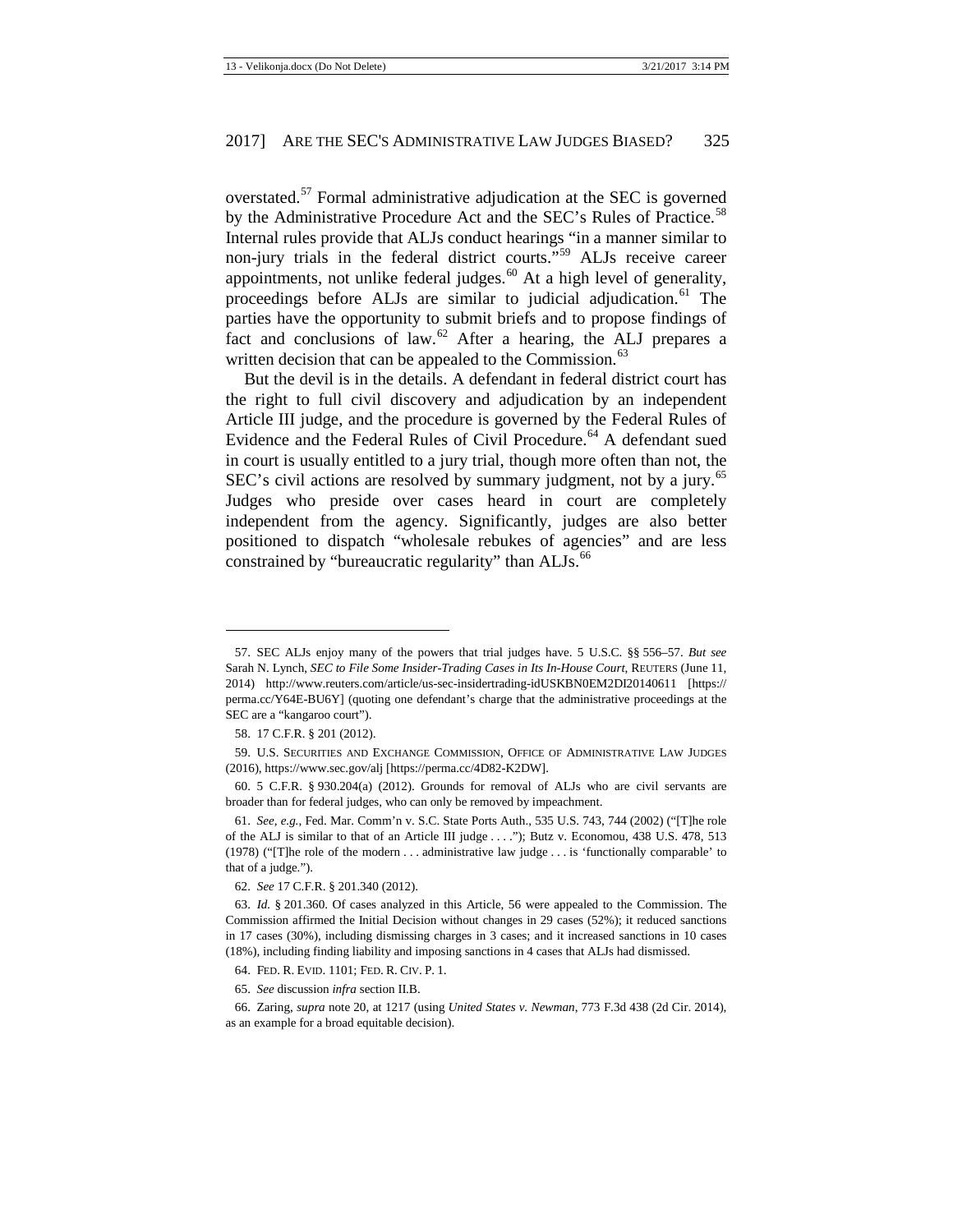By contrast, ALJs are SEC employees. There is no jury. ALJs follow the rules of administrative procedure and have no equitable authority.<sup>[67](#page-12-0)</sup> ALJs can hear "[a]ny oral or documentary evidence"<sup>[68](#page-12-1)</sup> except for evidence that is "irrelevant, immaterial, or unduly repetitious."<sup>[69](#page-12-2)</sup> Hearsay evidence is more easily admissible in proceedings before ALJs than in court.<sup>[70](#page-12-3)</sup> Defendants can submit only a limited number of depositions in litigation before an ALJ; they can submit more depositions in court.<sup>[71](#page-12-4)</sup> Some motions, including motions to dismiss, either were unavailable in administrative proceedings until recently<sup>[72](#page-12-5)</sup> or were available in more limited circumstances than they are in court.<sup>[73](#page-12-6)</sup>

Most significantly, the process before ALJs is much quicker than in court. Mandatory timelines imposed by the SEC's Rules of Practice require that in many cases, the entire administrative proceeding be completed in less than one year.<sup>[74](#page-12-7)</sup> The July 2016 amendments extended the prehearing period from four to up to ten months. Despite the extension, the entire timeline before ALJs remains compressed when compared with court, where the median contested enforcement action takes an extra five months to resolve.<sup>[75](#page-12-8)</sup> The tight timeline in a proceeding before an ALJ can be both a bug and a feature for the

**.** 

<span id="page-12-4"></span>71. *See* Zaring, *supra* note [20,](#page-4-12) at 1167 n.54 (quoting SEC Director of Enforcement Ceresney as saying that depositions in criminal proceedings are allowed only in "exceptional circumstances").

<span id="page-12-5"></span>72. The amendment to the Rules of Practice adopted in July 2016 authorized either party in an administrative proceeding to file a motion to dismiss, a motion for summary disposition, and a motion for a ruling as a matter of law. *See* Amendments to the Commission's Rules of Practice, 81 Fed. Reg. 50,212 (July 29, 2016) (to be codified at 17 C.F.R. pt. 201).

<span id="page-12-6"></span>73. *See* Alexander I. Platt, *Unstacking the Deck: Administrative Summary Judgment and Political Control* (forthcoming 2017), http://ssrn.com/abstract=2809199 [https://perma.cc/24MG-LDG5] [hereinafter Platt, *Unstacking the Deck*].

74. 17 C.F.R. § 201.360(a)(2) (2012).

<span id="page-12-8"></span><span id="page-12-7"></span>75. The median ALJ decision is handed down 632 days after filing; the median court decision is rendered in 767 days. The difference is somewhat larger at the 75th percentile: 972 days for Initial Decision compared with 1170 days for a court decision. Data on file with author. *See also* Press Release, SEC, SEC Adopts Amendments to Rules of Practice for Administrative Proceedings (July 13, 2016), https://www.sec.gov/news/pressrelease/2016-142.html [https://perma.cc/6J7F-GYZ8].

<span id="page-12-0"></span><sup>67.</sup> Administrative adjudication is a creature of statute, whereas courts have equitable authority arising from the common law. *See generally* Zaring, *supra* note [20,](#page-4-12) at 1216 (observing that when reviewing agency actions, courts "apply . . . the procedural requirements of the APA" and not "broad equitable principles").

<sup>68.</sup> 5 U.S.C. § 556(d) (2012).

<sup>69.</sup> 17 C.F.R. § 201.320 (2012).

<span id="page-12-3"></span><span id="page-12-2"></span><span id="page-12-1"></span><sup>70.</sup> Thomas C. Gonnella, Exchange Act Release No. 1579 (July 2, 2014) (order on motions in limine), https://www.sec.gov/alj/aljorders/2014/ap-1579.pdf [https://perma.cc/TC4W-ST47] (providing that "when 'in doubt,'" about the admissibility of evidence, "the evidence should be admitted").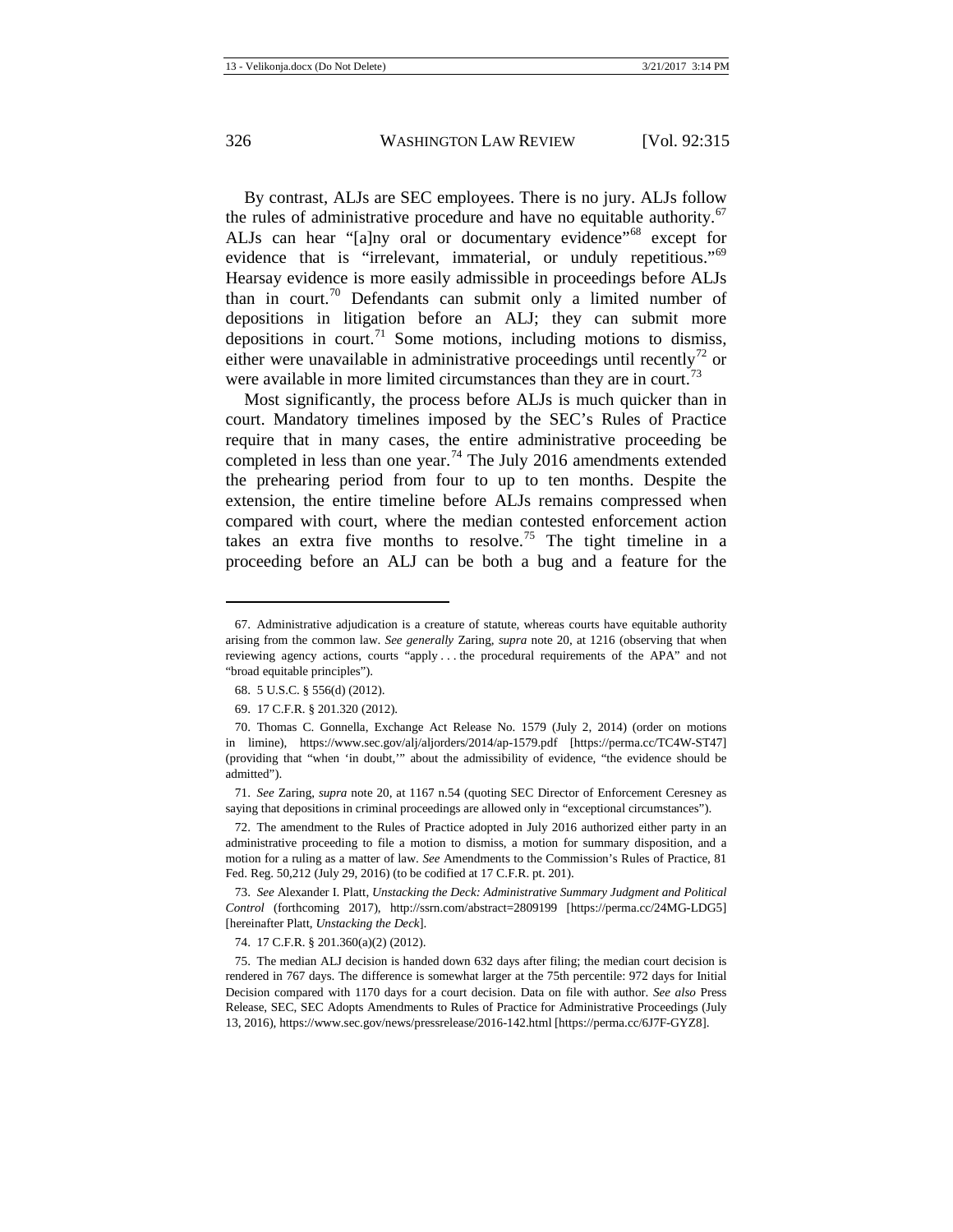respondent. On the one hand, it may be difficult for a respondent to review the evidence and prepare a defense within the short timeline.<sup>[76](#page-13-0)</sup> On the other hand, once the enforcement action is filed in an administrative proceeding, the SEC Enforcement Division's trial lawyers face the same tight deadlines.<sup>[77](#page-13-1)</sup> A longer timeline in court gives the defendant more time to prepare a defense, but it also extends the period during which the defendant may not be able to work in the securities industry because of the ongoing proceedings.<sup>[78](#page-13-2)</sup>

There are considerable and important procedural differences between an SEC administrative proceeding and litigation in federal district court, but as informed commentators have observed, "those differences do not always favor the Enforcement Division."[79](#page-13-3) It is certainly not obvious that the two sets of procedural rules must or should be identical. $80$ 

Respondents in administrative proceedings do enjoy a significant advantage over those sued in federal court. The SEC's Rules of Practice impose a *Brady*<sup>[81](#page-13-5)</sup> obligation on the Enforcement Division.<sup>[82](#page-13-6)</sup> The Division must turn over all exculpatory evidence to the respondent before any hearing in administrative proceeding, but there is no comparable obligation to defendants the SEC sues in court.<sup>[83](#page-13-7)</sup>

<sup>76.</sup> *See* Davison et al., *supra* not[e 22,](#page-4-15) at 107.

<span id="page-13-1"></span><span id="page-13-0"></span><sup>77.</sup> *See id.* at 108. This is true once the action is filed but perhaps misleading. The Enforcement Division that conducted the investigation is familiar with all the material it collected, while the defendant's lawyer may be familiar with only part of the record from the investigation. *See, e.g.*, Harding Advisory LLC & Wing F. Chau, Securities Act Release No. 10277, Investment Company Act Release No. 32415, 2017 WL 66592 (Jan. 6, 2017).

<span id="page-13-2"></span><sup>78.</sup> *Cf.* Judy K. Wolf, Initial Decision Release No. 851, 2015 WL 4639230 (Aug. 5, 2015) (noting that once Wells Fargo became aware of the SEC investigation, the respondent was placed on administrative leave, and Wells Fargo subsequently terminated her).

<sup>79.</sup> Davison et al., *supra* not[e 22,](#page-4-15) at 113.

<span id="page-13-4"></span><span id="page-13-3"></span><sup>80.</sup> The United States Supreme Court noted in the past that the similarities between adjudication in court and before ALJs were "overwhelming." Fed. Mar. Comm'n v. S.C. State Ports Auth., 535 U.S. 743, 759 (2002).

<sup>81.</sup> Brady v. Maryland, 373 U.S. 83 (1963).

<span id="page-13-6"></span><span id="page-13-5"></span><sup>82.</sup> See 17 C.F.R. § 201.230(a)(1) (2015) ("[T]he Division of Enforcement shall make available for inspection and copying by any party documents obtained by the Division prior to the institution of proceedings, in connection with the investigation leading to the Division's recommendation to institute proceedings.").

<span id="page-13-7"></span><sup>83.</sup> Under the rules of civil discovery, the SEC may be compelled to hand over evidence to the defendant, but only if the defendant requests specific evidence. FED. R. CIV. P. 26(b).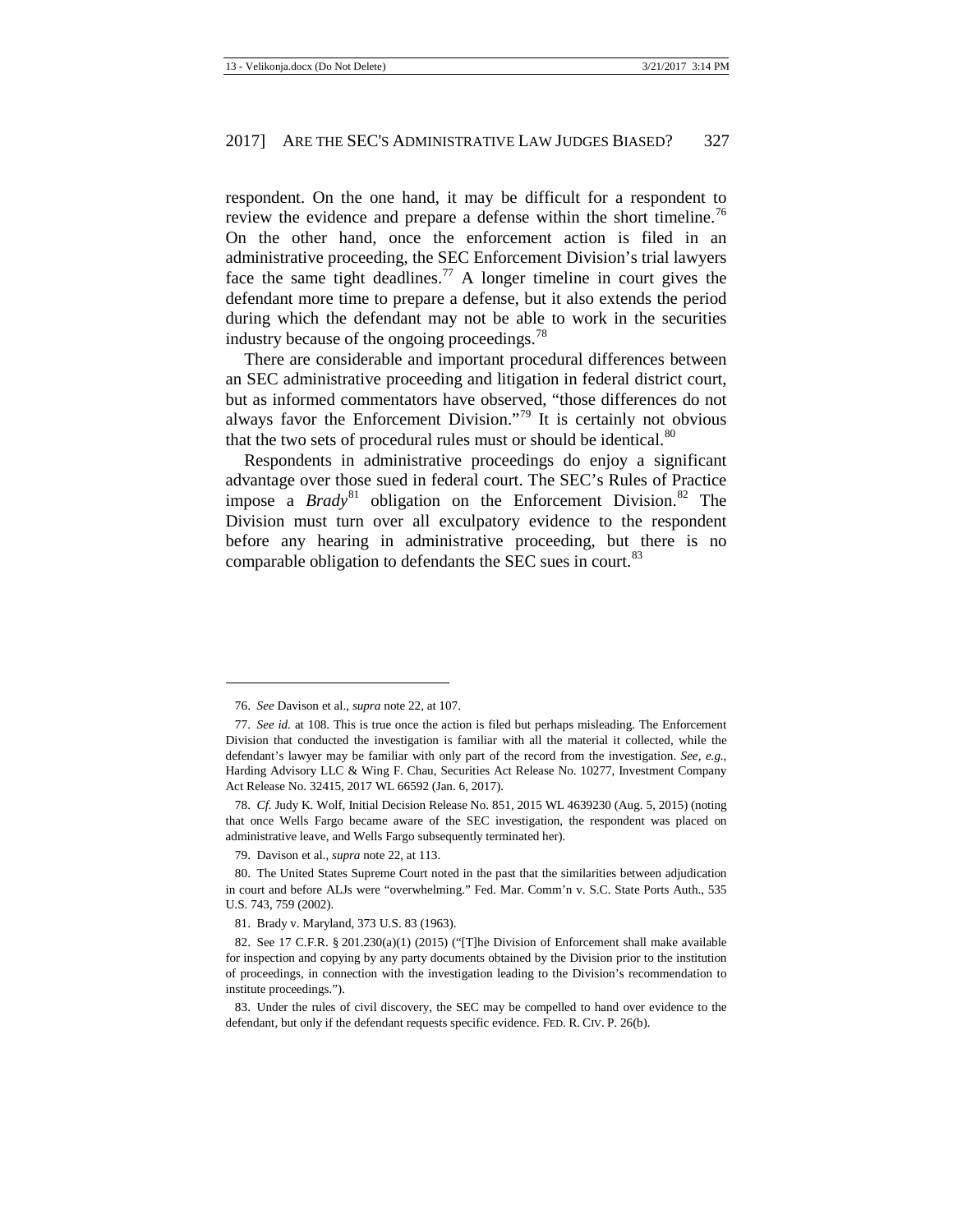#### <span id="page-14-0"></span>*C. Constitutional Challenges*

The SEC was initially reluctant to use section  $929P(a)$ .<sup>[84](#page-14-1)</sup> One of the first contested enforcement actions filed under the new jurisdictional provision was against Rajat Gupta, a high-profile insider trading respondent.[85](#page-14-2) Gupta was one of at least twenty-eight defendants in a sprawling insider-trading investigation into Raj Rajaratnam's hedge fund Galleon Management LP. The SEC sued twenty-seven defendants in court, and one, Gupta, in the administrative forum.<sup>[86](#page-14-3)</sup> Gupta filed a lawsuit against the SEC in federal court seeking to enjoin the pending proceeding before the ALJ.<sup>[87](#page-14-4)</sup> Among other claims, he contended that the proceeding before the ALJ would deprive him of equal protection because similar defendants were sued in court, not before an ALJ.<sup>[88](#page-14-5)</sup> After an exchange of briefs and a denial of the SEC's motion to dismiss,<sup>[89](#page-14-6)</sup> the Enforcement Division moved to dismiss the administrative enforcement action<sup>[90](#page-14-7)</sup> and sued Gupta in court, like other defendants it prosecuted for insider trading.<sup>[91](#page-14-8)</sup>

<span id="page-14-10"></span>The SEC has faced additional constitutional challenges in lawsuits seeking to enjoin enforcement actions filed in the administrative forum. [92](#page-14-9) Several district courts have ruled that using ALJs to resolve

<sup>84.</sup> *See* Morgenson, *supra* not[e 4.](#page-3-9)

<span id="page-14-2"></span><span id="page-14-1"></span><sup>85.</sup> Rajat K. Gupta, Securities Act Release No. 9192, Exchange Act Release No. 63995, Investment Company Act Release No. 29590 (Mar. 1, 2011), https://www.sec.gov/litigation/admin/2011/33-9192.pdf [https://perma.cc/N5RH-945F] (order instituting administrative and cease-and-desist proceedings).

<sup>86.</sup> Complaint at 1–2, Gupta v. SEC, 796 F. Supp. 2d 503 (S.D.N.Y. 2011), 2011 WL 923951.

<span id="page-14-4"></span><span id="page-14-3"></span><sup>87.</sup> *Id.* at 1.

<sup>88.</sup> *See id.* at 6–8.

<sup>89.</sup> *Gupta*, 796 F. Supp. 2d at 503.

<span id="page-14-7"></span><span id="page-14-6"></span><span id="page-14-5"></span><sup>90.</sup> Rajat K. Gupta, Securities Act Release No. 9249, Exchange Act Release No. 65037, Investment Company Act Release No. 29745, 2011 WL 3407833 (Aug. 4, 2011) (order dismissing proceedings).

<span id="page-14-8"></span><sup>91.</sup> Complaint, SEC v. Gupta, No. 1:11-cv-7566, 2013 WL 3784138 (S.D.N.Y. July 17, 2013), 2011 WL 5105859. Gupta may have thought that his chances for an acquittal were better in court, so he rolled the dice and lost. Less than a year after the SEC dismissed the administrative proceeding and filed a lawsuit in court, a jury found Mr. Gupta guilty of insider trading in a parallel criminal action, and in mid-2013, the SEC, too, prevailed against Mr. Gupta in a sweeping summary judgment decision. SEC v. Gupta, No. 1:11-cv-7566, 2013 WL 3784138, at \*1–2 (S.D.N.Y. July 17, 2013) (holding in favor of the SEC on all counts on liability and remedies).

<span id="page-14-9"></span><sup>92.</sup> For an analysis of the constitutional arguments advanced by defendants in SEC enforcement actions, see Alexander I. Platt, *SEC Administrative Proceedings: Backlash and Reform*, 71 BUS. LAW. 1, 14 (2015).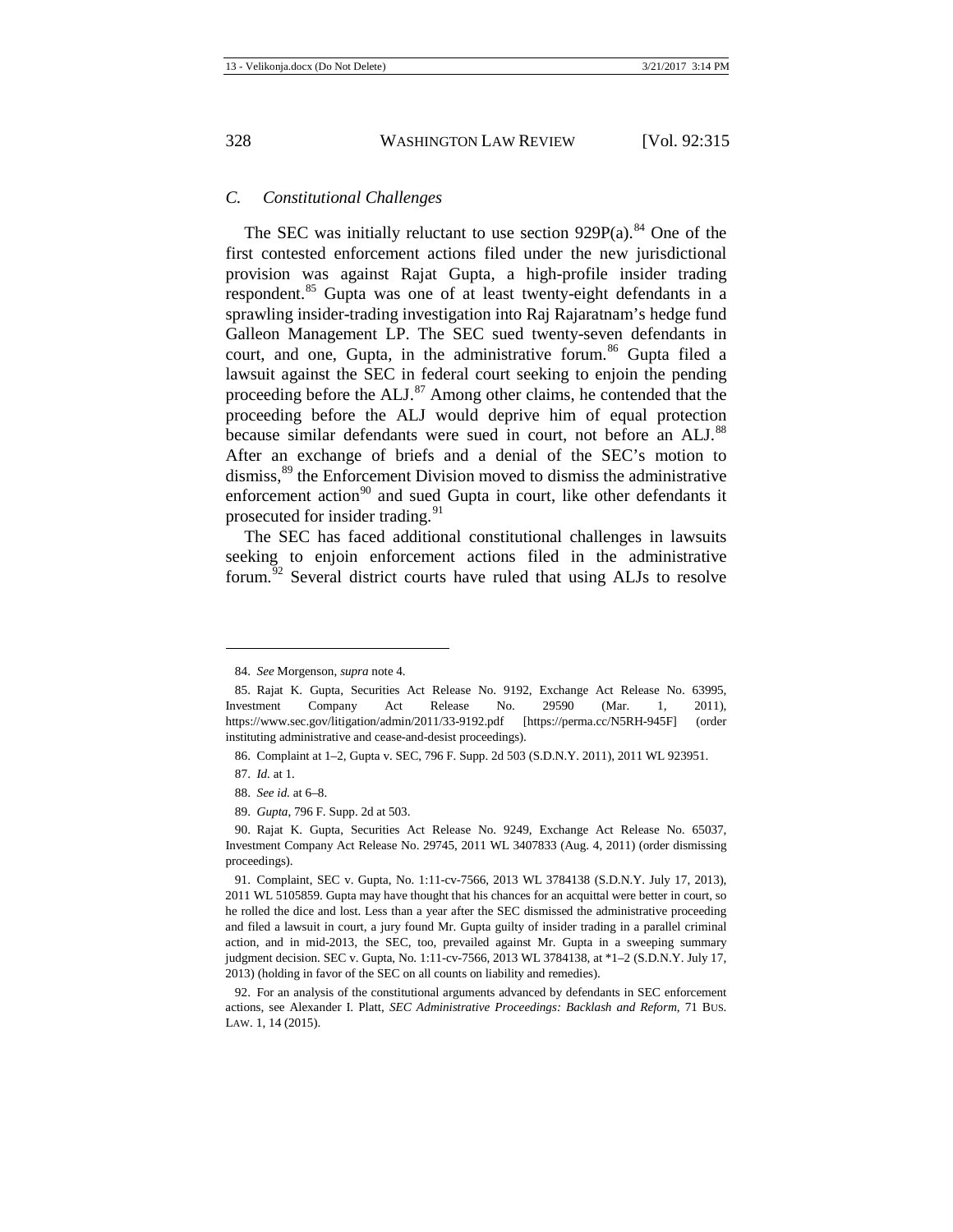contested actions was either unconstitutional  $93$  or "likely" unconstitutional."<sup>[94](#page-15-1)</sup>

The most successful and most commonly advanced claims have been those based on the separation of powers as defined in Article II of the U.S. Constitution, specifically appointment and removal authority.<sup>[95](#page-15-2)</sup> ALJs are not appointed within the meaning of Article II by the Commission as Article II requires for appointments of "inferior officers."[96](#page-15-3) Instead, the Commission hires ALJs through a competitive process managed by the U.S. Office of Personnel Management ("OPM"). $97$  When the Commission seeks to hire a new ALJ, the Chief ALJ obtains a list of eligible candidates from OPM. The OPM sets the evaluation criteria and the SEC's Office of Human Resources makes the ultimate selection based on those criteria.<sup>[98](#page-15-5)</sup>

In addition, ALJs enjoy multiple layers of protection from removal by the President.<sup>[99](#page-15-6)</sup> If ALJs are indeed inferior officers, then a violation of Article II follows almost automatically, unless the United States Supreme Court were to craft an exception.<sup>[100](#page-15-7)</sup> Even if the Supreme Court were to find ALJ appointment unconstitutional under the Appointments Clause, the fix—appointment by the Commission $101$ —would not change the procedural rules before ALJs nor the perception of their (un)fairness.

Marginally less successful have been claims that administrative adjudication deprives respondents of the right to trial by jury guaranteed by the Seventh Amendment.<sup>[102](#page-15-9)</sup> The right to a jury trial only applies to "suits at common law."<sup>[103](#page-15-10)</sup> The Supreme Court has held that "when Congress creates new statutory 'public rights,' it may assign their

<span id="page-15-1"></span><span id="page-15-0"></span><sup>93.</sup> *See* Hill v. SEC, No. 1:15-cv-01801-LLM, 2015 WL 12030508 (N.D. Ga. Aug. 4, 2015); *Gupta*, 796 F. Supp. 2d at 513 (holding that litigation before an ALJ deprived the defendant of equal protection).

<sup>94.</sup> Jean Eaglesham, *SEC Faces Block on In-House Judge*, WALL ST. J., June 9, 2015, at C1.

<span id="page-15-2"></span><sup>95.</sup> *See* Platt, *supra* note [92,](#page-14-10) at 14 (listing eight defendants who raised removal claims).

<sup>96.</sup> U.S. CONST. art. II, § 2; Free Enterprise Fund v. PCAOB, 561 U.S. 477, 511–12 (2010).

<sup>97.</sup> 5 U.S.C. § 3105 (2012); 5 C.F.R. § 930.201(f) (2016).

<sup>98.</sup> 5 C.F.R. § 930.201(e)(2) (2016).

<span id="page-15-6"></span><span id="page-15-5"></span><span id="page-15-4"></span><span id="page-15-3"></span><sup>99.</sup> *Free Enterprise Fund*, 561 U.S. at 484 (2010) (holding that "multilevel protection from removal is contrary to Article II's vesting of the executive power in the President").

<span id="page-15-7"></span><sup>100.</sup> *See* Platt, *supra* note [92,](#page-14-10) at 15 (observing that given the widespread use of ALJs across the federal bureaucracy, a holding of their unconstitutionality would be "potentially transformative"); Zaring, *supra* note [20,](#page-4-12) at 1195 (explaining that given the importance of impartial administrative adjudication, the Supreme Court would likely find an exception).

<sup>101.</sup> PHH Corp. v. Consumer Fin. Prot. Bureau, 839 F.3d 1 (D.C. Cir. 2016).

<span id="page-15-10"></span><span id="page-15-9"></span><span id="page-15-8"></span><sup>102.</sup> "In Suits at common law, where the value in controversy shall exceed twenty dollars, the right of trial by jury shall be preserved . . . ." U.S. CONST. amend. VII.

<sup>103.</sup> *Id.*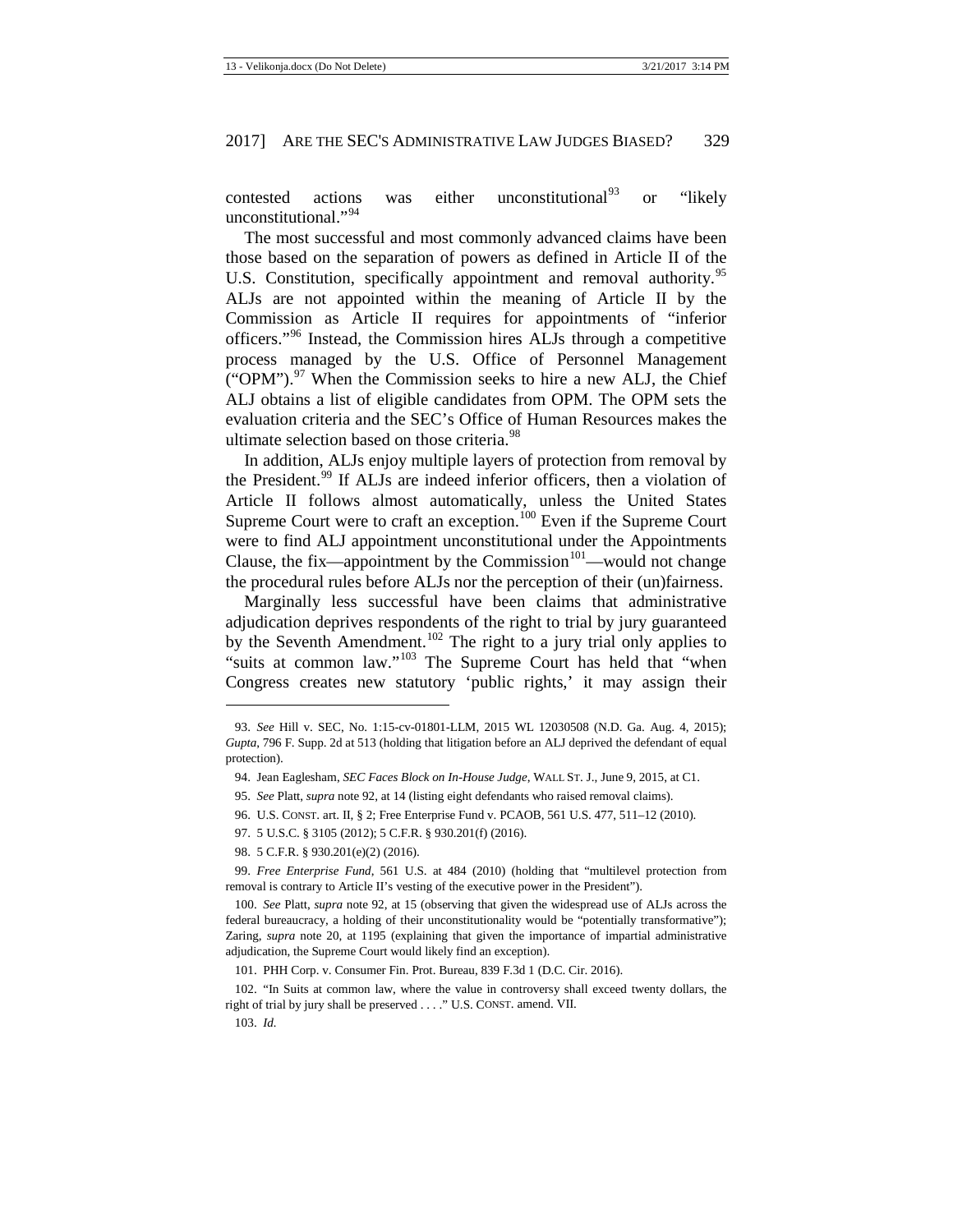adjudication to an administrative agency . . . without violating the Seventh Amendment."<sup>[104](#page-16-1)</sup> In addition, penalty regimes similar to the SEC's are widely used across the administrative state, suggesting that challengers will either have to explain why SEC ALJ adjudications in particular are bad or risk undermining much of administrative practice.[105](#page-16-2)

Finally, defendants have raised objections related to due process and non-delegation, none of which have succeeded, nor are they likely to.<sup>[106](#page-16-3)</sup> Although the process before ALJs is different than the process in the courts, both have passed constitutional muster in like situations.<sup>[107](#page-16-4)</sup>

Lawsuits seeking to enjoin the SEC's administrative proceedings for constitutional infirmities have had mixed success. The D.C. Circuit held that ALJ appointment and removal were consistent with Article II of the U.S. Constitution,  $108$  while the Tenth Circuit held that they were not.<sup>[109](#page-16-6)</sup> On February 16, 2017, the D.C. Circuit vacated its earlier judgment and granted the securities defendant's petition for rehearing *en banc*. [110](#page-16-7) By contrast, the empirical challenge to ALJs has persisted without much questioning.

#### <span id="page-16-0"></span>*D. Empirical Challenges*

In addition to arguing that ALJ adjudication is unconstitutional, defendants and their counsel have effectively argued that administrative proceedings are unfair. $111$  To buttress their claims, they have invariably

<sup>104.</sup> Atlas Roofing Co. v. OSHA Review Comm'n, 430 U.S. 442, 455 (1977).

<sup>105.</sup> Platt, *supra* not[e 92,](#page-14-10) at 18.

<span id="page-16-3"></span><span id="page-16-2"></span><span id="page-16-1"></span><sup>106.</sup> *See, e.g.*, Fed. Mar. Comm'n v. S.C. State Ports Auth., 535 U.S. 743, 759 (2002) (holding that the similarities between adjudication before ALJs and before federal district court judges are "overwhelming"); Withrow v. Larkin, 421 U.S. 35, 55–56 (1975) (holding that it did not violate due process for the SEC to both investigate and adjudicate a case); *see also* Zaring, *supra* note [20,](#page-4-12) at 1197.

<span id="page-16-5"></span><span id="page-16-4"></span><sup>107.</sup> *See Fed. Mar. Comm'n*, 535 U.S. at 743; *Withrow*, 421 U.S. at 55–56; Zaring, *supra* note [20,](#page-4-12) at 1197.

<sup>108.</sup> *See* Raymond J. Lucia Cos. v. SEC, 832 F.3d 277 (D.C. Cir. 2016).

<sup>109.</sup> *See* David F. Bandimere v. SEC, 844 F.3d 1168 (10th Cir. 2016).

<span id="page-16-7"></span><span id="page-16-6"></span><sup>110.</sup> Order Granting Petitioner's Petition for Rehearing En Banc, Raymond J. Lucia Cos. v. SEC, 832 F.3d 277 (D.C. Cir. 2016) (No. 1661665).

<span id="page-16-8"></span><sup>111.</sup> *See* Bondi, Ortiz & Wheatley, *supra* note [29;](#page-5-6) Olson, *infra* note [122](#page-18-0) (concluding that the amendments to the Rules of Practice "fail to provide adequate protection"); Brune, *supra* not[e 28,](#page-5-7) at 5 (arguing that more significant procedural changes were necessary because "the Commission is able to stack the deck in its favor by having its cases adjudicated by its own judges").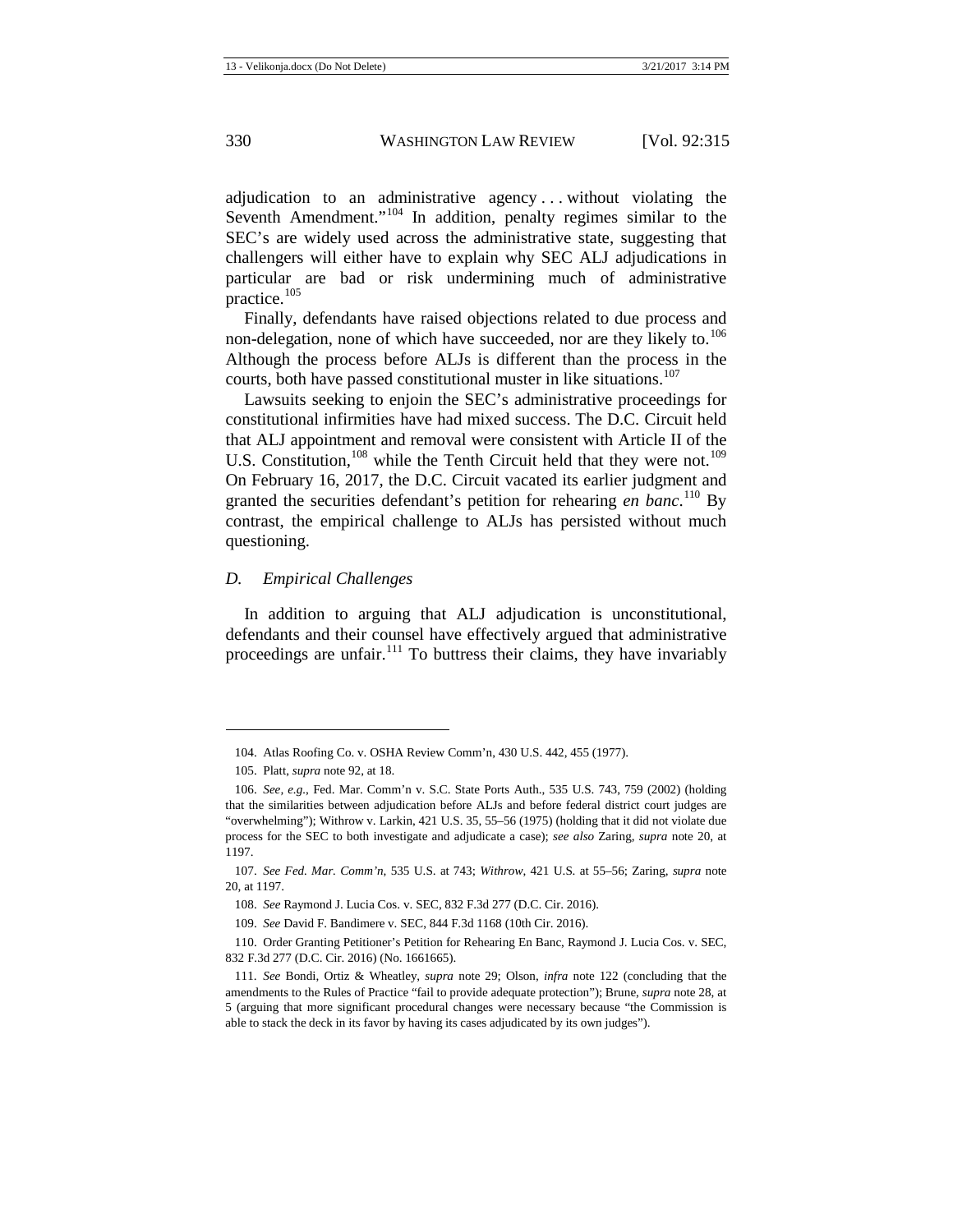relied on the *Wall Street Journal* report showing a disparity in success rates $^{112}$  $^{112}$  $^{112}$ 

<span id="page-17-5"></span>Two strands of empirical critiques of the SEC's administrative adjudication have been advanced. The first contends that procedural rules in administrative proceedings are so unfair to the respondents that they simply cannot win against the SEC.<sup>[113](#page-17-1)</sup> The second contends that ALJs are biased against respondents because ALJs are SEC employees.<sup>[114](#page-17-2)</sup> Both strands rely on the same empirical data.<sup>[115](#page-17-3)</sup>

<span id="page-17-4"></span>Perceptions that administrative proceedings may be biased for either procedural or subjective reasons have been circulating for some time. In October 2013, the *New York Times* published an op-ed that suggested

**.** 

<span id="page-17-3"></span>115. A third strand, namely that the Commission hears appeals from ALJ initial decisions, has been advanced but is less commonly invoked. Significantly, the Commission rarely rejects an ALJ's decision wholesale—though the same is true for appellate review of district court decisions. For data on outcomes in appeals to the Commission, see *supra* note [63.](#page-11-10)

<span id="page-17-0"></span><sup>112.</sup> *See* Amended Complaint, Hill v. SEC, No. 1:15-cv-01801-LLM, 2015 WL 12030508 (N.D. Ga. Aug. 4, 2015) (citing the *Wall Street Journal* article for the proposition that the SEC won in 90% of ALJ proceedings between January 2010 and March 2015); Complaint, Timbervest v. SEC, No. 1:15-cv-02106-LMM, 2015 WL 7597428 (N.D. Ga. Aug. 4, 2015); Complaint, Tilton v. SEC, No. 1:15-cv-2472, 2015 WL 4006165 (S.D.N.Y. June 30, 2015); Jean Eaglesham, *U.S. Chamber of Commerce Criticizes SEC's In-House Court*, WALL ST. J., July 15, 2015, at C3.

<span id="page-17-1"></span><sup>113.</sup> *See* Eaglesham, *supra* note [14;](#page-4-13) U.S. CHAMBER OF COMMERCE, CTR. FOR CAPITAL MARKET COMPETITIVENESS, EXAMINING U.S. SECURITIES AND EXCHANGE COMMISSION ENFORCEMENT: RECOMMENDATIONS ON CURRENT PROCESSES AND PRACTICES, at 15; Joseph Quincy Patterson, *Many Key Issues Still Left Unaddressed in the Securities and Exchange Commission's Attempt to Modernize Its Rules of Practice*, 91 NOTRE DAME L. REV. 1675, 1699 (2016); Ryan Jones, *The Fight Over Home Court: An Analysis of the SEC's Increased Use of Administrative Proceedings*, 68 SMU L. REV. 507, 510 (2015); Andrew N. Vollmer, *Four Ways to Improve SEC Enforcement*, 43 SEC. REG. L.J. 333, 336 (2015); William F. Johnson & Amelia R. Medina, *SEC's Administrative Enforcement Intensifies Fairness Debate*, N.Y. L.J. (Nov. 6, 2014), http://www.newyorklawjournal. com/id=1202675574765/SECs-Administrative-Enforcement-Intensifies-Fairness-Debate?slreturn= 20160705054020 [https://perma.cc/BU2P-T96U].

<span id="page-17-2"></span><sup>114.</sup> *See, e.g.*, Jean Eaglesham, *SEC Wins With In-House Judges*, WALL ST. J. (May 7, 2015), http://www.wsj.com/articles/sec-wins-with-in-house-judges-1430965803 [https://perma.cc/E25Z-EBS5]; Morgenson, *supra* note [4;](#page-3-9) Erin Fuchs, *SEC "Victim" Mark Cuban Speaks out to Help Guy Who's Being Sued in Georgia*, BUS. INSIDER (Sept. 16, 2015, 11:12 AM), http://www.businessinsider.com/mark-cuban-speaks-out-against-the-secs-in-house-judges-2015-9 [https://perma.cc/4TXF-9GHW]. This is contrary to what experienced securities practitioners believe. *See, e.g.*, Jean Eaglesham, *SEC Ex-Enforcement Chief Calls for Reforms to In-House Judges*, WALL ST. J. (May 12, 2015), http://www.wsj.com/articles/sec-ex-enforcement-chief-callsfor-reformsto-in-house-judges-1431471223 [https://perma.cc/7NCE-BBP9] ("Robert Mahony, who retired as an SEC judge in 2012 after more than 14 years at the agency, told the New York conference the SEC judges were 'absolutely 100% fair [and] straight.'" (alteration in original)); McLucas & Martens, *supra* note [6,](#page-3-10) at A17 (opining that "there is no evidence that ALJs harbor bias"); Daniel R. Walfish, *The Real Problem with SEC Administrative Proceedings, and How to Fix It*, FORBES (July 20, 2015), http://www.forbes.com/sites/danielfisher/2015/07/20/the-real-problemwith-sec-administrative-proceedings-and-how-to-fix-it/ [https://perma.cc/AFZ8-NRZR] ("My own observations are that the ALJs strive to be fair to all parties . . . .").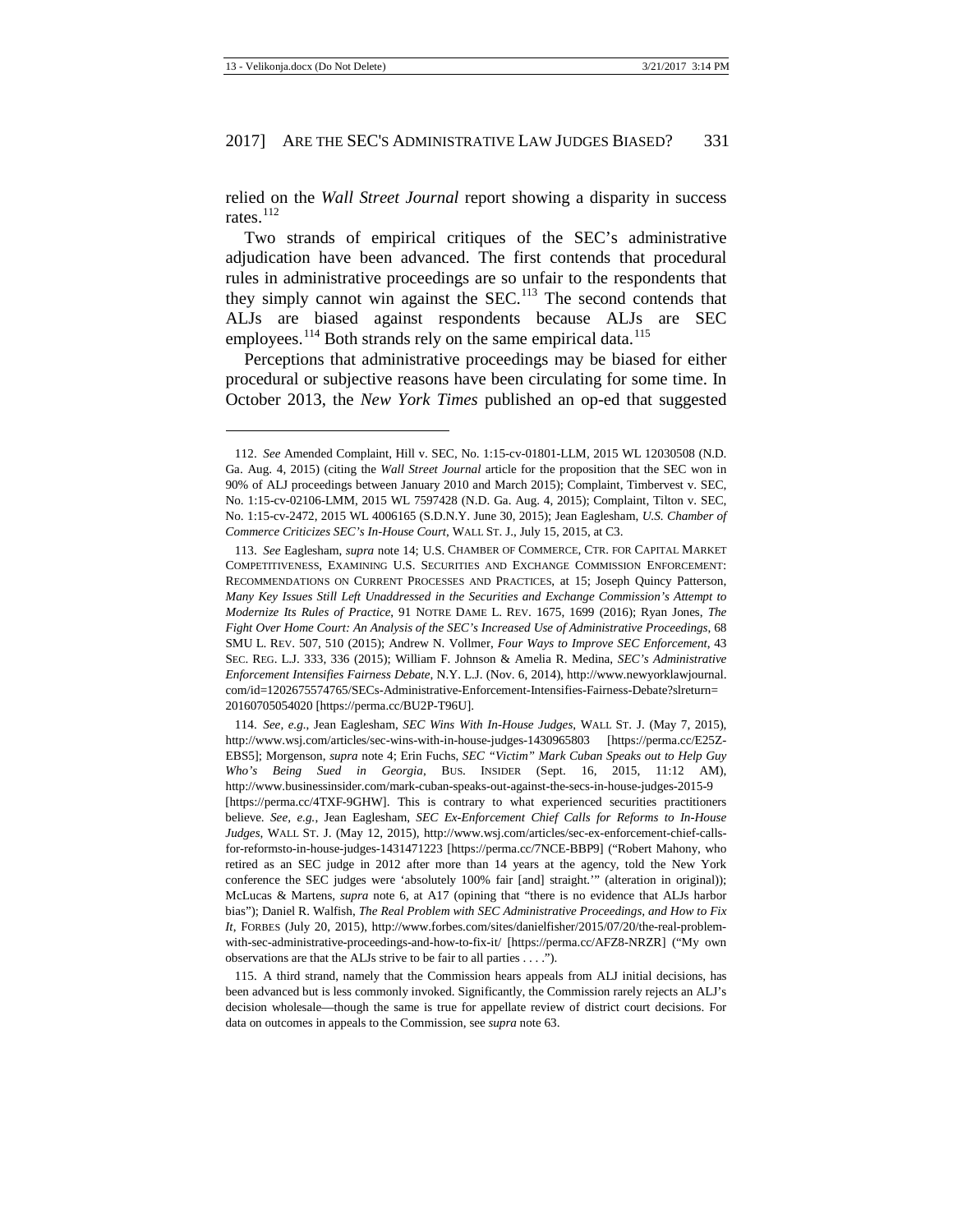disparate success rates between actions decided by ALJs as compared with court.<sup>[116](#page-18-1)</sup> But the data was limited to one year of enforcement actions.

In October 2014, the *Wall Street Journal* published a front-page report on SEC enforcement.<sup>[117](#page-18-2)</sup> The story purported to show that the SEC was substantially more likely to prevail against respondents it sued in administrative proceedings than against respondents it sued in federal district court.<sup>[118](#page-18-3)</sup> The *Wall Street Journal* reported that the SEC "won all six contested administrative hearings [in fiscal year 2014] but only 61%—11 out of 18—[of] federal-court trials."<sup>[119](#page-18-4)</sup> In a subsequent story, the *Wall Street Journal* reported that over a five year period, the SEC prevailed in 90% of cases litigated before ALJs, compared with 69% of cases tried in federal court.<sup>[120](#page-18-5)</sup> Significantly, both stories suggested that the SEC was sending more cases to in-house judges opportunistically, because ALJs were more likely to rule in favor of the SEC.<sup>[121](#page-18-6)</sup>

<span id="page-18-0"></span>Unlike previous news stories that relied on limited data, the *Wall Street Journal*'s reporting purported to show a persistent disparity in outcomes over several years. The report has had an unusually widespread impact. Following the *Wall Street Journal* reporting, many respected commentators observed that the lack of procedural protections before ALJs "significantly disadvantages respondents who are charged in the SEC's in-house courts."[122](#page-18-7) One prominent judge concluded that SEC administrative proceedings were "arguabl[y] unfair[]," and suggested that difficult securities cases be decided "by neutral federal

<span id="page-18-3"></span><span id="page-18-2"></span><span id="page-18-1"></span><sup>116.</sup> Morgenson, *supra* note [4](#page-3-9) (reporting that the SEC prevailed in 88% of cases filed before ALJs and in 63% of cases filed in court during fiscal year 2011).

<sup>117.</sup> Eaglesham, *supra* not[e 14.](#page-4-13)

<sup>118.</sup> *See id.*

<sup>119.</sup> *Id.*

<sup>120.</sup> Eaglesham, *supra* not[e 114.](#page-17-4)

<span id="page-18-6"></span><span id="page-18-5"></span><span id="page-18-4"></span><sup>121.</sup> *Id.* (reporting that in fiscal years 2012 and 2013 the SEC prevailed in 90% and 100% of trials before ALJs and in 75% and 63% of trials in court).

<span id="page-18-7"></span><sup>122.</sup> Theodore B. Olson, Gibson Dunn, Comment Letter on Proposed Rule on Amendments to the Commission's Rules of Practice (File No. S7-18-15) (Dec. 4, 2015), https://www.sec.gov/ comments/s7-18-15/s71815-8.pdf [https://perma.cc/XR8L-A6DF]. *See also* McLucas & Martens, *supra* note [6,](#page-3-10) at A17; Jean Eaglesham, *SEC Gives Ground on Judges; Facing Criticism and Challenges, Agency Increases Defendants' Legal Safeguards*, WALL ST. J. (Sept. 24, 2015), http://www.wsj.com/articles/sec-gives-ground-on-judges-1443139425 [https://perma.cc/7BYU-8DT6] (quoting Joel Cohen, a partner at Gibson, Dunn & Crutcher LLP, who successfully defended Nelson Obus in 2014 against the SEC as saying that he would not "have been able to develop the facts that convinced the jury to find in [their] favor" before an ALJ).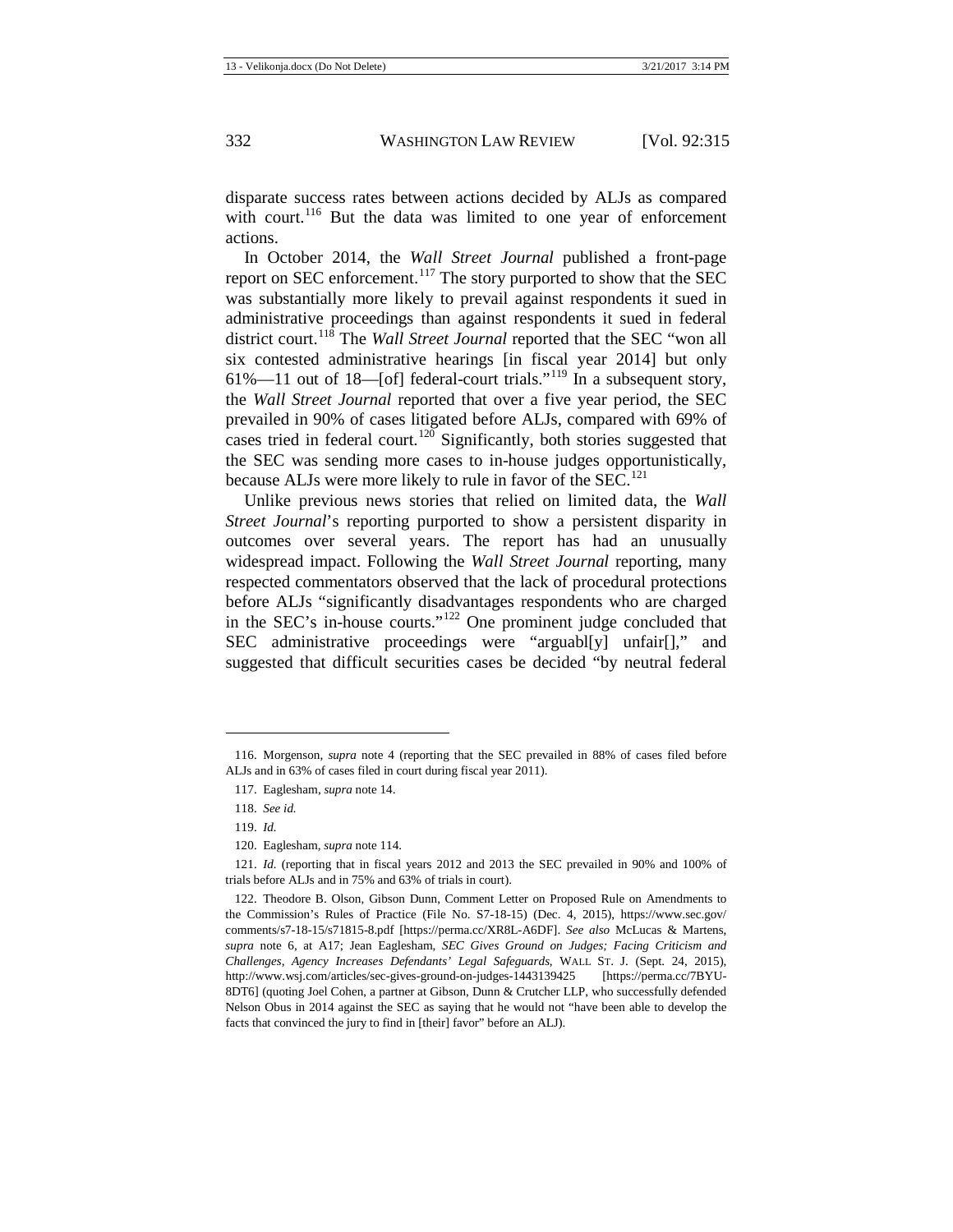courts."[123](#page-19-0) Citing the same figures reported by the *Wall Street Journal*, the U.S. Chamber of Commerce released a report in July 2015 in which it suggested that defendants could not obtain a "full, fair, and impartial adjudication" before administrative law judges. $124$  Even academic commentary jumped on the bandwagon.<sup>[125](#page-19-2)</sup>

<span id="page-19-11"></span>These critiques culminated in two bills that were introduced in Congress. The Due Process Restoration Act, introduced in October 2015, would empower securities defendants to remove enforcement actions to federal court and raise the standard of persuasion before ALJs from "preponderance of the evidence" to "clear and convincing."<sup>[126](#page-19-3)</sup> The second bill, the Financial CHOICE Act, introduced in June 2016, follows the approach of the first bill.<sup>[127](#page-19-4)</sup> In addition, the bill would prohibit the SEC from imposing an officer and director bar in an administrative proceeding, $1^{28}$  presumably to make filing enforcement actions in the administrative forum less appealing.<sup>[129](#page-19-6)</sup> The bill would also give potential defendants the right "to make an in-person presentation" before the commissioners in advance of filing an enforcement action.<sup>[130](#page-19-7)</sup>

<span id="page-19-10"></span>Both bills have lingered in Congress, though the CHOICE Act has been revived in the new Congress.<sup>[131](#page-19-8)</sup> The SEC, under significant and sustained pressure to change its enforcement practices,<sup>[132](#page-19-9)</sup> recently

<span id="page-19-0"></span><sup>123.</sup> Rakoff Address, *supra* not[e 17,](#page-4-11) at 7 (relying on the *Wall Street Journal* figures in concluding that it is "hardly surprising in these circumstances that the S.E.C. won 100% of its internal administrative hearings in the fiscal year ending September 30, 2014, whereas it won only 61% of its trials in federal court during the same period").

<sup>124.</sup> Center for Capital Markets Competitiveness, *supra* not[e 19,](#page-4-16) at 3.

<span id="page-19-2"></span><span id="page-19-1"></span><sup>125.</sup> *See, e.g.*, Barkow, *supra* note [20;](#page-4-12) Barnett, *supra* note [20;](#page-4-12) Mark, *supra* note [20;](#page-4-12) Jerry W. Markham, *Regulating the U.S. Treasury Market*, 100 MARQ. L. REV. 185, 225 (2016); Platt, *supra*  note [92.](#page-14-10) The two exceptions are Professors Grundfest and Zaring. Grundfest, *supra* not[e 30;](#page-6-0) Zaring, *supra* not[e 20.](#page-4-12)

<sup>126.</sup> *See* Garrett Press Release, *supra* not[e 27.](#page-5-8)

<span id="page-19-4"></span><span id="page-19-3"></span><sup>127.</sup> *See* Financial CHOICE Act of 2016, H.R. 5983, 114th Cong. § 416 (2016), http://financialservices.house.gov/uploadedfiles/choice\_act-\_discussion\_draft.pdf [https://perma.cc/9CJ6-Q6P5].

<sup>128.</sup> *See id.* § 418.

<sup>129.</sup> *See* Henning, *supra* not[e 27.](#page-5-8)

<span id="page-19-7"></span><span id="page-19-6"></span><span id="page-19-5"></span><sup>130.</sup> *See* H.R. 5983 § 414. Presumably this would be in addition to the defendant's right to file a Wells Submission in advance of filing the enforcement action. *See* SEC, DIV. ENFORCEMENT, ENFORCEMENT MANUAL 20−22 (2016).

<span id="page-19-8"></span><sup>131.</sup> *See* Rachel Witkowski & Ryan Tracy, *Republicans Get Ready to Roll Back Dodd-Frank Law*, WALL ST. J. (Feb. 5, 2017), https://www.wsj.com/articles/republicans-are-poised-to-roll-outtheir-roll-back-of-dodd-frank-law-1486315341 [https://perma.cc/4XKV-2EHP].

<span id="page-19-9"></span><sup>132.</sup> Half of the comment letters on the proposed amendments to the SEC's Rules of Practice cited the *Wall Street Journal* news story to contend that securities defendants sued in administrative proceeding "lose substantially more frequently than do defendants in federal court." Brune, *supra*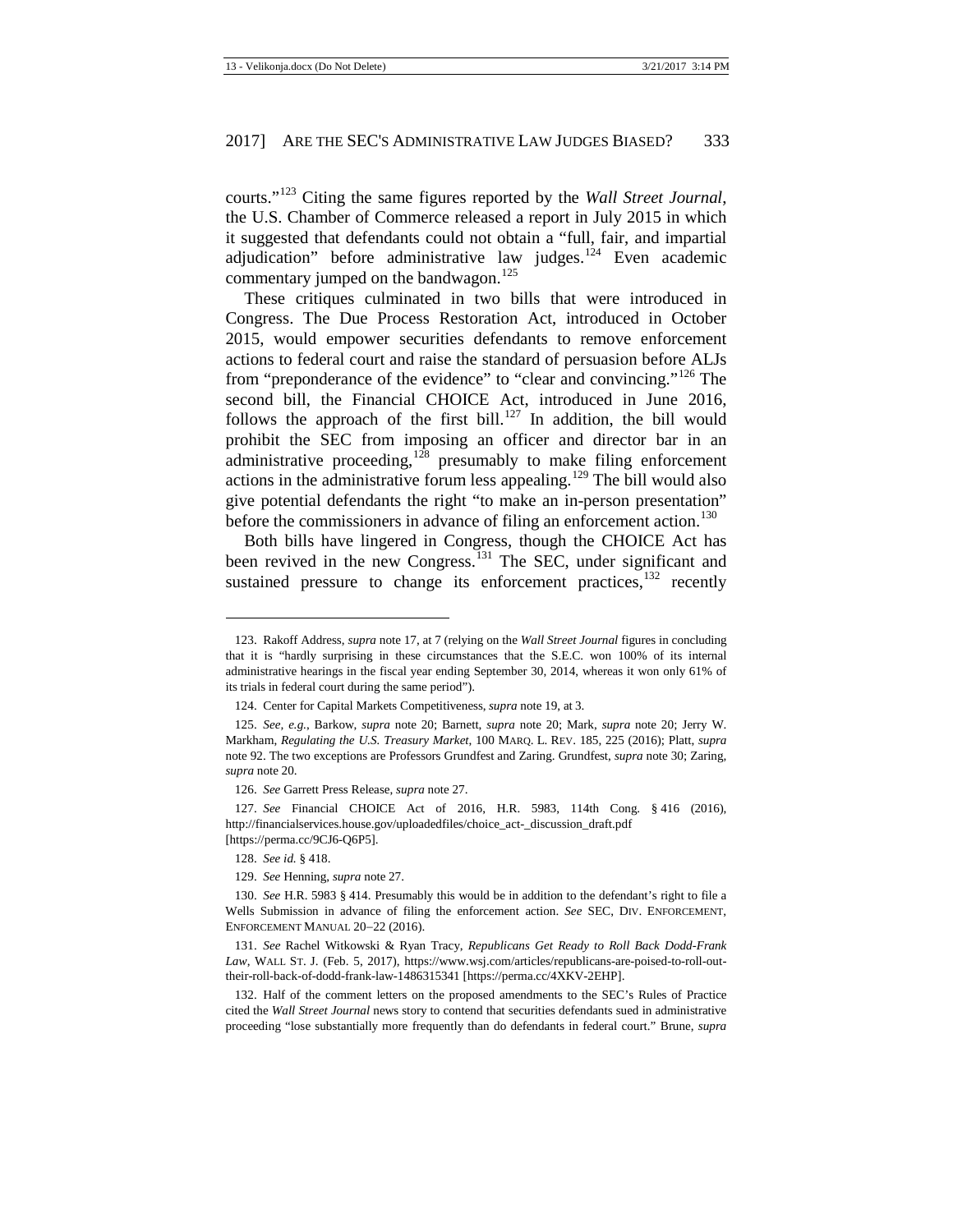<span id="page-20-8"></span>amended the Rules of Practice that govern litigation before ALJs.<sup>[133](#page-20-0)</sup> The amendments substantially expand respondents' procedural rights in administrative proceedings. In what I have described elsewhere as primary enforcement actions,<sup>[134](#page-20-1)</sup> the new rules give respondents ten months instead of four to prepare a defense<sup>[135](#page-20-2)</sup> and allow respondents to take a limited number of depositions,  $136$  which previously they were not authorized to do. The amendments give the Enforcement Division and the respondent the right to file dispositive motions that are very similar to the motions available in civil litigation in federal district court.<sup>[137](#page-20-4)</sup> Hearsay evidence continues to be permitted, so long as it is relevant, material, and reliable.<sup>[138](#page-20-5)</sup> Because the amendments "fall short of the procedural safeguards afforded defendants in federal district court," securities defense attorneys remain concerned about the purported "statistical disparity" uncovered by the *Wall Street Journal*. [139](#page-20-6)

In addition to revising its Rules of Practice, in May 2015 the SEC explained the criteria its staff would use to determine in which forum it would bring an action.<sup>[140](#page-20-7)</sup> Commentators derided the principles as

<span id="page-20-0"></span>133. *See* Amendments to the Commission's Rules of Practice, 81 Fed. Reg. 50,212 (July 29, 2016) (to be codified at 17 C.F.R. pt. 201).

- 136. *See id.* § 201.233(a).
- 137. *See id.* § 201.250.
- 138. *See id.* § 201.320(b).

note [28,](#page-5-7) at 1; David M. Zornow, Skadden, Arps, Slate, Meagher & Flom LLP, Comment Letter on Proposed Rule on Amendments to the Commission's Rules of Practice (File No. S7-18-15) (Dec. 4, 2015), <https://www.sec.gov/comments/s7-18-15/s71815-6.pdf> [https://perma.cc/5BGX-D2BL]; Richard Foster, Financial Services Roundtable, Comment Letter on Proposed Rule on Amendments to the Commission's Rules of Practice (File No. S7-18-15) (Dec. 4, 2015), <https://www.sec.gov/comments/s7-18-15/s71815-7.pdf> [https://perma.cc/5BGX-D2BL]; Olson, *supra* note [122;](#page-18-0) Tom Quaadman, Center for Capital Market Competitiveness, U.S. Chamber of Commerce, Comment Letter on Proposed Rule on Amendments to the Commission's Rules of Practice (File No. S7-18-15) (Dec. 4, 2015), https://www.sec.gov/comments/s7-18-15/s71815- 12.pdf [https://perma.cc/W6AR-QDJS].

<span id="page-20-2"></span><span id="page-20-1"></span><sup>134.</sup> *See* Urska Velikonja, *Reporting Agency Performance: Behind the SEC's Enforcement Statistics*, 101 CORNELL L. REV. 901, 928–29 (2016) (describing primary enforcement actions as actions seeking to establish that the defendant violated securities laws and to impose monetary penalties, injunctions, cease-and-desist orders, and other sanctions).

<sup>135.</sup> *See* 17 C.F.R. § 201.360(a)(2)(ii) (2012).

<span id="page-20-6"></span><span id="page-20-5"></span><span id="page-20-4"></span><span id="page-20-3"></span><sup>139.</sup> *See* Bondi, Ortiz & Wheatley, *supra* note [29;](#page-5-6) Olson, *supra* note [122](#page-18-0) (concluding that the amendments to the Rules of Practice "fail to provide adequate protection"); Brune, *supra* not[e 28,](#page-5-7) at 5 (arguing that more significant procedural changes were necessary because "the Commission is able to stack the deck in its favor by having its cases adjudicated by its own judges").

<span id="page-20-7"></span><sup>140.</sup> SEC, DIVISION OF ENFORCEMENT APPROACH TO FORUM SELECTION IN CONTESTED ACTIONS, https://www.sec.gov/divisions/enforce/enforcement-approach-forum-selection-contestedactions.pdf [https://perma.cc/M33U-SBYT].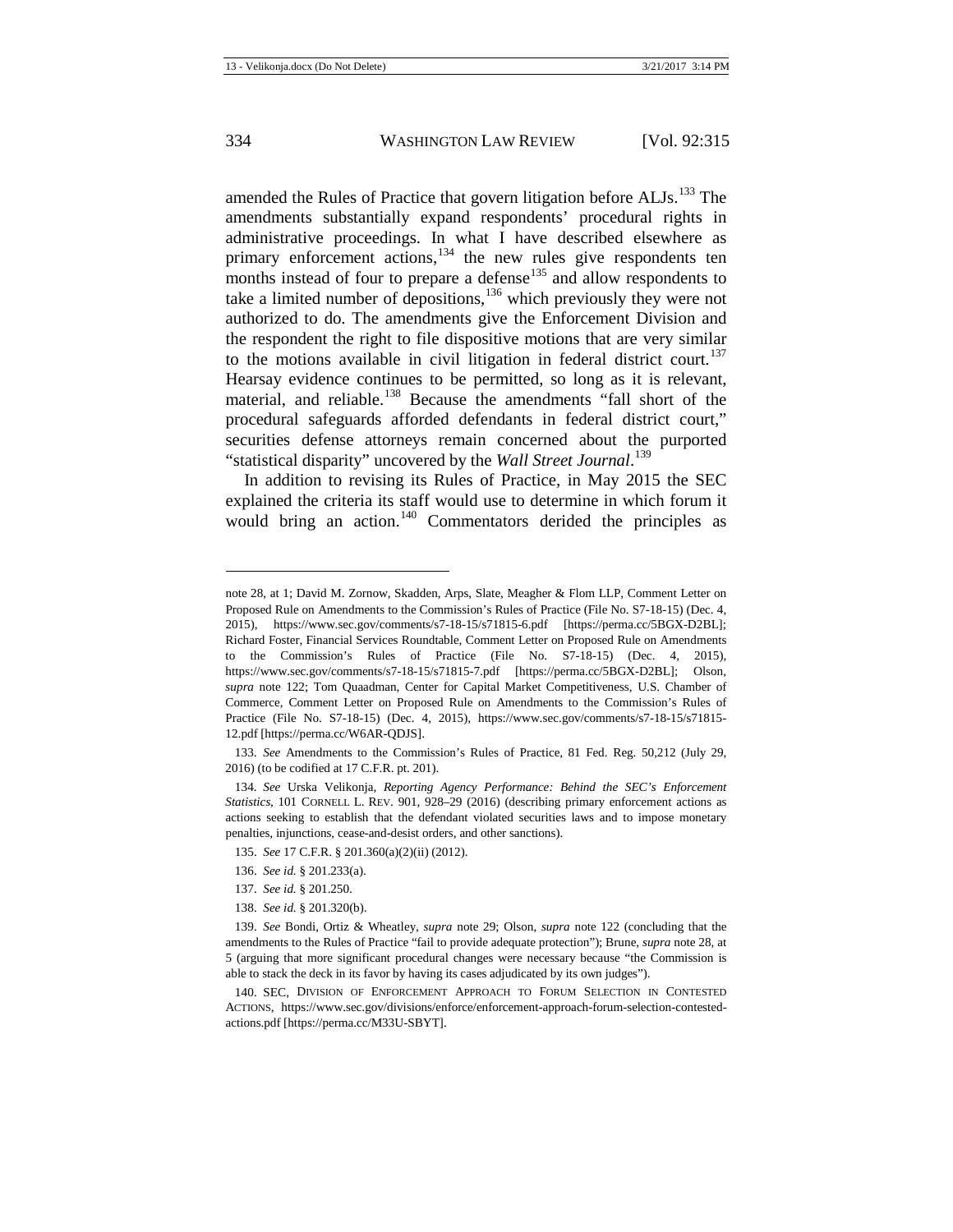incoherent, $141$  and they had a point. $142$  The SEC has yet to offer more definitive sorting principles.

<span id="page-21-8"></span>Finally, and perhaps most significantly, faced with incessant criticism over the perceived disparity in outcomes, the SEC has opted to file more actions in court, despite being authorized to litigate actions in the administrative forum.<sup>[143](#page-21-3)</sup> The shift is significant because actions in court are generally more costly to litigate. For an agency that operates on a limited budget, every dollar spent litigating actions in court that could be litigated more cost-effectively in the administrative forum is a dollar not spent prosecuting another securities violation.<sup>[144](#page-21-4)</sup> The trade-off may be worthwhile if the administrative forum is inappropriate for the case in question,<sup>[145](#page-21-5)</sup> but it is nevertheless a trade-off with associated costs and benefits.

#### <span id="page-21-0"></span>II. CONTESTED ACTIONS IN SECURITIES ENFORCEMENT

The news stories have created a perception that ALJs who adjudicate securities enforcement actions filed in the administrative forum are biased against securities defendants,<sup>[146](#page-21-6)</sup> or, in the alternate, that procedural rules in the administrative forum make it difficult for respondents to defend against charges of securities violations.<sup>[147](#page-21-7)</sup> Moreover, critics have alleged that enforcement staff have taken

<span id="page-21-1"></span><sup>141.</sup> *See, e.g.*, Peter J. Henning, *Choosing the Battlefield in S.E.C. Cases*, N.Y. TIMES (May 11, 2015), http://www.nytimes.com/2015/05/12/business/dealbook/choosing-the-battlefield-in-sec-cases .html [https://perma.cc/8S9Z-RR56] ("The considerations provided by the enforcement division about when it will recommend proceeding before an administrative judge rather than in federal court shed little light on how the decision will be made."); Patterson, *supra* not[e 113,](#page-17-5) at 1688.

<span id="page-21-2"></span><sup>142.</sup> *See* Grundfest, *supra* note [30,](#page-6-0) at 1148 (explaining that by litigating before ALJs, the SEC wanted to take control over the interpretation of federal securities laws); SEC, SEC DIVISION OF ENFORCEMENT APPROACH TO FORUM SELECTION IN CONTESTED ACTIONS (2015), https://www.sec.gov/divisions/enforce/enforcement-approach-forum-selection-contested-actions.pdf [https://perma.cc/M33U-SBYT] (explaining that if a "contested matter is likely to raise unsettled and complex legal issues under the federal securities laws . . . obtaining a Commission decision on such issues, subject to appellate review in the federal courts, may facilitate development of the law").

<span id="page-21-3"></span><sup>143.</sup> Jean Eaglesham, *SEC Trims Use of In-House Judges*, WALL ST. J., Oct. 12, 2015, at A1 (reporting that the SEC filed only 11% of contested actions before ALJs in the fourth quarter of fiscal year 2015, compared with almost 50% in the second quarter).

<sup>144.</sup> *Cf*. SEC, DIV. OF ENFORCEMENT, ENFORCEMENT MANUAL 4 (2016).

<span id="page-21-5"></span><span id="page-21-4"></span><sup>145.</sup> *See, e.g.*, Grundfest, *supra* note [30,](#page-6-0) at 1186 (proposing a list of factors to decide when litigation before ALJs may be appropriate in securities enforcement actions).

<span id="page-21-7"></span><span id="page-21-6"></span><sup>146.</sup> *See* Eaglesham, *supra* not[e 114;](#page-17-4) Morgenson, *supra* note [4;](#page-3-9) Fuchs, *supra* not[e 114](#page-17-4)*.* This is contrary to what experienced securities practitioners believe. *See, e.g.*, McLucas & Martens, *supra*  note [6,](#page-3-10) at A17 (opining that "there is no evidence that ALJs harbor bias").

<sup>147.</sup> *See supra* not[e 113.](#page-17-5)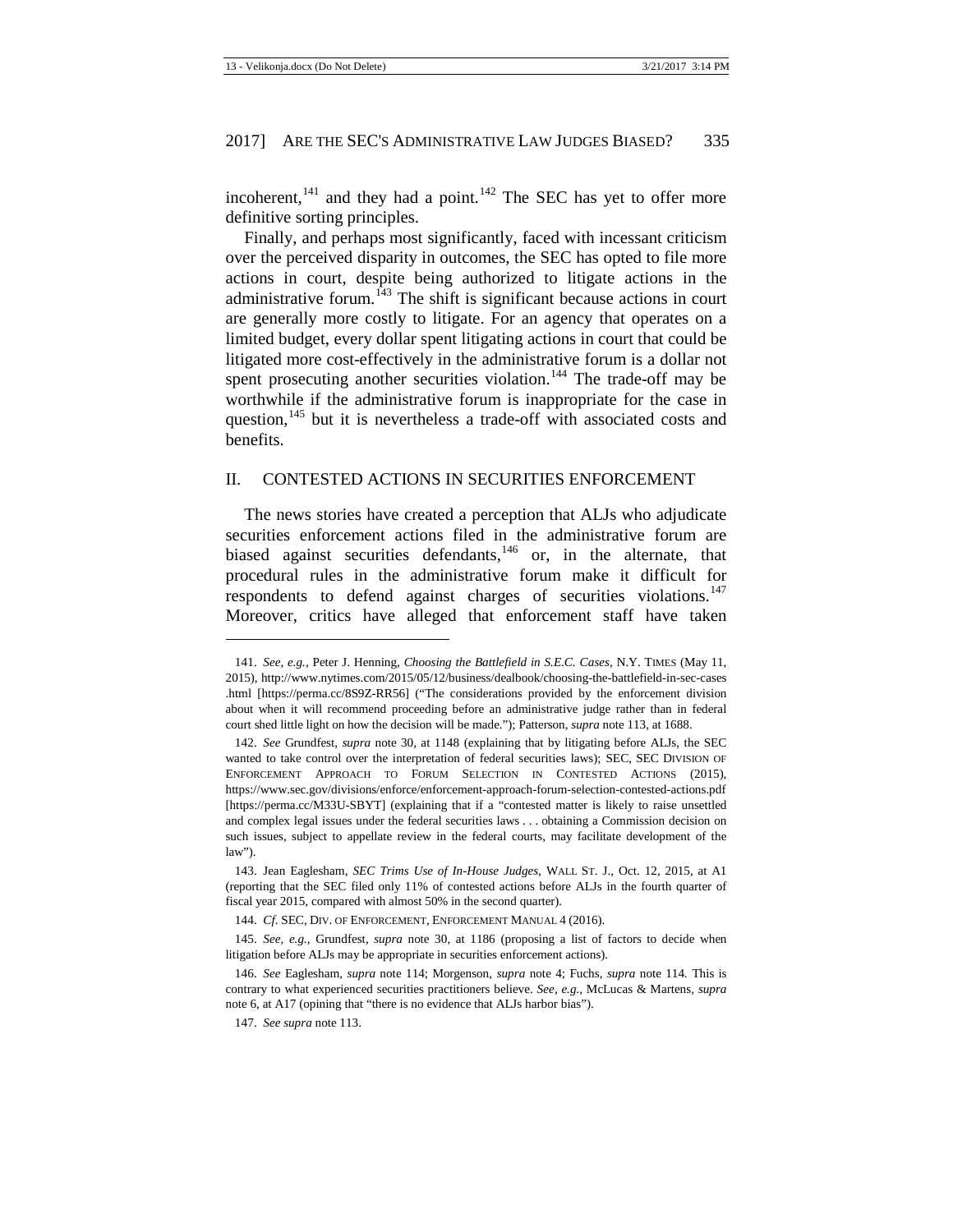advantage of the built-in bias and have been steering cases to ALJs to increase their likelihood of winning.<sup>[148](#page-22-0)</sup> As a result of the perception created by the news stories, the SEC amended its Rules of Practice and has filed fewer actions in the administrative forum since the controversy emerged. $149$ 

Given the real and significant impact of the *Wall Street Journal*'s reporting, its data and analysis are worth re-examining. This Part reports the results of an empirical investigation into SEC litigation. Contrary to the allegations advanced in the *Journal*'s report, this Part concludes that available data can neither confirm nor refute the charge that the SEC is more likely to prevail before ALJs *because of* their bias in favor of the SEC or *because of* the differences in procedural rules.

The analyzed data do, however, shed light on two related questions. First, the evidence reported in this Part suggests that the SEC has significantly increased the number of respondents sued in the administrative forum. But, only about half of the increase is attributable to the SEC's exercise of its new power to seek fines against nonregistered persons in the administrative forum; the other half could have been filed in the administrative forum before the change.<sup>[150](#page-22-2)</sup> Moreover, resolution of contested actions by ALJs remains the exception: a large majority of contested cases continue to be filed in federal district  $\text{court}$ .<sup>[151](#page-22-3)</sup>

Second, there is no robust support for the proposition that the SEC is more likely to prevail in like cases before ALJs than in court.<sup>[152](#page-22-4)</sup> The variation in outcomes by type of forum reported by the *Wall Street Journal* is largely explained by the different types of cases that are prosecuted in court and by the fact that individuals, who are more often sued in court than firms, are both more likely to contest the SEC's charges and more likely to prevail when they do so.<sup>[153](#page-22-5)</sup>

The lack of a robust relationship between the type of forum and case outcome reported in this Part is significant because of the widelyaccepted assertions to the contrary.[154](#page-22-6) As discussed in more detail in Part

 $\overline{\phantom{a}}$ 

<sup>148.</sup> *See e.g.*, Eaglesham, *supra* not[e 14.](#page-4-13)

<span id="page-22-2"></span><span id="page-22-1"></span><span id="page-22-0"></span><sup>149.</sup> *See* Jean Eaglesham, *SEC Trims Use of In-House Judges*, WALL ST. J. (Oct. 11, 2015), https://www.wsj.com/articles/sec-trims-use-of-in-house-judges-1444611604, **[**https://perma.cc/25A D-CKN2]**.**

<sup>150.</sup> *See* discussion *infra* section II.B.

<span id="page-22-3"></span><sup>151.</sup> *See* discussion *infra* section II.B.

<span id="page-22-4"></span><sup>152.</sup> *See* Velikonja, *supra* not[e 134134,](#page-20-8) at 976 nn.414–16.

<sup>153.</sup> *See* discussion *infra* section II.C.

<span id="page-22-6"></span><span id="page-22-5"></span><sup>154.</sup> *See* discussion *supra* section I.D.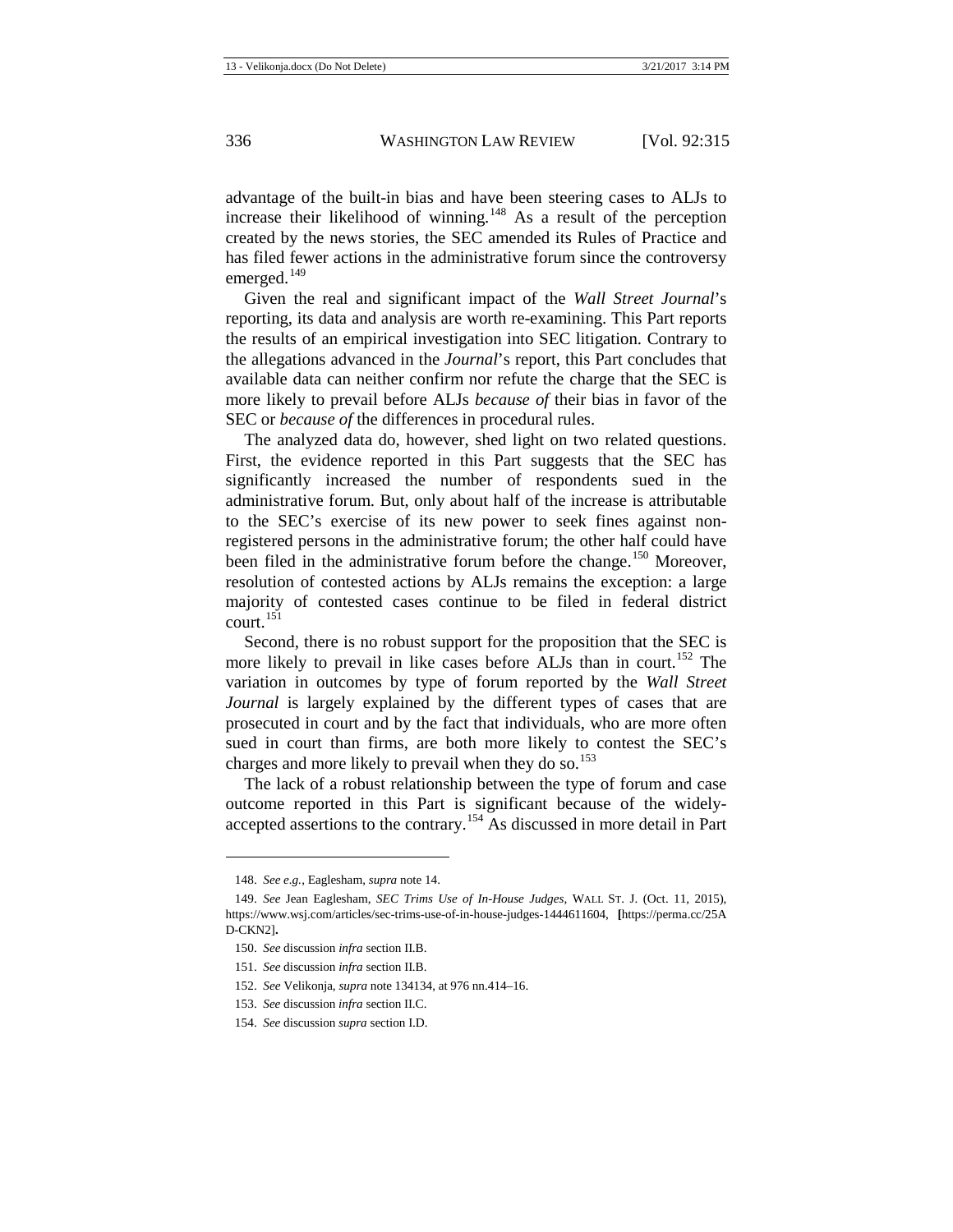III, the conclusions offered here should not be interpreted to imply that the type of forum does not matter. There are significant omitted variable and selection bias effects that cannot be resolved with the information that is available.[155](#page-23-1) However, the evidence offered in Part II and the analysis discussed in Part III do suggest that any questions of whether administrative adjudication is fair cannot definitively be resolved with empirical evidence.

#### <span id="page-23-0"></span>*A. Data and Methodology*

The data reported and studied in this Article was drawn from *Select SEC and Market Data Reports* ("Reports") that the SEC prepares annually and publishes on its website.<sup>[156](#page-23-2)</sup> The Reports include a list of all enforcement actions filed during the fiscal year ("FY"), organized by subject matter and date.<sup>[157](#page-23-3)</sup> According to the Reports, between fiscal years 2007 and 2015, the SEC filed about 650 to 800 enforcement actions against 1400 to 1900 defendants per year.<sup>[158](#page-23-4)</sup>

The Reports list SEC litigation by the legal proceedings filed and not by the defendant.<sup>[159](#page-23-5)</sup> In previous work, I reported that the SEC often targets multiple defendants in a single enforcement action and that the same defendant can be targeted for the same securities violation in two or more enforcement actions.<sup>[160](#page-23-6)</sup> This practice renders the accounting of securities enforcement by the number of enforcement actions filed invalid and unreliable.<sup>[161](#page-23-7)</sup> To remedy the problem, I reviewed each enforcement action listed in the Reports for fiscal years 2007 to 2015 and pulled up the relevant documents in PACER or Bloomberg Law for civil actions and in Westlaw or the SEC's website for administrative proceedings. The documents were reviewed, and the information coded

 $\overline{\phantom{a}}$ 

<sup>155.</sup> *See* discussion *infra* section III.A.

<span id="page-23-2"></span><span id="page-23-1"></span><sup>156.</sup> *See Reports and Publications*, SEC, https://www.sec.gov/reports [https://perma.cc/LW33- TAFQ].

<span id="page-23-3"></span><sup>157.</sup> *See, e.g.*, SEC, SELECT SEC AND MARKET DATA FISCAL 2015, 4–21 tbl.3 (2015), https://www.sec.gov/reportspubs/select-sec-and-market-data/secstats2015.pdf [https://perma.cc/BHY9-8D7G].

<span id="page-23-4"></span><sup>158.</sup> The source of this information is the SEC annual reports and Select SEC and Market Data reports. *See Reports and Publications*, SEC (Feb. 3, 2017), https://www.sec.gov/reports?aId= TheSubtype\_t1&TheYear=&TheSubtype=Select+SEC+and+Market+Data&TheDivision= [https:// perma.cc/8VRH-WZ3H].

<span id="page-23-5"></span><sup>159.</sup> *See, e.g.*, SEC , SELECT SEC AND MARKET DATA FISCAL 2014, at 3–20 tbls. 2–3 (2015) (reporting aggregate information and a complete list of enforcement actions filed in FY 2014).

<sup>160.</sup> *See* Velikonja, *supra* not[e 134,](#page-20-8) at 933–37.

<span id="page-23-7"></span><span id="page-23-6"></span><sup>161.</sup> *See id.* at 932–57 (discussing the various reasons that reported SEC enforcement statistics are invalid and unreliable).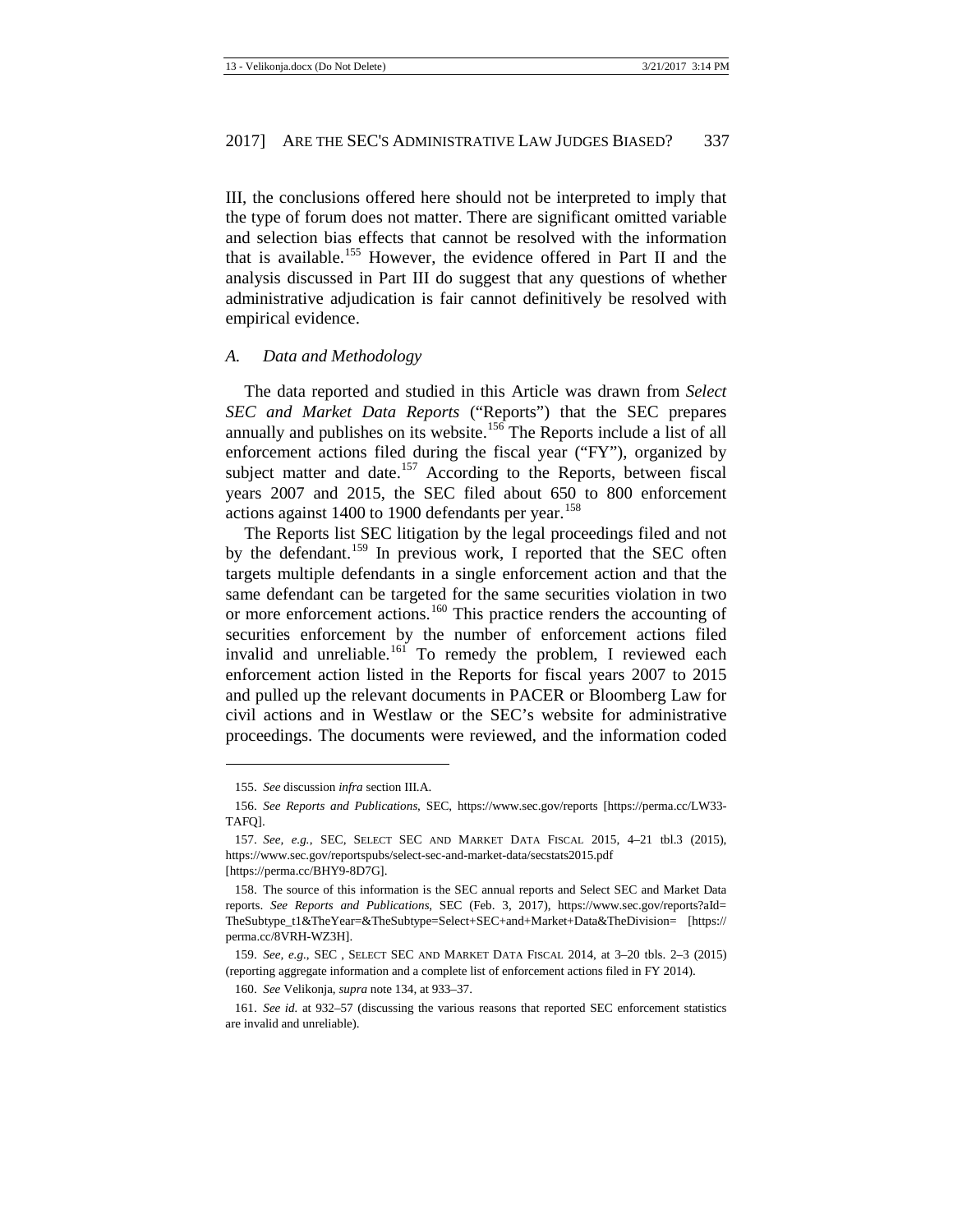and tabulated by defendants, not by enforcement actions.<sup>[162](#page-24-0)</sup> The initial coding excludes actions targeting delinquent filing and contempt proceedings.<sup>[163](#page-24-1)</sup> This yields a set of actions against 10,967 defendants.

In the next step, I excluded certain groups of defendants and actions to ensure that the cases compared are, in fact, comparable. First, the data only include defendants charged with securities violations and do not include relief (or nominal) defendants, whom the SEC targeted because they received ill-gotten gain but did not violate securities laws.<sup>[164](#page-24-2)</sup> Although relief defendants often contest charges that the SEC brings, they are, by definition, not securities violators that the SEC punishes. Moreover, the SEC sues virtually all relief defendants in court.<sup>[165](#page-24-3)</sup> Because their likelihood of prevailing against the SEC is driven by different factors than the success of securities defendants, including them in the analysis would not help to assess whether ALJs were more likely to rule for the SEC than judges. Removing relief defendants reduced the data set to 9967 defendants.

Second, only defendants targeted in primary enforcement actions are included, $166$  not respondents in follow-on and secondary actions. A primary enforcement action is one in which the SEC targets a defendant for violating securities laws and seeks an injunction or a cease-and-desist order, and perhaps a fine, disgorgement, and other remedies.<sup>[167](#page-24-5)</sup> Primary enforcement actions are filed in court and in the administrative forum. [168](#page-24-6) By contrast, the SEC files follow-on and secondary actions in the

<span id="page-24-0"></span><sup>162.</sup> Searches for civil actions were done in Bloomberg Law database (which makes PACER available), and searches for administrative actions were done on the SEC's website and in Westlaw.

<span id="page-24-1"></span><sup>163.</sup> Delinquent filing actions are filed in administrative proceedings and look very different from other primary actions. Defendants are usually defunct entities, the remedy is revocation of the common stock, and most actions are decided by default. *See* Velikonja, *supra* not[e 134,](#page-20-8) at 940–45. Studies of SEC enforcement practices usually exclude delinquent filing actions. *See* STEPHEN CHOI, SARA E. GILLEY & DAVID F. MARCUS, NYU POLLACK CTR. FOR LAW & BUS. AND CORNERSTONE RESEARCH, SEC ENFORCEMENT ACTIVITY AGAINST PUBLIC COMPANY DEFENDANTS, FISCAL YEARS 2010–2015, at 11 (2016), http://www.law.nyu.edu/sites/default/files/SEC-Enforcement-Activity-FY2010-FY2015.pdf [https://perma.cc/4EJE-MVNB].

<sup>164.</sup> *See* Velikonja, *supra* not[e 134,](#page-20-8) at 946–47.

<sup>165.</sup> Data on file with author. *See also* Grundfest, *supra* not[e 30,](#page-6-0) at 1145 n.2.

<span id="page-24-4"></span><span id="page-24-3"></span><span id="page-24-2"></span><sup>166.</sup> The SEC divides enforcement actions into three categories: independent enforcement actions, follow-on actions, and delinquent filing actions. *See* Press Release, Securities and Exchange Commission, SEC Announces Enforcement Results for FY 2015 (Oct. 22, 2015), http://www.sec.gov/news/pressrelease/2015-245.html [https://perma.cc/4NYC-JU3E]. The category independent actions combines what I call primary actions and secondary actions. I have continued to use the different nomenclature to avoid double-counting respondents in secondary actions.

<sup>167.</sup> *See* Velikonja, *supra* not[e 134,](#page-20-8) at 928–29.

<span id="page-24-6"></span><span id="page-24-5"></span><sup>168.</sup> *See* Velikonja, *supra* not[e 13,](#page-4-14) at 130 fig. 1.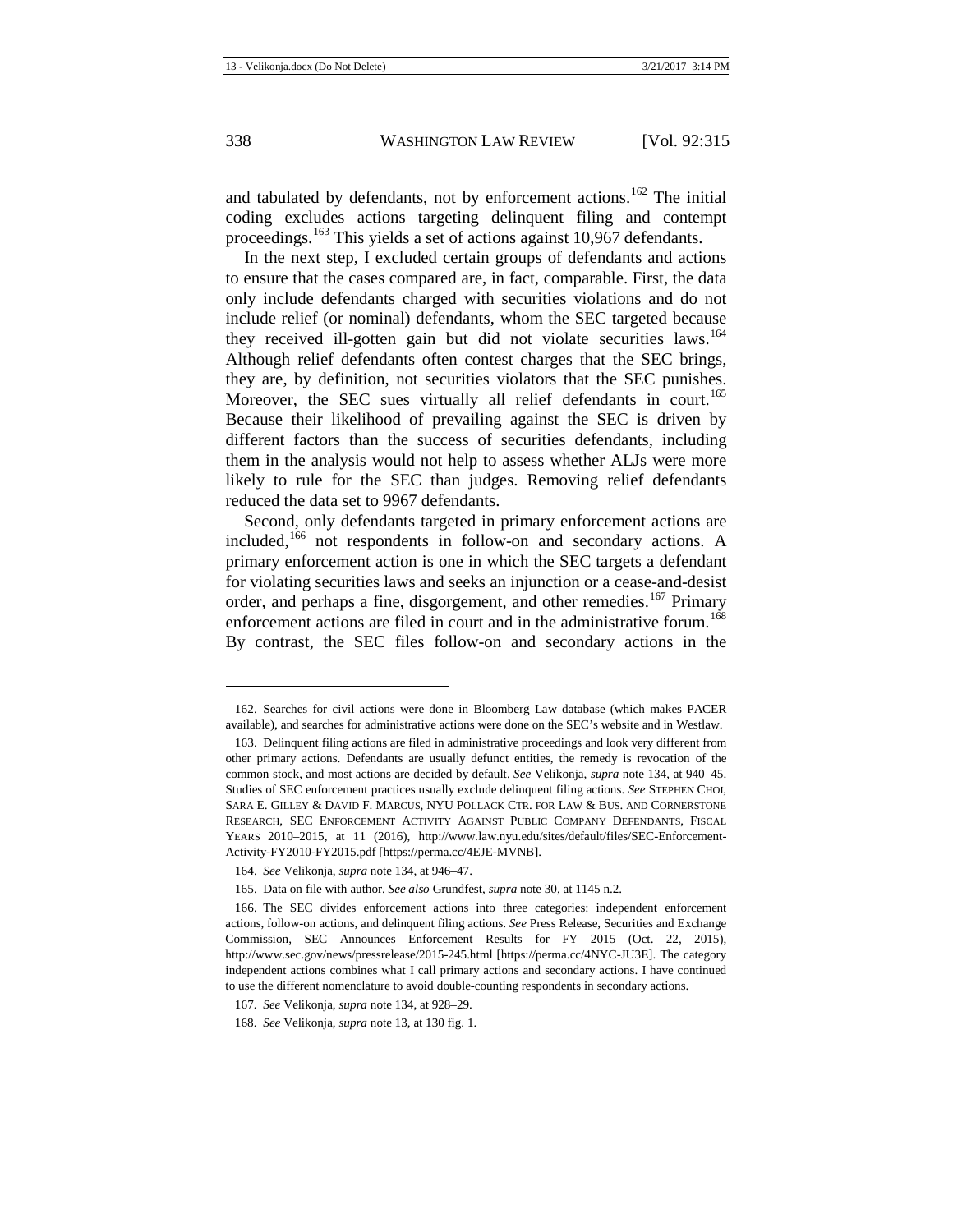administrative forum only.<sup>[169](#page-25-0)</sup> Both types of actions are second (and sometimes third) proceedings against the same respondent for the same violation.[170](#page-25-1) Follow-on actions are based on injunctions or convictions issued in earlier proceedings, and so respondents are collaterally estopped from contesting the factual basis of the follow-on action.<sup>[171](#page-25-2)</sup> The SEC *should* win follow-on actions.<sup>[172](#page-25-3)</sup> As a result, the SEC's likelihood of success in a follow-on action is considerably higher than in a primary enforcement action. The SEC files few secondary actions and virtually all are either filed as settled actions or are settled during the proceeding.<sup>[173](#page-25-4)</sup>

The compiled data includes actions against 8021 securities defendants in primary enforcement actions. Of those, 5832 were prosecuted in federal district court and 2189 in the administrative forum. In addition to information on the forum in which the action was filed, I collected information on the identity of the defendant (individual or firm); the type of the violation; when the action was filed and when it was resolved or whether it is still ongoing; what was the method of resolution (i.e., filed as settled, settled, default, trial, summary judgment, dismissal, ongoing); whether the case was accompanied by and/or based on a criminal action; and the outcome.<sup>[174](#page-25-5)</sup> In terms of outcomes, I collected information on

**.** 

<span id="page-25-2"></span>171. This is true whether the case was litigated or resolved by settlement. *See* Richard S. Kern & Charles Wilkins, Initial Decision Release No. 281, 2005 WL 924285 (Apr. 21, 2005), https://www.sec.gov/litigation/aljdec/id281jtk.htm [https://perma.cc/D6QT-JG8Y].

<sup>169.</sup> *See* Velikonja, *supra* not[e 134,](#page-20-8) at 929, 935.

<span id="page-25-1"></span><span id="page-25-0"></span><sup>170.</sup> A follow-on action is a second enforcement action filed against the same defendants for the same violation. It is based on the first enforcement action in which the defendant was fined and enjoined and seeks to impose a professional or associational bar.

The collected data includes follow-on actions against 1854 defendants and secondary actions against 89 defendants. A subset of follow-on actions is based on a criminal conviction alone, and so the follow-on action is the only proceeding before the SEC. These actions were also excluded. For a detailed methodology, see *id.* at 925–32.

<span id="page-25-3"></span><sup>172.</sup> Velikonja, *supra* note [134,](#page-20-8) at 963 (reporting that only defendants whose underlying conviction or injunction was vacated prevailed against the SEC in a contested follow-on action).

<span id="page-25-4"></span><sup>173.</sup> Secondary actions, sometimes referred to as cease-and-desist actions, are best understood as a concession to the respondent. Instead of filing one action in court seeking a fine and an injunction, the Enforcement Division files two: a civil action seeking monetary penalties and an administrative action seeking a cease-and-desist order. *Id.* at 929*.* This is a concession to the settling defendant because cease-and-desist orders that are imposed in administrative proceedings generally tend to have less significant consequences than obey-the-law injunctions imposed in court actions. *See id.* at 929–32. Of eighty-nine actions, only six were not settled; of those six, three were decided by default, two were consolidated with actions filed in court, and one was voluntarily dismissed. Data on file with author.

<span id="page-25-5"></span><sup>174.</sup> For civil actions, I performed docket searches and reviewed relevant documents as available in PACER and Bloomberg Law. For administrative actions, the search was done in the SEC's database of administrative proceedings and in Westlaw.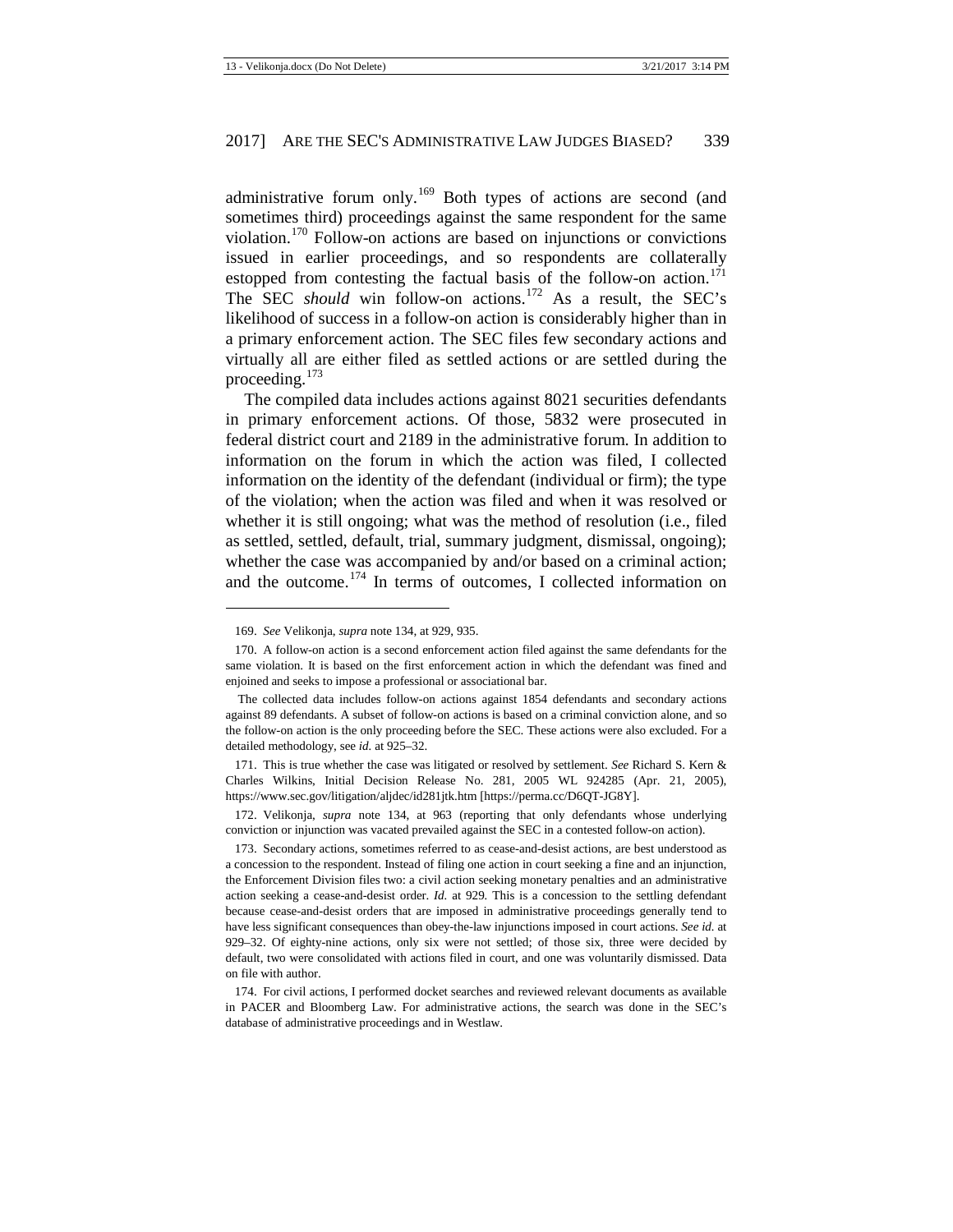whether the SEC prevailed on at least one count of liability (decisions in court cases are often bifurcated),  $175$  whether the finding of liability was based on collateral estoppel by a criminal conviction or plea, and the sanction that was imposed. The coding of outcomes includes all actions that were filed in fiscal years 2007 to 2015 and concluded with a substantive disposition on liability by September 15, 2016.

Table 1 below reports summary statistics on primary enforcement actions filed in fiscal years 2007 to 2015. Both firms and individuals are significantly more likely to be sued in court than before ALJs, but individuals are statistically more likely than firms to be sued in court.<sup>[176](#page-26-1)</sup>

|                              | Court | <b>Frequency</b> | АP   | <b>Frequency</b> |
|------------------------------|-------|------------------|------|------------------|
| <b>Filings</b>               |       |                  |      |                  |
| Individuals                  | 3876  | 77.5%            | 1122 | 22.5%            |
| Firms                        | 1952  | 64.7%            | 1067 | 35.3%            |
| <b>Filed Settled Actions</b> |       |                  |      |                  |
| Individuals                  | 1063  | 27.4%            | 771  | 68.6%            |
| <b>Firms</b>                 | 429   | 21.9%            | 865  | 81.0%            |

**Table 1: Summary Statistics of Filings and Case Resolutions**

As shown in the summary statistics table, firms are generally more likely to settle during the investigation than are individuals, but less so when the action is filed in court. Only a small minority of enforcement actions are contested to the end and ultimately decided by a dispositive motion or after trial. Of the cases that are not filed as settled, more than half ultimately settle. Of the remainder, most are decided by default or voluntarily dismissed because the defendant died, ceased to exist, could not be served, or some similar reason, and only a sliver are contested to the end and decided by a judge, a jury, or an  $ALJ$ .<sup>[177](#page-26-2)</sup>

<span id="page-26-0"></span><sup>175.</sup> *See* Andrew Ceresney, Dir., SEC Div. of Enf't, Remarks at University of Texas School of Law's Government Enforcement Institute: The SEC's Cooperation Program: Reflections on Five Years of Experience, (May 13, 2015), https://www.sec.gov/news/speech/sec-cooperation-program .html [https://perma.cc/2N2L-SH4M] (describing the use of bifurcated settlements in cases where defendants agree to cooperate with the SEC).

<span id="page-26-1"></span><sup>176.</sup> The difference is statistically significant at p<0.01.

<span id="page-26-2"></span><sup>177.</sup> *See infra* Table 3 and discussion in section II.C.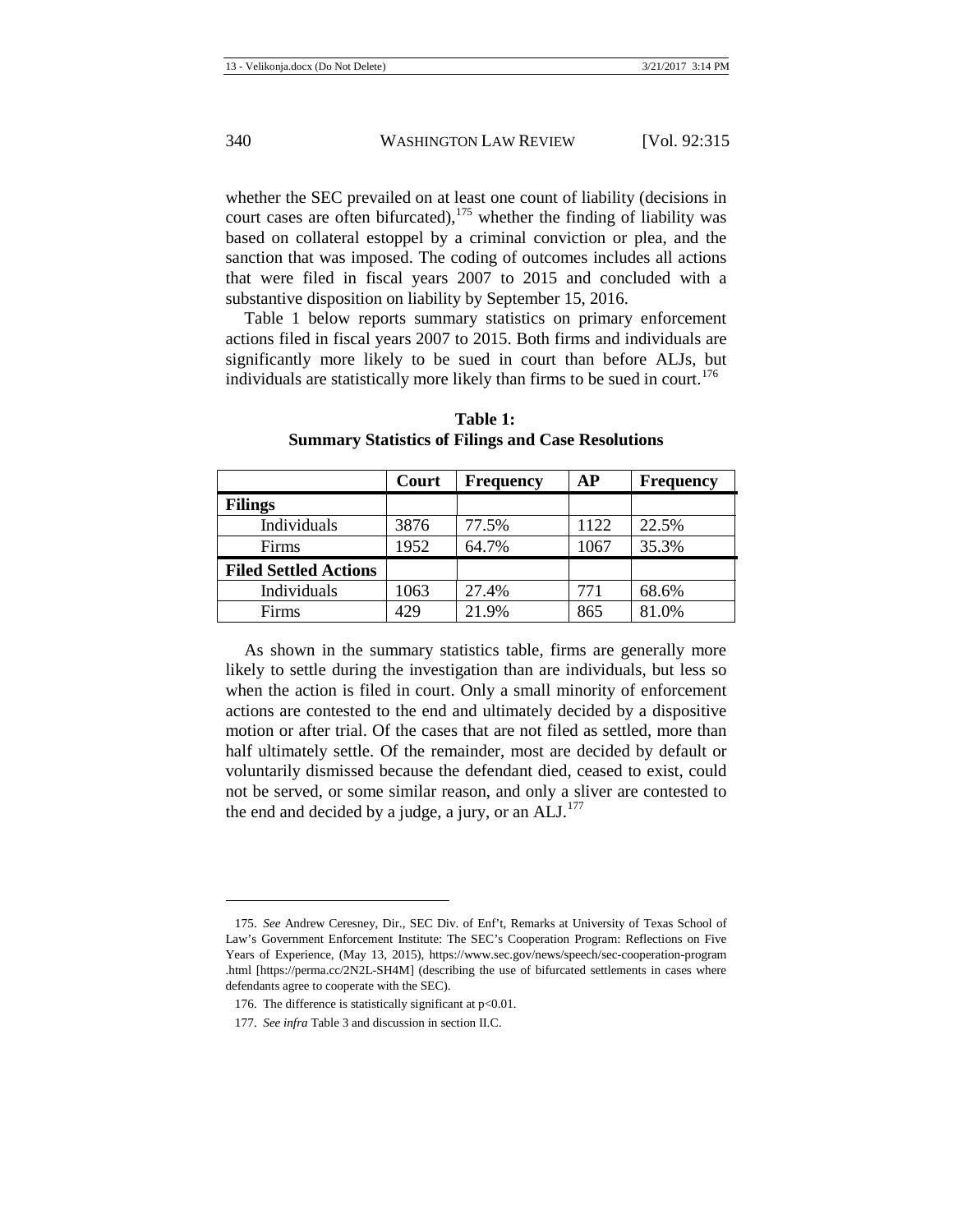#### <span id="page-27-0"></span>*B. Has the SEC Shifted Enforcement to the Administrative Forum?*

<span id="page-27-1"></span>During fiscal years 2013, 2014, 2015 and 2016, the SEC reported filing many more enforcement actions in administrative proceedings than in previous years.<sup>[178](#page-27-2)</sup> According to the Reports, in FY 2012 the SEC filed 63% of enforcement actions against 52% of defendants in administrative proceedings.<sup>[179](#page-27-3)</sup> By FY 2014, the SEC filed 81% of enforcement actions against 70% of defendants in administrative proceedings.[180](#page-27-4) A shift on that scale in two years is highly unusual, and it has attracted considerable critical attention.<sup>[181](#page-27-5)</sup>

The increase in the share of enforcement actions filed in the administrative forum is due to several confounding factors. The statistics included in the Reports include delinquent filing actions and follow-on proceedings. Since 2010, the SEC has increased both; $182$  both groups of cases have always been filed in the administrative forum.<sup>[183](#page-27-7)</sup> Second, since FY 2013 the SEC has increasingly filed actions that are settled during the investigation in the administrative forum.<sup>[184](#page-27-8)</sup> In FY 2010, before Dodd-Frank's adoption, the SEC filed 32% of settled enforcement actions in the administrative forum.<sup>[185](#page-27-9)</sup> By FY 2015, the SEC filed 83% of settled enforcement actions in the administrative forum.<sup>[186](#page-27-10)</sup> For various reasons, when the matter is settled during the investigation, both the SEC and settling defendants usually prefer to file the settled action in the administrative forum.<sup>[187](#page-27-11)</sup>

 $\overline{\phantom{a}}$ 

<span id="page-27-2"></span><sup>178.</sup> *Compare* SEC, SELECT SEC AND MARKET DATA: FISCAL 2010, at 3 tbl.2 (2010), https://www.sec.gov/about/secstats2010.pdf [https://perma.cc/98PX-F22B] (reporting 429 actions filed in administrative proceedings) *with* SEC, SELECT SEC AND MARKET DATA: FISCAL 2014, at 2 tbl.1 (2014), http://www.sec.gov/about/secstats2014.pdf [https://perma.cc/7MSL-RC5A] [hereinafter SEC, FY 2014] (reporting 610 actions filed in administrative proceedings).

<sup>179.</sup> *See* SEC, SELECT SEC AND MARKET DATA FISCAL 2012, at 3 tbl.2.

<sup>180.</sup> *See* SEC, FY 2014, *supra* not[e 178,](#page-27-1) at 3 tbl.2.

<span id="page-27-5"></span><span id="page-27-4"></span><span id="page-27-3"></span><sup>181.</sup> *See, e.g.*, Zaring, *supra* note [20,](#page-4-12) at 1174; Platt, *supra* note [92,](#page-14-10) at 9 (suggesting that court losses "caused the agency to shift" to administrative adjudication); Michael Dvorak, *SEC Administrative Proceedings and Equal Protection "Class of One" Challenges: Evaluating Concerns About SEC Forum Choices*, 2015 COLUM. BUS. L. REV. 1195 (2015); Eaglesham, *supra*  note [114](#page-17-4) (quoting former SEC Commissioner Grundfest observing that this is "a fundamental change").

<sup>182.</sup> *See* Velikonja, *supra* not[e 134,](#page-20-8) at 978, 980.

<span id="page-27-8"></span><span id="page-27-7"></span><span id="page-27-6"></span><sup>183.</sup> In both, the SEC succeeds at much higher rates than in primary enforcement actions, but its success is not generally considered as problematic. As noted above, these actions were not included in the statistical comparison of outcomes reported in section II.C.3.

<sup>184.</sup> *See* Velikonja, *supra* not[e 13,](#page-4-14) at 129.

<span id="page-27-9"></span><sup>185.</sup> *Id*. at 130 fig.1, 137 tbls. 1−3.

<sup>186.</sup> This is measured by the number of defendants, not actions. *See id*. at 130.

<span id="page-27-11"></span><span id="page-27-10"></span><sup>187.</sup> *See id.* at 126.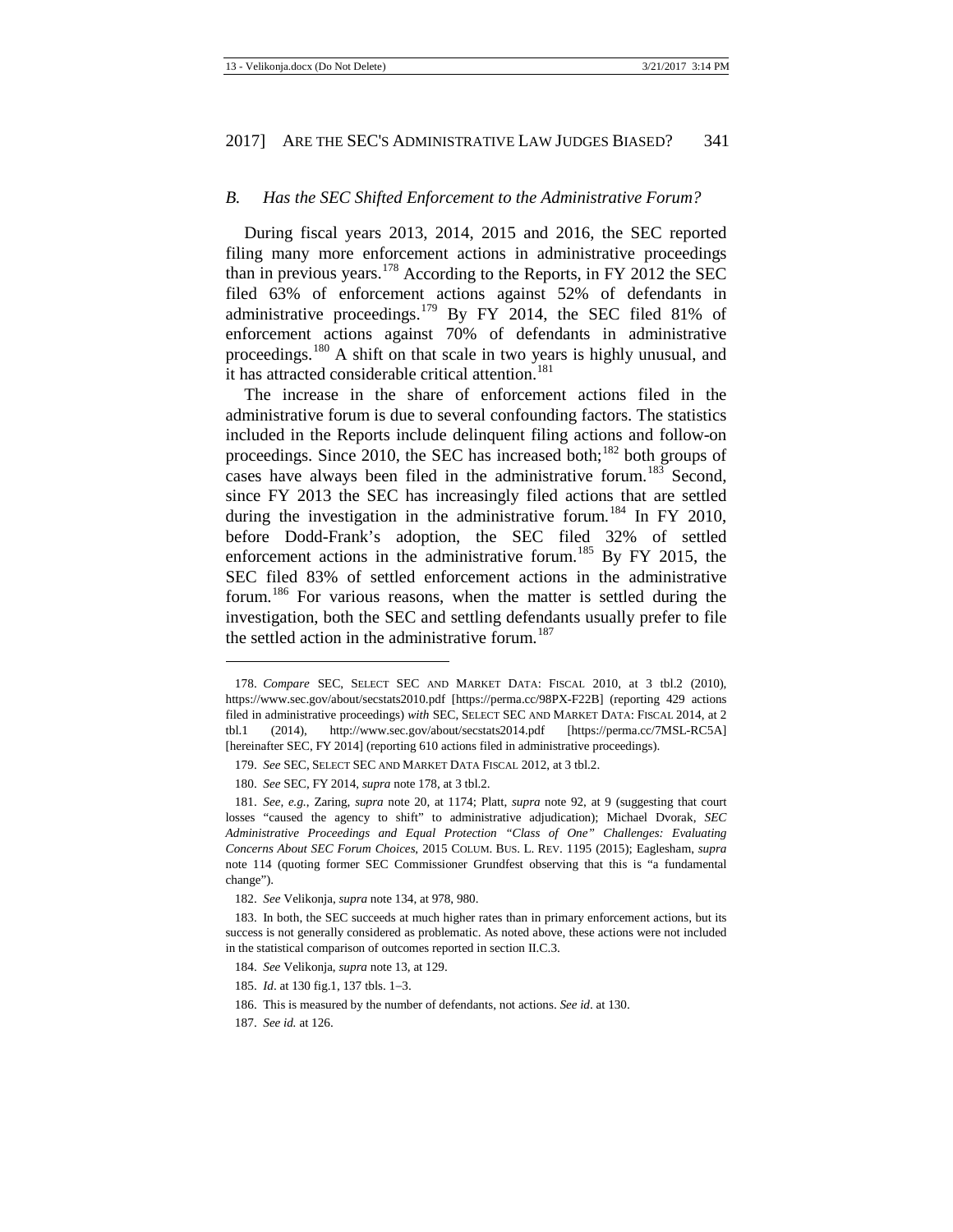By contrast, the increase in the number and the share of contested actions<sup>[188](#page-28-0)</sup> filed in the administrative forum has been relatively modest. In FY 2010, the fiscal year during which the Dodd-Frank Act became effective, the SEC filed contested enforcement actions against 504 defendants overall.<sup>[189](#page-28-1)</sup> Of these, forty defendants  $(8\%)$  were sued in the administrative forum and 464 (92%) in court. In FY 2015, the SEC filed contested actions against 577 defendants. Of those, 105 defendants (18%) were sued in the administrative forum and 472 (82%) in court. As shown in Figure 1 below, the change in the number and the share of defendants who are forced to litigate before ALJs is relatively small, but the difference is statistically significant.



**Figure 1: Filings in Contested Cases by Year** [190](#page-28-2)

The increase in the number of contested case filings in administrative proceedings is not due entirely to the SEC's newly-expanded jurisdiction. A review of all contested orders instituting administrative proceedings between FY 2011 and 2015 reveals that a significant

<span id="page-28-2"></span><span id="page-28-1"></span><span id="page-28-0"></span><sup>188.</sup> The term "contested action" in this context is meant to include actions that were not filed as settled actions. Many of actions that were initially contested ultimately settled.

<sup>189.</sup> Data on file with author.

<sup>190.</sup> The figure reports the number of defendants targeted in contested actions.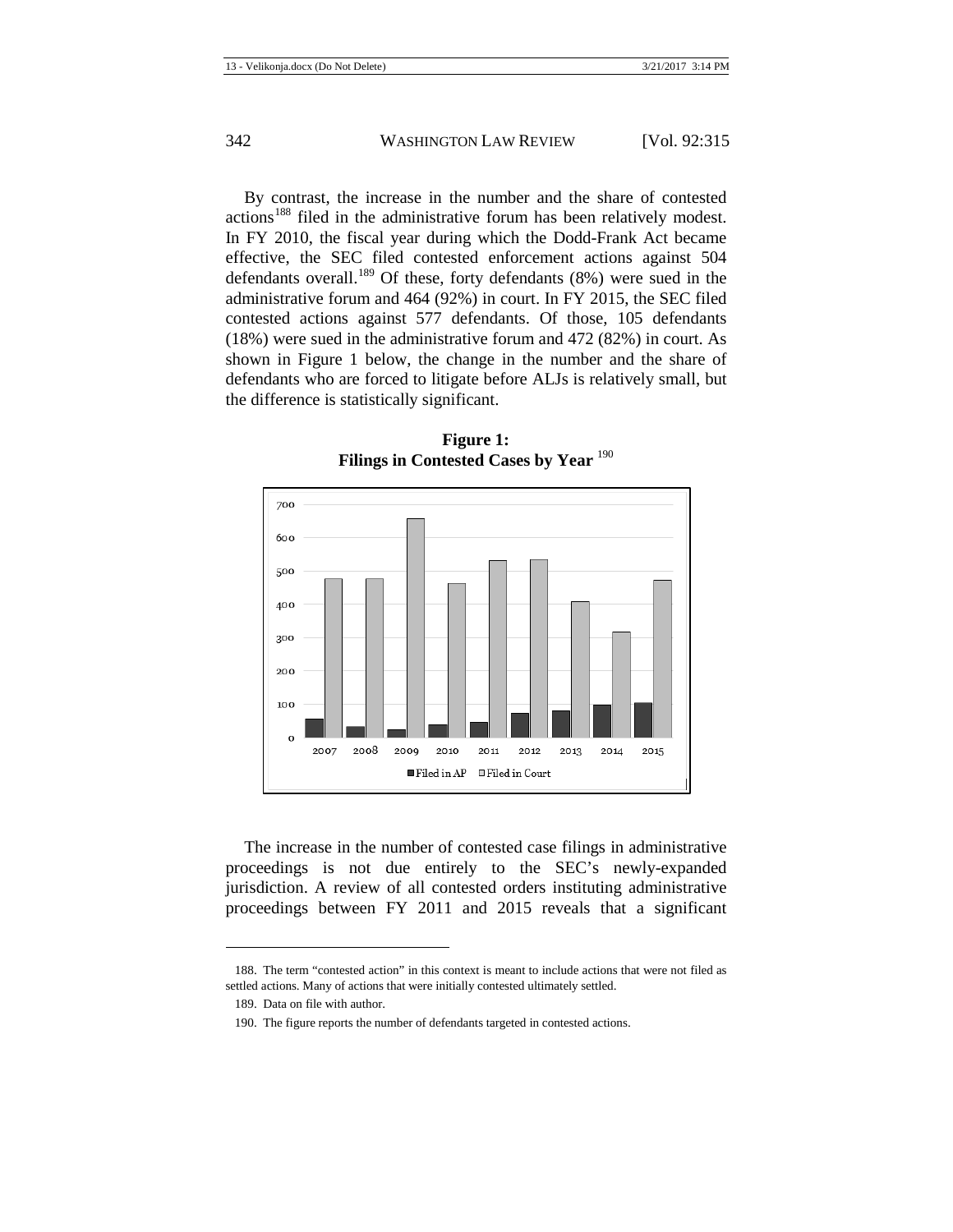majority, 294 of 403, could have been filed in the administrative forum before the statutory change.<sup>[191](#page-29-0)</sup> These include actions against registered investment advisors, broker dealers, and transfer agents for violations of various regulatory and disclosure requirements; they also include stop orders targeting false registered offerings of securities. Thus, about half of the increase in the number of contested actions filed in the administrative forum is attributable to the SEC's exercise of prosecutorial discretion, not to the Dodd-Frank amendment.<sup>[192](#page-29-1)</sup>

However, the other half of contested actions filed in the administrative forum since FY 2011, about  $109<sub>1</sub><sup>193</sup>$  $109<sub>1</sub><sup>193</sup>$  $109<sub>1</sub><sup>193</sup>$  were filed pursuant to the SEC's new authority. That number certainly would have been higher absent the controversy about ALJ bias.<sup>[194](#page-29-3)</sup> As suggested by the figures reported in Table 2, the bulk of these cases target securities offering and issuer disclosure and reporting, not insider trading, as some of the commentary has suggested.<sup>[195](#page-29-4)</sup> Most of these cases are still ongoing, so despite the effort in this Article—it is somewhat premature to examine the SEC's track record in litigation before ALJs after Dodd-Frank.

As a general matter, the SEC has not used expanded jurisdiction of ALJs to advance novel theories of securities violations in contested administrative proceedings, as has been suggested.<sup>[196](#page-29-5)</sup> Most first-of-its-

<span id="page-29-0"></span><sup>191.</sup> Data was hand-coded, so the number is best understood as an approximation and not an exact figure.

<span id="page-29-1"></span><sup>192.</sup> Between FY 2007 and 2010, the SEC sued on average 38.75 respondents in administrative proceedings. Assuming similar trends were to continue, the SEC would sue 194 respondents in administrative proceedings between FY 2011 and 2015. Instead, it sued 403 for an increase of 209 over the pre-Dodd-Frank average. Of those, 100 were defendants who could have been sued in administrative proceedings before Dodd-Frank.

<span id="page-29-2"></span><sup>193.</sup> The data was hand-coded, so the number is best understood as an approximation and not an exact figure.

<span id="page-29-3"></span><sup>194.</sup> *See* Eaglesham, *supra* not[e 143,](#page-21-8) at A1 (reporting that the SEC filed only 11% of contested actions before ALJs in the fourth quarter of fiscal 2015, compared with almost 50% in the second quarter).

<span id="page-29-4"></span><sup>195.</sup> *See, e.g*., Zaring, *supra* note [20,](#page-4-12) at 1155; Yin Wilczek, *SEC to Pursue More Insider Trading Cases in Administrative Forum, Director Says*, BLOOMBERG BNA (June 13, 2014), http://www.bna.com/sec-pursue-insider-n17179891282/ [https://perma.cc/7TTW-V2Z4]. In fact, only seven defendants who contested charges of insider trading were sued in administrative proceedings between 2011 and 2015.

<span id="page-29-5"></span><sup>196.</sup> To be fair, the contention is not that the SEC has *often* used ALJs to secure a favorable reinterpretation of the law. Rather, the contention is that the Commission could adopt novel legal intepretations in cases it adjudicates on appeal from an ALJ's initial decision and then demand *Chevron* deference. *See* Andrew N. Vollmer, *SEC Revanchism and the Expansion of Primary Liability Under Section 17(a) and Rule 10b-5*, 10 VA. L. & BUS. REV. 273 (2015) (discussing the SEC's demand for *Chevron* deference to a novel interpretation of securities laws in the SEC's administrative case against Flannery).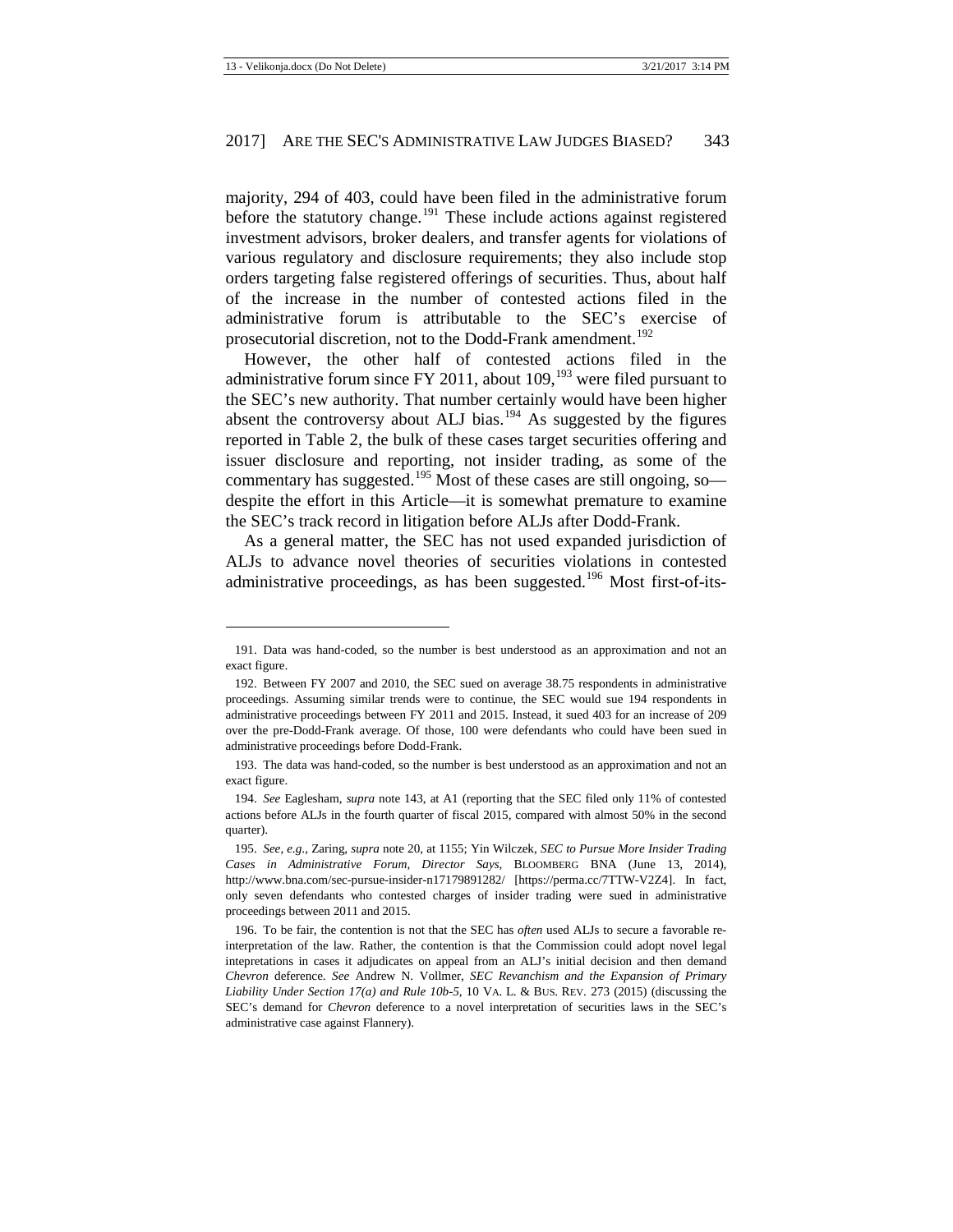kind actions were filed as settled actions, not as contested actions.<sup>[197](#page-30-0)</sup> Instead, as shown in Table 2, the most common charges are similar to the charges that the SEC brings in court: fraudulent disclosure, offering of unregistered securities, and violations related to pooled investment vehicles.

| Table 2:                                                    |
|-------------------------------------------------------------|
| The Number of Defendants Sued in Administrative Proceedings |
| by Subject Matter Category                                  |

|                        | $2007 - 10$<br>average | 2011           | 2012         | 2013         | 2014           | 2015           |
|------------------------|------------------------|----------------|--------------|--------------|----------------|----------------|
| <b>Broker Dealer</b>   | 13.75                  | 15             | 27           | 15           | 10             | 11             |
| Investment             | 10.75                  | 15             | 35           | 34           | 26             | 28             |
| Adviser                |                        |                |              |              |                |                |
| <b>Insider Trading</b> | 0.5                    | 3              | $\Omega$     | $\Omega$     | 3              | 1              |
| <b>Issuer</b>          | 3.25                   | 6              | 3            | 12           | 19             | 13             |
| Reporting              |                        |                |              |              |                |                |
| Market                 | 2                      | $\overline{2}$ | 3            | $\mathbf{1}$ | $\theta$       | $\overline{2}$ |
| Manipulation           |                        |                |              |              |                |                |
| Securities             | 2.5                    | 5              | $\mathbf{1}$ | 20           | 37             | 45             |
| Offering               |                        |                |              |              |                |                |
| Other                  | 6                      | 1              | 3            | $\Omega$     | $\mathfrak{D}$ | 5              |
| All Contested          | 38.75                  | 47             | 72           | 82           | 97             | 105            |
| in APs                 |                        |                |              |              |                |                |
| All Contested          | 518.75                 | 532            | 535          | 409          | 316            | 472            |
| in Court               |                        |                |              |              |                |                |

In sum, since FY 2011 the SEC has started litigating more aggressively in the administrative forum in both settled and contested actions. The increase is considerable and statistically significant. But the overall number of cases litigated before ALJs remains small compared with the number of cases litigated in court, as shown in Figure 1 above. Moreover, a significant portion of the increase is not attributable to the use of the SEC's new authority to sue non-registered firms and individuals in the administrative forum. Since FY 2011, the SEC has

<span id="page-30-0"></span><sup>197.</sup> *See* Mary Jo White, Chair, SEC, Chairman's Address at SEC Speaks 2015 (Feb. 20, 2015), http://www.sec.gov/news/speech/2015-spch022015mjw.html [https://perma.cc/B7N6-YUU9].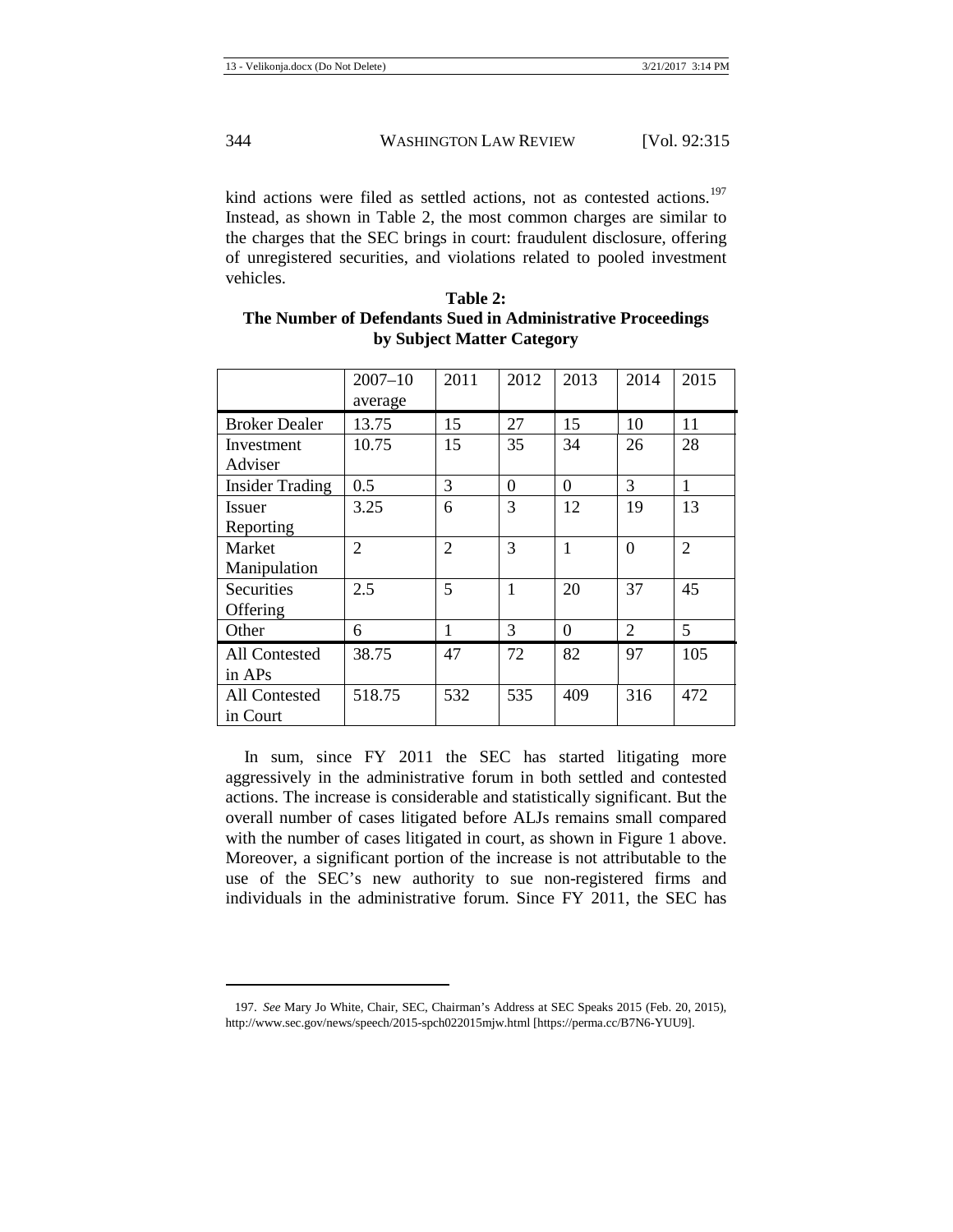been aggressive in targeting violations that could have been litigated in the administrative forum before the Dodd-Frank amendment.<sup>[198](#page-31-1)</sup>

In other words, since FY 2011, the SEC has changed the mix of the cases it prosecutes, and many of the contested cases it has litigated before ALJs have been those that can only be prosecuted in the administrative forum. At the same time, the SEC has used its new authority to sue before ALJs more than one hundred defendants that it could have sued only in court before the Dodd-Frank Act. The development is important and one that invites and deserves further study.

#### <span id="page-31-0"></span>*C. Is There a Disparity in Outcomes Depending on Where the Enforcement Action Is Filed?*

The previous section analyzed changes in filing practices after the Dodd-Frank amendment; this one analyzes case outcomes using the same data. The section begins with an overview of outcomes in SEC enforcement actions. It then defines important variables that are necessary to test the claim that the SEC is more likely to prevail when it litigates before ALJs than in court.

The *Wall Street Journal* report that compared the SEC's success rates in court and before ALJs did not perform any statistical tests of significance.<sup>[199](#page-31-2)</sup> This section uses both a chi-squared test and logistic regression. The chi-squared test compares success rates by venue without controlling for other potentially significant variables. By contrast, in logistic regression, one is able to perform multivariate analysis by controlling for (i.e., holding constant) selected qualities.<sup>[200](#page-31-3)</sup> In other words, logistic regression allows one to test whether the higher likelihood of success before ALJs is due to the type of forum or some other case characteristic. This section uses both statistical methods for a very limited purpose, namely to test whether there is a robust association between the type of forum in which a case is litigated and the outcome. $^{201}$  $^{201}$  $^{201}$ 

<span id="page-31-1"></span><sup>198.</sup> For example, between 2011 and 2015, the SEC prosecuted thirty-one defendants in stop order proceedings, compared with nine between 2007 and 2010. A stop order proceeding is not settled or contested: it is an action taken ex officio. Data on file with author.

<sup>199.</sup> *See* Eaglesham, *supra* not[e 114.](#page-17-4)

<span id="page-31-3"></span><span id="page-31-2"></span><sup>200.</sup> *See, e.g.*, David Freeman Engstrom, *The* Twiqbal *Puzzle and Empirical Study of Civil Procedure*, 65 STAN. L. REV. 1203, 1219 (2013) (explaining the differences between a chi-squared test and logistic regression).

<span id="page-31-4"></span><sup>201.</sup> This Article does not purport to draw any inferences about settled cases and so does not get into the Priest-Klein hypothesis or its critics. *See* Daniel Klerman & Yoon-Ho Alex Lee, *Inferences*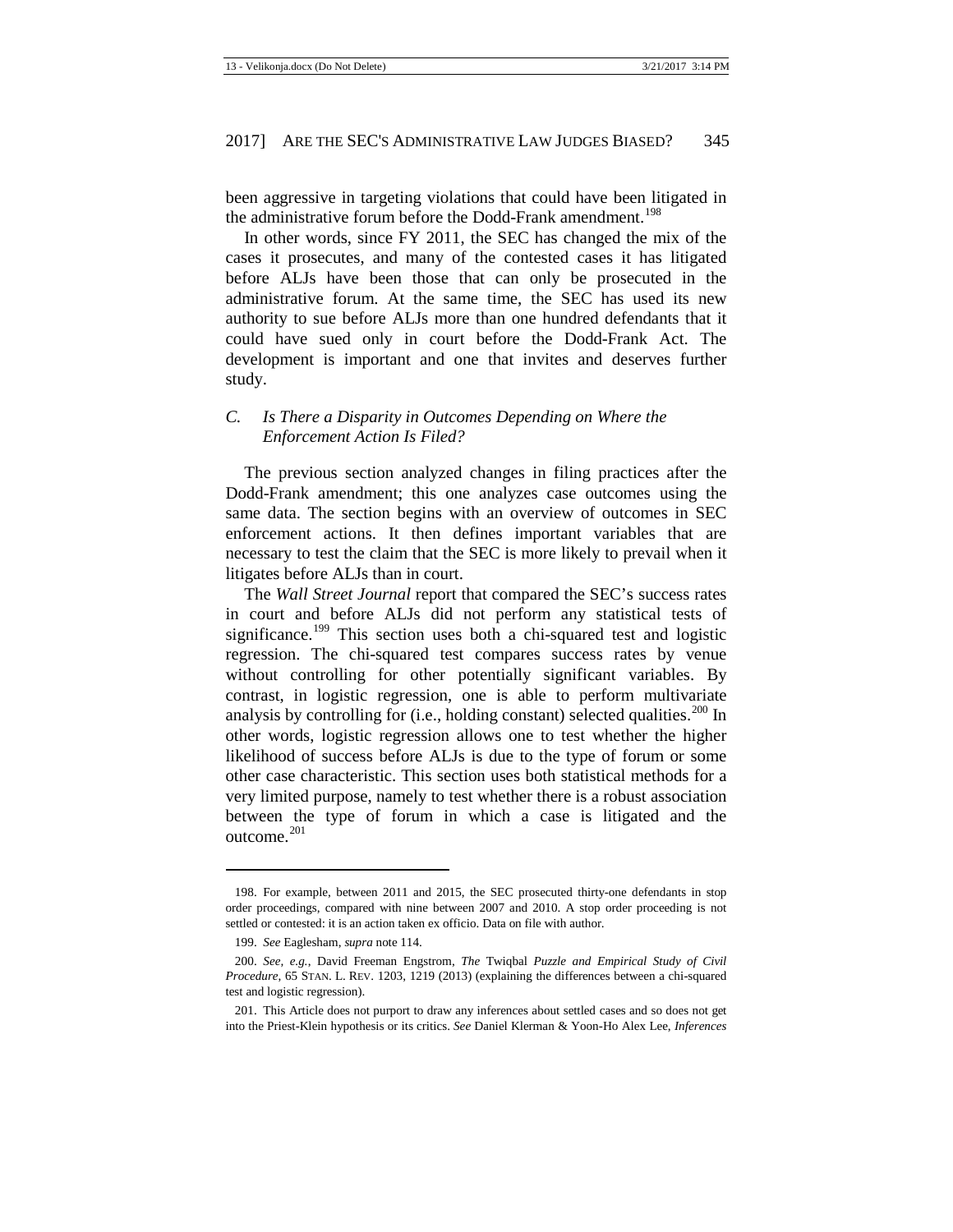#### <span id="page-32-0"></span>*1. Overview of Outcomes in Securities Enforcement*

As is true for litigation generally,  $^{202}$  $^{202}$  $^{202}$  the vast majority of the SEC's cases ultimately settle. But contrary to the common view, a minority of defendants have settled with the SEC by the time the action is initiated.<sup>[203](#page-32-2)</sup> Of cases filed between fiscal years 2007 and 2015, 3124 of 8021 defendants (39%) settled by the time the SEC filed a public enforcement action. Settlement rates vary from year to year: during the study period, in FY 2009, 32% of defendants settled at initiation; in FY 2014, 48% of defendants did.

As noted, most defendants ultimately settle. More than half of defendants that initially contested the charges settled during the public proceeding, resulting in an overall settlement rate of around  $75\%$ .<sup>[204](#page-32-3)</sup> Only a small minority of defendants, 283 of 8021 defendants (3.6%), litigated their cases to trial. For actions resolved by a third-party adjudicator, it is more common that they are decided by default (721 defendants or 9%) or by summary disposition (364 defendants or 4.5%) than by trial.

 $\overline{\phantom{a}}$ 

<span id="page-32-1"></span>*from Litigated Cases*, 43 J. LEGAL STUD. 209 (2014); George Priest & Benjamin Klein, *The Selection of Disputes for Litigation*, 13 J. LEGAL STUD. 1 (1984).

<sup>202.</sup> *See* J. Maria Glover, *The Federal Rules of Civil Settlement*, 87 N.Y.U. L. REV. 1713, 1723 (2012) (observing that "most cases terminate in settlement").

<span id="page-32-2"></span><sup>203.</sup> Several authors have reported—incorrectly—that the SEC's settlement rate exceeds 90%. *See, e.g.*, Samuel W. Buell, *Liability and Admissions of Wrongdoing in Public Enforcement of Law*, 82 U. CIN. L. REV. 505, 505–06 (2013); Ross MacDonald, *Setting Examples, Not Settling: Toward a New SEC Enforcement Paradigm*, 91 TEX. L. REV. 419, 421 (2012) (stating that the SEC had settled 98% of cases in recent years); David M. Weiss, *Reexamining SEC's Use of Obey-the-Law Injunctions*, 7 U.C. DAVIS BUS. L.J. 239, 239–40 (2006); Roger Parloff, *The Judge Who Slapped Citi*, FORTUNE (Nov. 30, 2011), http://finance.fortune.cnn.com/2011/11/30/judge-jed-rakoffcitigroup-sec/ [https://perma.cc/RW75-AYNC].

<span id="page-32-3"></span><sup>204.</sup> Of the cases filed in fiscal years 2007 to 2015 and resolved by September 15, 2016, defendants settled in 78% of cases (the denominator to calculate the overall settlement rate does not include ongoing cases).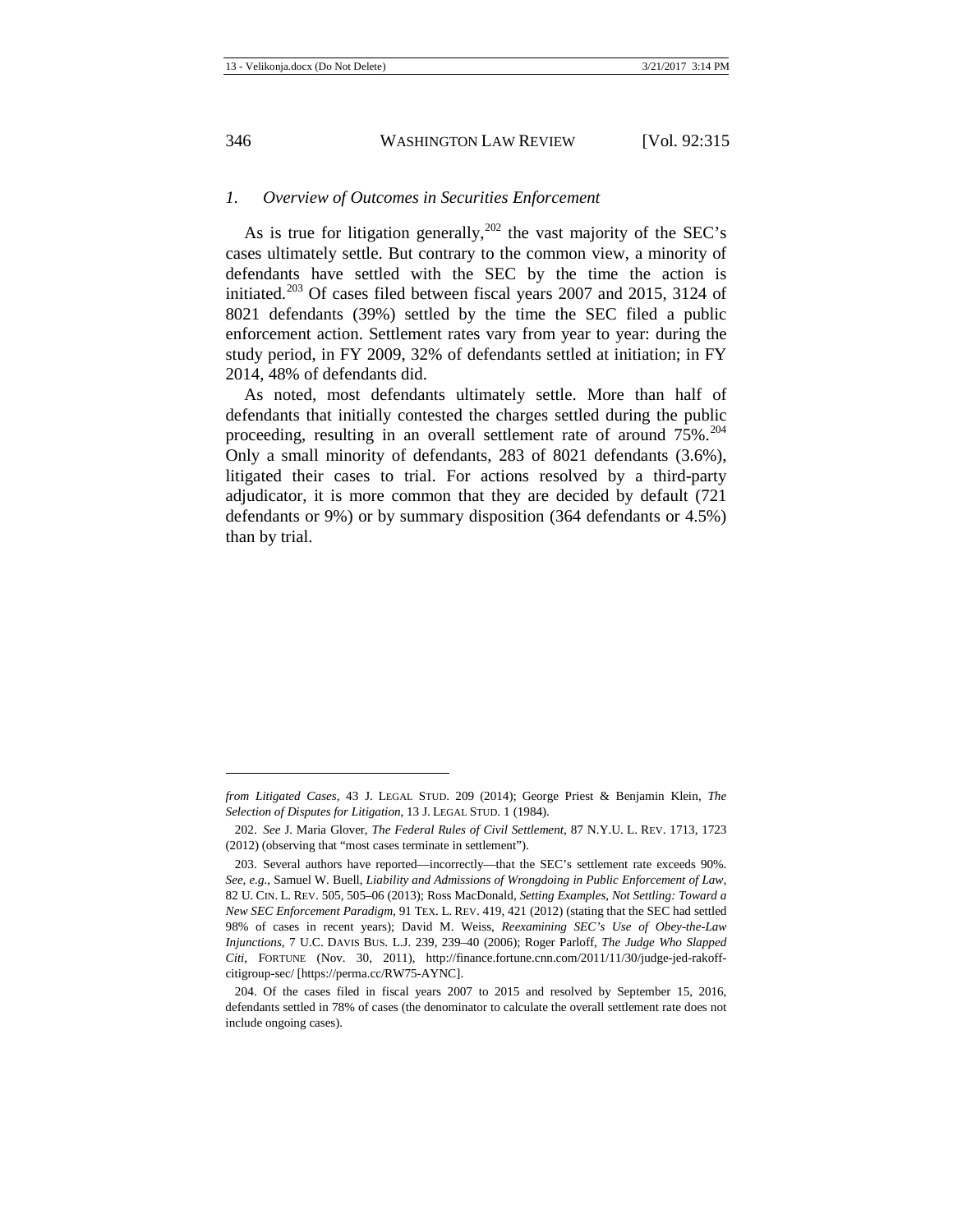|                          | Court | <b>Frequency</b> | <b>Administrative</b><br><b>Proceeding</b> | <b>Frequency</b> |
|--------------------------|-------|------------------|--------------------------------------------|------------------|
|                          |       |                  |                                            |                  |
| Filed Settled            | 1492  | 25.6%            | 1632                                       | 74.6%            |
| Settled                  | 2292  | 39.3%            | 272                                        | 12.3%            |
| Default                  | 636   | 10.9%            | 85                                         | 3.9%             |
| Dismissal <sup>206</sup> |       |                  |                                            |                  |
| Involuntary              | 29    | 0.5%             | $\Omega$                                   | 0.0%             |
| Voluntary                | 47    | $0.8\%$          | 1                                          | $0.0\%$          |
| (Def. win)               |       |                  |                                            |                  |
| Procedural               | 141   | 2.4%             | 14                                         | 0.6%             |
| $(no \, win)$            |       |                  |                                            |                  |
| Summary                  | 357   | 6.2%             | $\overline{7}$                             | 0.3%             |
| Disposition              |       |                  |                                            |                  |
| Trial/ $ALJ^{207}$       | 127   | 2.2%             | 156                                        | 7.1%             |
| Ongoing (i.e.,           | 711   | 12.2%            | 22                                         | 1.0%             |
| no decision)             |       |                  |                                            |                  |
| Total                    | 5832  |                  | 2189                                       |                  |

**Table 3: Case Disposition (2007–15)** [205](#page-33-0)

In light of the variety in possible case outcomes, one can analyze the SEC's success rate by type of forum in a variety of ways. First, one could look at outcome after trial in court and before ALJs, like the news reports to date have done. The first news story, reported in October 2013, noted that the SEC prevailed in 88% of cases filed before ALJs and in 63% of cases filed in court during FY 2011.<sup>[208](#page-33-3)</sup> The *Wall Street Journal* story, published a year later, reported that between October 2013 and September 2014, "the SEC won all six contested

 $\overline{\phantom{a}}$ 

<span id="page-33-0"></span><sup>205.</sup> The table includes cases filed in fiscal years 2007 to 2015 and resolved by September 15, 2016.

<span id="page-33-1"></span><sup>206.</sup> "Involuntary dismissals" are those issued by a third-party adjudicator. "Voluntary dismissals" are those by SEC motion where the case was dismissed because the SEC could not prevail. "Procedural dismissals" are dismissals that were ordered by SEC motion because the case could not continue (e.g., defendant died or dissolved, voluntarily complied, settled another matter), and do not suggest that the defendant prevailed.

<span id="page-33-2"></span><sup>207.</sup> The category "Trial/ALJ" includes dispositions in 51 cases that are still ongoing but where an ALJ had issued an Initial Decision and the defendant, the Enforcement Division, or both appealed the Initial Decision to the Commission. This was done to test the charge that ALJs, by virtue of being employees of the SEC, are biased in its favor.

<span id="page-33-3"></span><sup>208.</sup> Morgenson, *supra* not[e 4](#page-3-9)*.*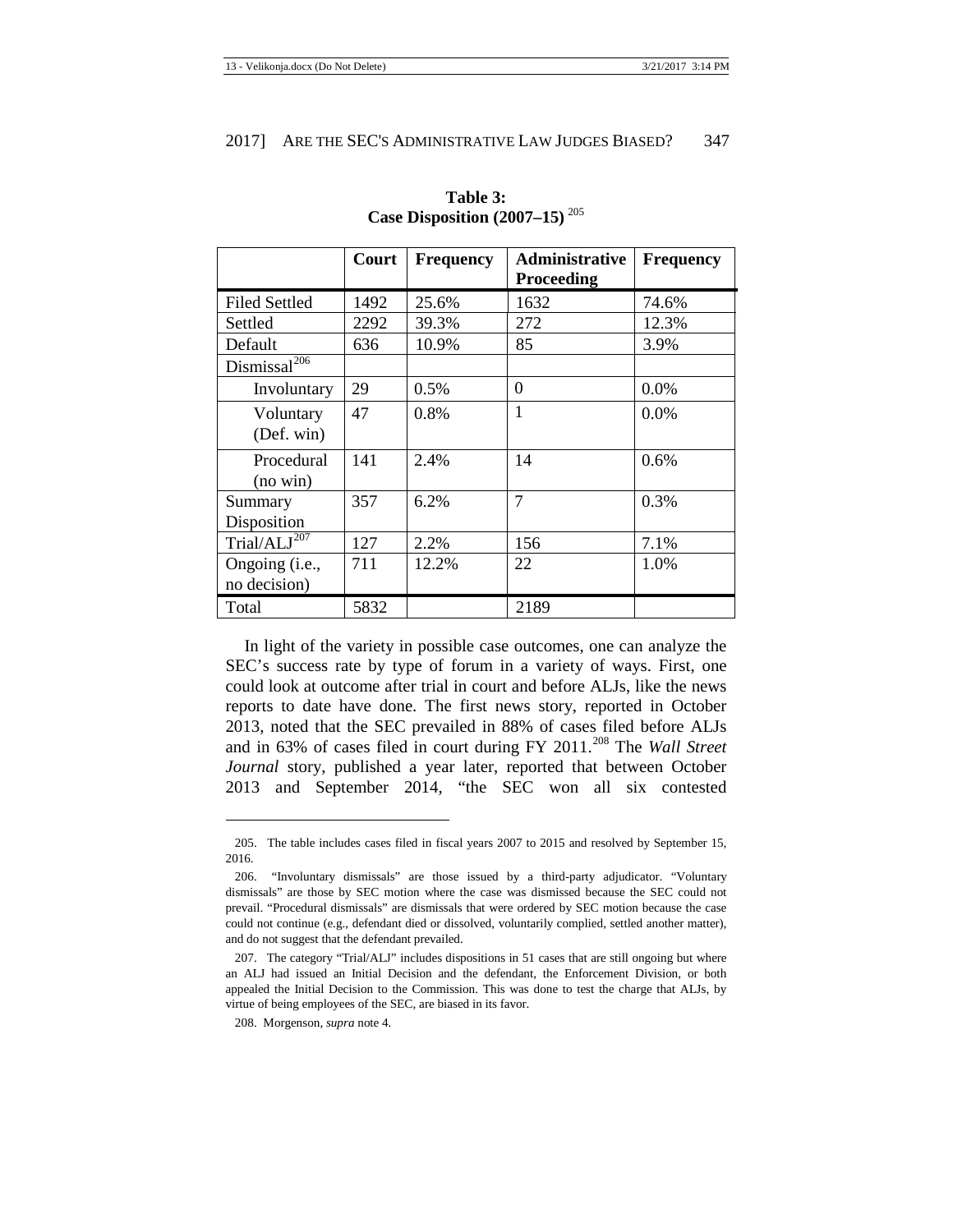administrative hearings where verdicts were issued, but only 61%—11 out of 18—federal-court trials."<sup>[209](#page-34-0)</sup> The same article noted that in the preceding two fiscal years, the SEC won 90% and 100% of administrative cases and 70% and 67% of trials in court.<sup>[210](#page-34-1)</sup> In a followup story, the *Wall Street Journal* reported that the SEC had been steering cases increasingly to ALJs and prevailed in 90% of cases litigated before ALJs, compared with 69% of cases tried in federal court.<sup>[211](#page-34-2)</sup> The news stories do not explain the methodology used, so the effort to reproduce the newspapers' analyses is a best guess based on the available data.

Table 4 shows the SEC's success rates in cases decided after trial: the SEC prevails in fewer than 83% of jury and bench trials in court but in 89% of cases decided by ALJs.<sup>[212](#page-34-3)</sup> The SEC prevails in over 96% of court cases decided by summary judgment and in 100% of ALJ summary dispositions. The SEC also loses at motion to dismiss in court but not before ALJs. The latter is due to the fact that the motion to dismiss was not available in ALJ litigation until July 2016. Whether one compares success rates after trial or at any stage of litigation, the difference in outcomes in cases filed in court and in administrative forum is much smaller than the one reported by the *Wall Street Journal*, and is not statistically significant.<sup>[213](#page-34-4)</sup>

In fact, the only way to reconstruct the *Wall Street Journal*'s figures—90% success rate before ALJ and 69% success rate in court—is by including trials and involuntary dismissals in the tally, but not summary judgments. $2^{14}$  But doing that would be a mistake, as any lawyer knows. Summary judgment resolves the case on the merits, just like a trial. Omitting summary judgments also biases the comparison. As reported in Table 4, nearly all summary judgments are issued by courts and not ALJs. The SEC is considerably more likely to prevail in a case decided by summary judgment than it is when the case goes to trial.<sup>[215](#page-34-6)</sup> If

<sup>209.</sup> Eaglesham, *supra* not[e 14.](#page-4-13)

<sup>210.</sup> *See id.*

<sup>211.</sup> Eaglesham, *supra* not[e 114.](#page-17-4)

<span id="page-34-3"></span><span id="page-34-2"></span><span id="page-34-1"></span><span id="page-34-0"></span><sup>212.</sup> Prevailing on at least one of the counts is coded as a win by the SEC. This is consistent with the approach adopted by the news stories as well as by the SEC annual reports. *See* discussion *infra* at note[s 238–](#page-39-3)37 and accompanying text.

<sup>213.</sup> The p-value in a chi-square test is 0.177.

<span id="page-34-5"></span><span id="page-34-4"></span><sup>214.</sup> Using the numbers in cases resolved after trial and motions to dismiss reported in Table 4, one obtains a 67% success rate in court and 90% before ALJs.

<span id="page-34-6"></span><sup>215.</sup> The reason that the SEC prevails at summary judgment at such high rates is not bias on the part of federal district judges, it is the fact that many of its enforcement actions are well founded. In addition to defendants who were convicted before the resolution of the summary judgment motion, fifty-five were later convicted or pleaded guilty to securities fraud related to the same set of facts as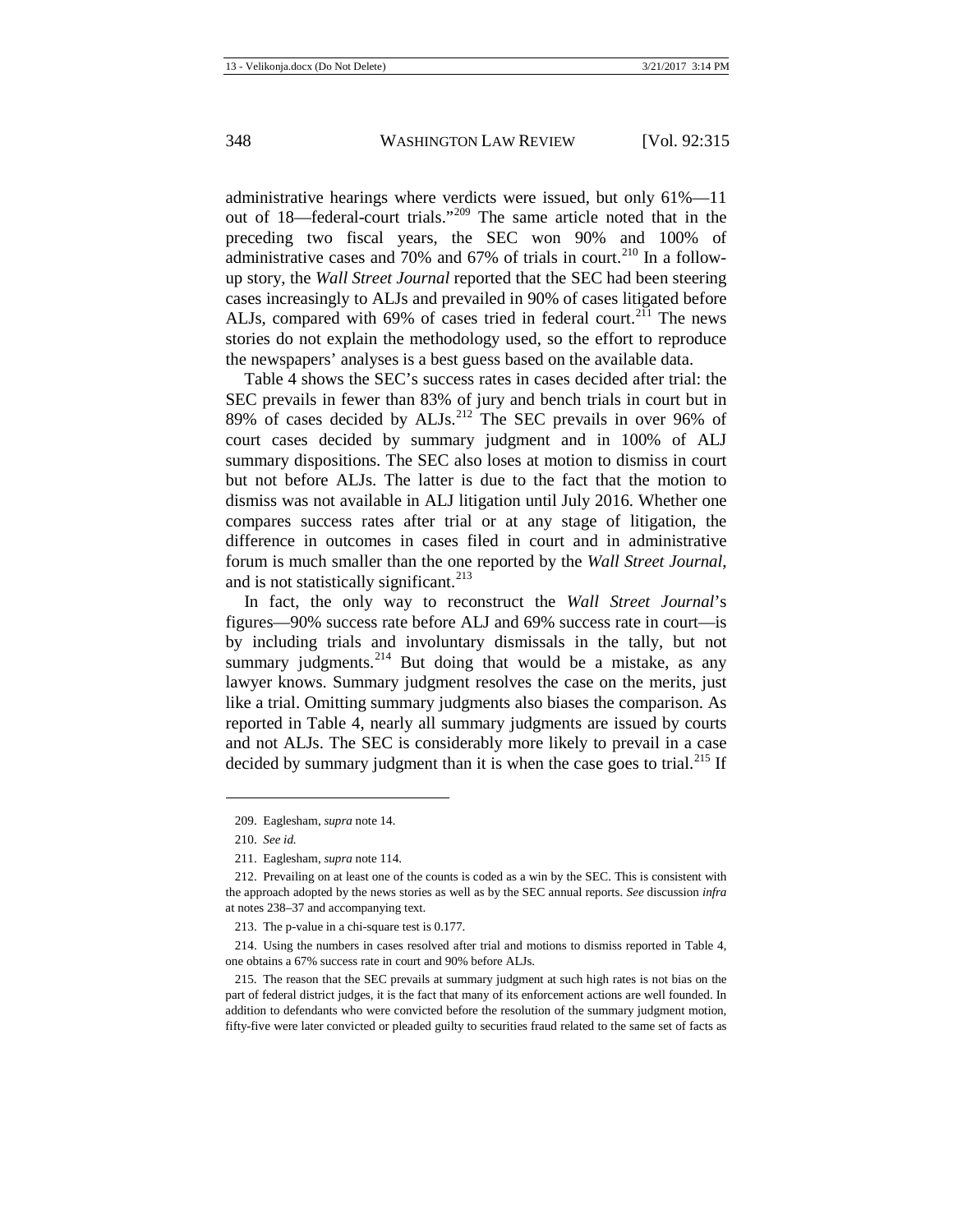one compares success rates in all actions decided by a judge or an ALJ over the SEC's objection, the SEC's success rates are 87.5% in court and 89.6% before an ALJ. The difference is not statistically significant.

|                       | <b>Decided</b> | <b>SEC</b> | Win     | <b>Decided</b> | <b>SEC</b> | Win     |
|-----------------------|----------------|------------|---------|----------------|------------|---------|
|                       | in Court       | win        | rate    | in AP          | win        | rate    |
| $(1)$ Trial/ $ALJ216$ | 127            | 105        | 82.7%   | 156            | 139        | 89.1%   |
| (2) Summary           | 357            | 344        | 96.4%   | 7              | 7          | 100.0%  |
| Disposition           |                |            |         |                |            |         |
| (3) Involuntary       | 29             | $\theta$   | $0.0\%$ | $\theta$       | $\theta$   | n. a.   |
| Dismissal             |                |            |         |                |            |         |
| (4) Voluntary         | 47             | $\theta$   | $0.0\%$ |                | $\theta$   | $0.0\%$ |
| Dismissal             |                |            |         |                |            |         |
| Total $(1-3)$         | 513            | 449        | 87.5%   | 163            | 146        | 89.6%   |
| Total $(1-4)$         | 560            | 449        | 80.2%   | 164            | 146        | 89.0%   |

**Table 4: Likelihood of Success by Type of Litigation Forum**

To this one must add two important caveats. First, sometimes the reason that the SEC prevails at summary judgment is that the defendant is fighting a losing battle. In enforcement actions that prosecute offering fraud schemes (e.g., Ponzi, pyramid, and like schemes), penny stock frauds, and insider trading, in particular, the SEC often sues defendants who are facing criminal charges for the same misconduct. As defendants plead guilty or are convicted, the SEC moves for summary judgment on liability in the civil case. In 80 of 344 summary judgments at which the SEC prevailed, the order granting summary judgment for the SEC was based on the defendant's earlier criminal conviction or guilty plea.

the summary judgment motion. While defendants usually can and do contest the allegations in the SEC's complaint, the fact that they were later criminally sanctioned for the same misconduct goes a long way towards explaining why the SEC is so successful at summary judgment.

It does happen that a defendant prevails against the SEC at summary judgment by lying to the enforcement staff. One such defendant was later indicted for the same violation. *See* Spanish Investor Indicted for Impeding SEC Investigation and Litigation Regarding \$4.6 Million Insider Trading Scheme, Litigation Release No. 23591, SEC Docket (CCH) 3634701 (July 5, 2016), https://www.sec.gov/litigation/litreleases/2016/lr23591.htm [https://perma.cc/6ZHD-PEMW].

<span id="page-35-0"></span><sup>216.</sup> The category "Trial/ALJ" includes dispositions in 51 cases that are still ongoing but where an ALJ had issued an Initial Decision and the defendant, the Enforcement Division, or both appealed the Initial Decision to the Commission. This was done for two reasons: first, to be consistent with the *Wall Street Journal*'s method, and second, to test the charge that ALJs, by virtue of being employees of the SEC, are biased in its favor.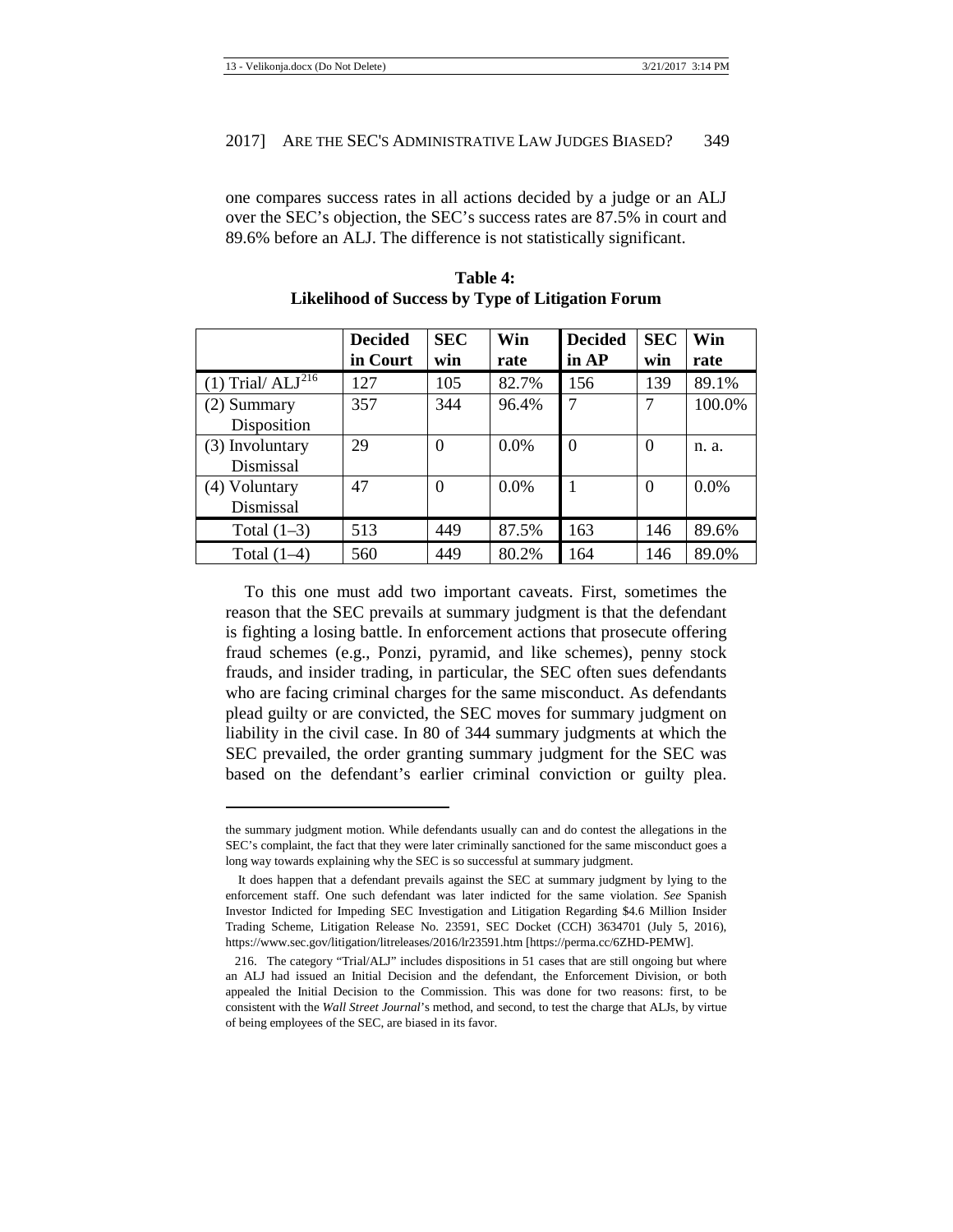Because convicted defendants are collaterally estopped from denying the allegations related to the criminal charges in the SEC enforcement action, the court usually grants the SEC's request for summary judgment. $^{217}$  $^{217}$  $^{217}$  Excluding these summary judgments from the comparison of success rates lowers the SEC's success rate in court to 369 of 433, or 85%—only marginally lower than the SEC's 90% success rate in the administrative forum and not statistically significant.

Second, not all dismissals are created equal. Enforcement actions are rarely resolved by a contested motion to dismiss. If a case is dismissed, it is usually because the statute of limitations has run, $^{218}$  $^{218}$  $^{218}$  or because the court has no personal jurisdiction over the defendant.<sup>[219](#page-36-2)</sup> Vacatur, an order setting aside a judgment or vacating the legal proceeding, is similarly rare; lower court dispositions or settlements are vacated either when a higher court reverses the district or appellate court's judgment, as occurred in the Supreme Court's decision in *Gabelli v. SEC*, [220](#page-36-3) or when a higher court reverses a related decision, as occurred after the Second Circuit decided the *United States v. Newman* insider-trading case.[221](#page-36-4) After *Newman*, district courts vacated settlements and summary judgment decisions rendered against ten defendants in SEC enforcement actions, and they may vacate more.<sup>[222](#page-36-5)</sup> These dismissals are included in Tables 3 and 4 as involuntary dismissals against the SEC (i.e., as defendant "wins" by involuntary dismissal).

Despite a handful of highly-publicized involuntary dismissals, a large majority of dismissals are voluntary.[223](#page-36-6) The SEC may file a motion to dismiss the action without prejudice and without cost (i.e., each side bears its litigation expenses) for a variety of reasons. More often than not, a voluntary dismissal does not imply that the SEC lost. The SEC routinely moves to dismiss an action against a defendant who died

<span id="page-36-0"></span><sup>217.</sup> Courts grant the SEC's summary judgment motions on liability, leaving the only remaining question, on appropriate remedies, for further proceedings. More often than not, the court imposes an injunction and associational bar, but waives or gives credit for fines, forfeiture, and restitution ordered in the criminal case.

<span id="page-36-2"></span><span id="page-36-1"></span><sup>218.</sup> SEC v. Graham, 21 F. Supp. 3d 1300 (S.D. Fla. 2014). The decision was recently in part reversed on appeal. *See* SEC v. Graham, 823 F.3d 1357 (11th Cir. 2016).

<sup>219.</sup> SEC v. Sharef, 924 F.Supp.2d 539 (S.D.N.Y. 2013).

<sup>220.</sup> \_\_ U.S. \_\_, 133 S. Ct. 1216 (2013).

<sup>221.</sup> United States v. Newman, 773 F.3d 438 (2d Cir. 2014).

<span id="page-36-6"></span><span id="page-36-5"></span><span id="page-36-4"></span><span id="page-36-3"></span><sup>222.</sup> *See* Ed Beeson, *Newman's Domino Effect: 12 Cases on Edge After Cert. Denial*, LAW360 (Oct. 13, 2015, 9:34 PM), http://www.law360.com/articles/713046/newman-s-domino-effect-12 cases-on-edge-after-cert-denial [https://perma.cc/7W77-74YJ].

<sup>223.</sup> Details on dismissals are shown *supra* Table 3.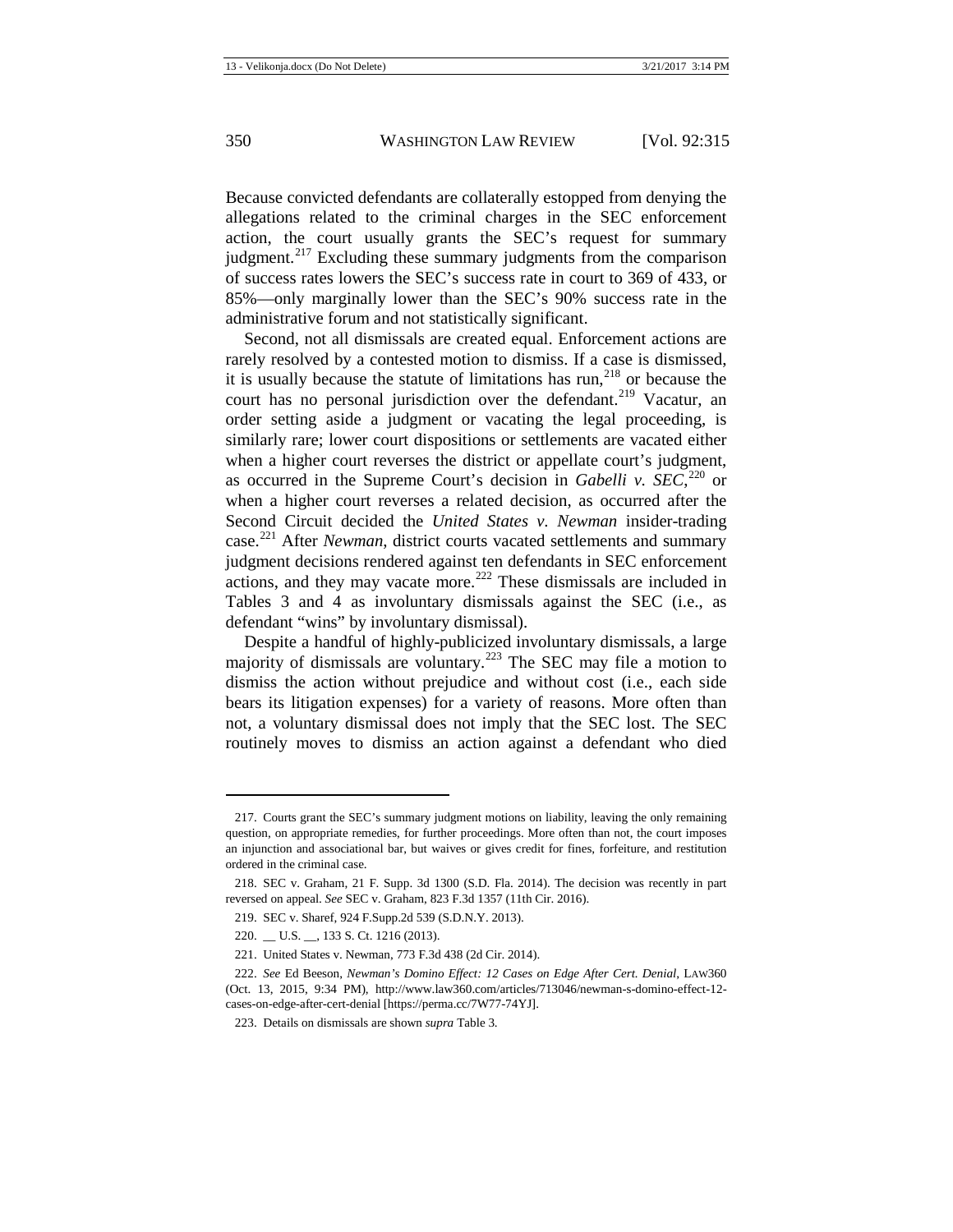during the proceeding or ceased operations.<sup>[224](#page-37-0)</sup> These dismissals are neither wins nor losses for the SEC, and they are categorized as neither.[225](#page-37-1) Voluntary dismissals and postponements for failure to locate and/or serve the defendant because he fled to  $Tonga^{226}$  $Tonga^{226}$  $Tonga^{226}$  or Argentina,<sup>[227](#page-37-3)</sup> likewise, are neither wins nor losses for the SEC, even if the defendant ultimately escapes liability. Similarly, actions that the SEC drops because the defendant was convicted, $228$  settled a related enforcement action,<sup>[229](#page-37-5)</sup> or complied with the SEC's demand voluntarily<sup>[230](#page-37-6)</sup> should not count as losses for the SEC. Finally, when the SEC closes a receivership in court, it often voluntarily dismisses enforcement actions against entities after prevailing against the individual who used the entity to perpetrate his scheme. These dismissals are essentially "wins" for the SEC, rather than "losses," but were nonetheless excluded from the analysis. $^{231}$  $^{231}$  $^{231}$ 

At the same time, at least some of the voluntary dismissals should be understood as acknowledgements by the Enforcement Division that the case is unwinnable. For example, the SEC sometimes amends the complaint and drops a defendant from the complaint without explanation.<sup>[232](#page-37-8)</sup> At other times, the SEC files a settled motion to dismiss the action without prejudice and without cost. While the motion usually does not explain the reason, news articles and press releases published contemporaneously often explain that the SEC dismissed the action

<span id="page-37-0"></span><sup>224.</sup> *See, e.g.*, LPB Capital & Gary J. Pappas, Exchange Act Release No. 69885, 2013 WL 3271085 (June 28, 2013) (dismissing the proceeding in light of Pappas' death, LPB Capital's request to terminate investment adviser registration, and inability to pay disgorgement or penalties).

<sup>225.</sup> That is, they are excluded from the analysis of contested actions.

<span id="page-37-2"></span><span id="page-37-1"></span><sup>226.</sup> Christopher A.T. Pedras, Admin. Proc. Rulings No. 3773 (ALJ Apr. 8, 2016) (postponement order) https://www.sec.gov/alj/aljorders/2016/ap-3773.pdf [https://perma.cc/QLJ4-SNSG].

<sup>227.</sup> Notice of Voluntary Dismissal, SEC v. Walters, No. 1:09-cv-337 (D. Colo. May 14, 2015).

<span id="page-37-4"></span><span id="page-37-3"></span><sup>228.</sup> Order for Judgment, SEC v. Shields & Geodynamics, Inc., No. 1:11-cv-2121 (D. Colo. Mar. 16, 2015).

<span id="page-37-5"></span><sup>229.</sup> John Briner, Securities Act Release No. 9921, Exchange Act Release No. 75951, 2015 WL 5472562 (Sept. 18, 2015) (order dismissing Chris Whetman, CPA from proceeding).

<span id="page-37-6"></span><sup>230.</sup> Registration Statement of Sahas Technologies LLC, Securities Act Release No. 9189, 2011 WL 553599 (Feb. 17, 2011).

<span id="page-37-7"></span><sup>231.</sup> If they were coded as "wins," they would be included in the *Expanded* model below. This would increase the SEC's success rate in court and would render the predictor ALJ no longer statistically significant. *See infra* section II.C.3 and Table 6.

<span id="page-37-8"></span><sup>232.</sup> *See* Amended Complaint, SEC v. Aragon Capital Advisors LLC, No. 1:07-cv-919 (S.D.N.Y. Mar. 22, 2007) (listing Noga Delshad as defendant); Second Amended Complaint, *Aragon*, No. 1:07-cv-919 (S.D.N.Y. Nov. 12, 2010) (dropping Noga Delshad from the list of defendants).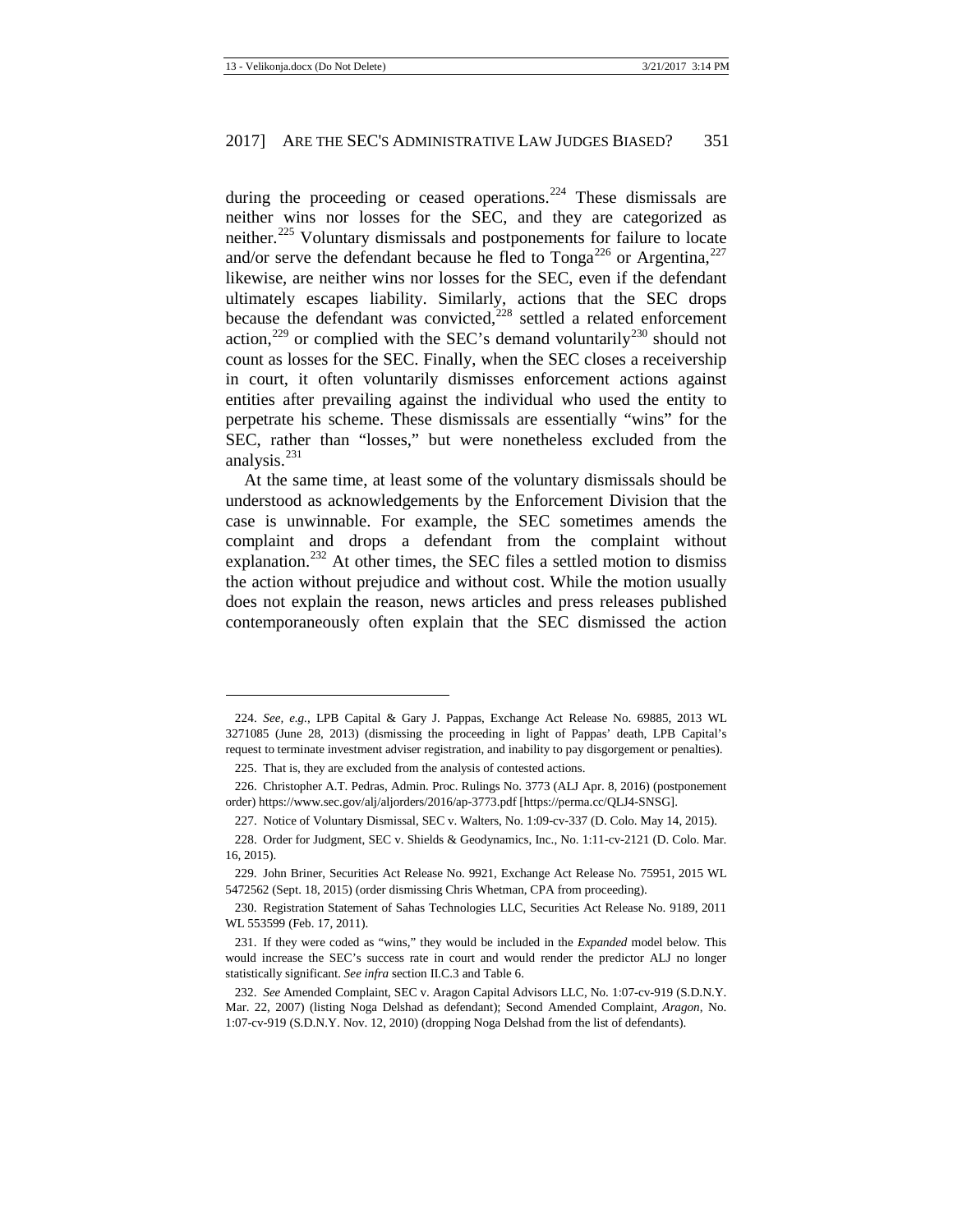because it could not advance a successful case.<sup>[233](#page-38-0)</sup> Voluntary dismissals that should properly be understood as SEC "losses" are most common in insider trading actions, and they were included in some of the analyses of case outcomes reported below.

Overall, 232 cases against defendants sued between 2007 and 2015 were dismissed. I reviewed all 232 cases. In addition, I searched for accompanying news stories to find a reason for the dismissal. The actions were hand coded for whether the dismissal was by SEC motion or whether the SEC objected to the dismissal (i.e., voluntary or involuntary): 29 dismissals were involuntary<sup>[234](#page-38-1)</sup> and 203 voluntary. Voluntary dismissals were further coded for whether voluntary dismissal was best understood as a "win" by the defendant. In 155 of 203 voluntary dismissals neither side prevailed, and the case was dismissed due to death, voluntary compliance, or other external circumstances. In 48 of 203 voluntary dismissals, either contemporaneous SEC filings, press releases or news reports indicated that the SEC moved to dismiss the case because it did not believe it could prevail, or there was no information; these cases were coded as defendant "wins."<sup>[235](#page-38-2)</sup> If all 48 voluntary dismissals coded as defendant wins are included in the comparison, the SEC prevailed against 449 of 560 defendants in court (80% success rate) and against 146 of 164 defendants in administrative proceedings (89% success rate). Unlike all other reported differences in success rates, this difference is statistically significant.<sup>[236](#page-38-3)</sup> This result does not imply that ALJs are biased in favor of the SEC; it merely suggests that a defendant sued in court might fare better, in part because the SEC is more likely to dismiss the action voluntarily.

But even this conclusion is premature. The analysis thus far does not account for any case or defendant characteristics that could explain the difference in success rates. The section does suggest, however, that a comparison of outcomes is more complicated than suggested by the *Wall Street Journal* and that the numbers the newspapers have reported are not credible.

<span id="page-38-0"></span><sup>233.</sup> Such voluntary dismissals are celebrated in the press as SEC losses. *See, e.g.*, James B. Stewart, *Another Fumble by the S.E.C. on Fraud*, N.Y. TIMES, Nov. 17, 2012, at B1 (reporting that the SEC, "in a rare public about-face," asked a judge to dismiss charges against a defendant).

<span id="page-38-1"></span><sup>234.</sup> These include insider trading actions that were originally settled or decided by summary judgment but were vacated post-*Newman*.

<span id="page-38-2"></span><sup>235.</sup> All told, about 20 cases had no information that would help with coding. All were coded as defendant wins, but regressions in section II.C.3 report the results separately, with these 20 cases coded as defendant wins and excluding them from the model as neutral voluntary dismissals.

<span id="page-38-3"></span><sup>236.</sup> The chi-square statistic is 5.6706; the p-value is .01725. This result is significant at p<0.05. The result is the same if summary judgments based on criminal convictions are excluded.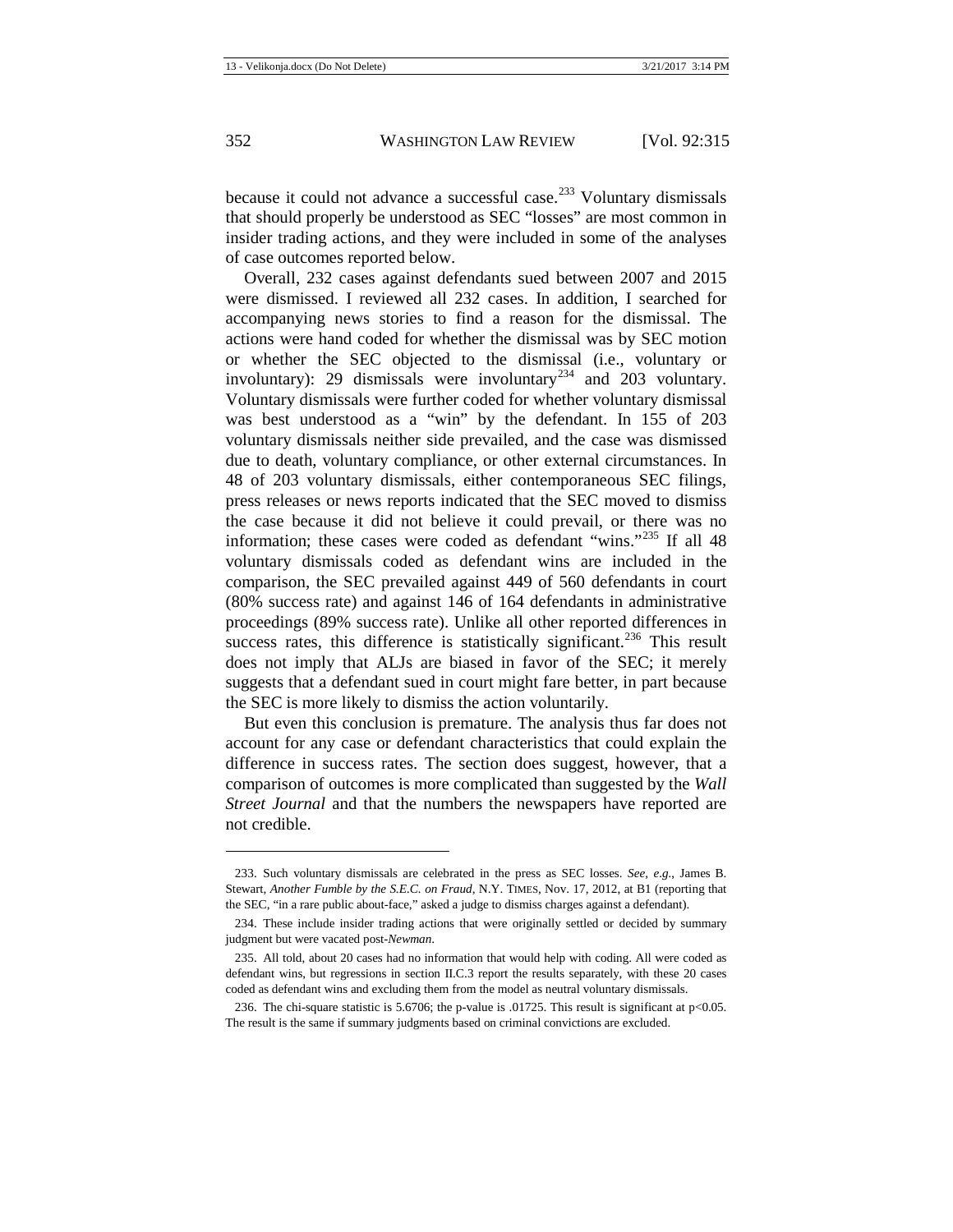#### <span id="page-39-0"></span>*2. Description of the Variables*

Comparisons to this point do not control for anything other than where the case is litigated and whether it is based on a prior conviction. But commentators as well as SEC representatives have pointed out that cases vary significantly along other dimensions.<sup>[237](#page-39-4)</sup> For example, many of the SEC's losses at trial have been in insider trading cases. To test the hypothesis that the type of forum matters, I used logistic regression, in which I controlled for case and defendant characteristics. This section provides more detail on how the response variable was constructed and what predictors in addition to the type of forum were used in the regressions reported in section II.C.3. Part III discusses the limitations of the model, in particular the inability to control for case quality, and discusses the implications of the results in light of that limitation.

#### <span id="page-39-1"></span>*a. The Response Variable: What Counts as "Success"?*

<span id="page-39-3"></span>The SEC itself measures success as the percentage of defendants in enforcement actions against which the SEC prevails on at least one of the counts.<sup>[238](#page-39-5)</sup> Alternately, success can be defined more narrowly to record as SEC wins only those cases where the SEC prevails on the most serious charges, such as violations of scienter-based provisions of securities laws,<sup>[239](#page-39-6)</sup> or even more narrowly to record as successes only those cases where the SEC receives all of the relief it seeks. $240$  This Article adopts the SEC's own definition of success. It does so because it is the definition adopted in the news stories that have reported on the SEC's success rates and the primary purpose of the study is to question the analysis using the same data.

#### <span id="page-39-2"></span>*b. Predictors of Success*

**.** 

The comparisons of success rates reported in section II.C.1 compare outcomes by type of forum without controlling for any other aspects of case quality. But factors other than the forum the case is filed in likely affect the SEC's likelihood of success. The logistic regression analysis

<sup>237.</sup> *See* Grundfest, *supra* not[e 30,](#page-6-0) at 1175–84.

<span id="page-39-5"></span><span id="page-39-4"></span><sup>238.</sup> *See, e.g.*, SEC, FY 2010 PERFORMANCE AND ACCOUNTABILITY REPORT 27 (2010), https://www.sec.gov/about/secpar/secpar2010.pdf [https://perma.cc/K674-G688] (reporting that the SEC prevailed in 92% of enforcement actions resolved in FY 2010).

<span id="page-39-7"></span><span id="page-39-6"></span><sup>239.</sup> Under that definition of success, cases where the SEC prevails only on the subsidiary, negligence-based, or strict-liability counts would count as losses for the SEC.

<sup>240.</sup> *See* Zaring, *supra* not[e 20,](#page-4-12) at 1176.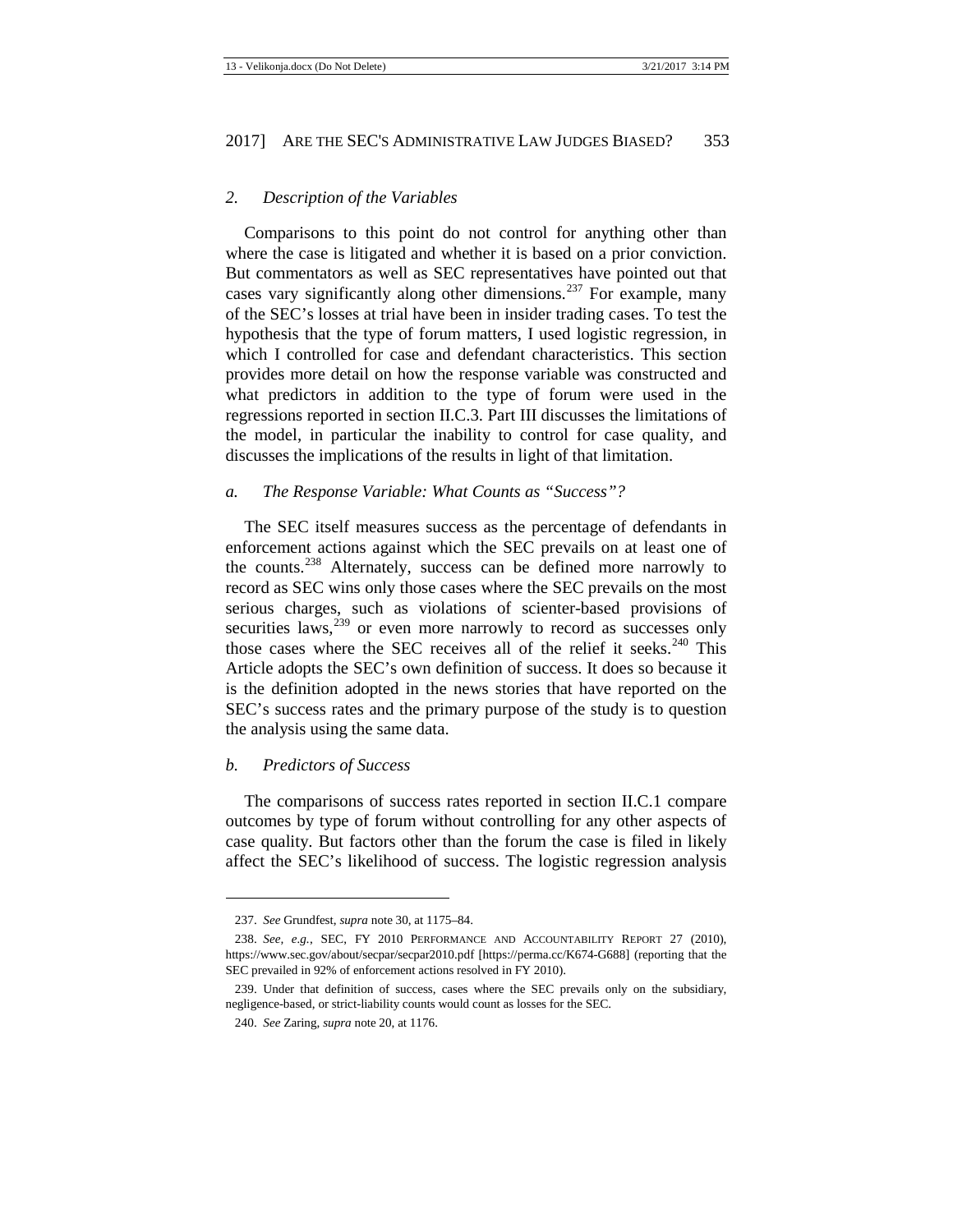<span id="page-40-2"></span>reported in section II.C.3 includes four independent variables that were expected to be significant predictors<sup>[241](#page-40-0)</sup> of the likelihood of success: the type of forum in which the action is filed, whether the defendant is a firm or an individual, whether the action is accompanied by and/or based on a criminal conviction or plea, and the subject matter category of the enforcement action. I also collected information on the year in which the actions were filed and resolved and on who was SEC Chair at the time the action was filed, but these were not significant predictors of success and so were not included in the regression analyses reported below.

This section provides additional detail on why I selected the predictors included in the regression and how I collected the relevant information. First, this Article tests the *Wall Street Journal*'s claim that the forum in which the case is filed is significantly correlated with the likelihood of success, so that variable was included in all regressions.

Second, as suggested by information included in Table 1, individuals are significantly more likely than firms to contest an enforcement action. The reasons vary but one important reason is that individuals are much more likely than firms to face significant bars and collateral consequences that result from a finding of liability.<sup>[242](#page-40-1)</sup> Because individuals are more likely to contest charges, one would expect outcomes in cases against individuals to be different than outcomes in cases against firms.

Third, where the SEC's case accompanies a criminal action for the same violation, that violation is likely more serious and the SEC's odds of winning higher than when the SEC prosecutes alone. For existence of parallel criminal proceedings, I searched in Bloomberg Law for criminal actions against the defendant, and I reviewed indictments or criminal information documents for facts matching those in the SEC enforcement action. To code for whether the disposition in the SEC's case was based on a parallel criminal case, I read the SEC's dispositive motion (usually the motion for summary judgment) and the court opinion or memorandum explaining the decision granting the SEC's motion. If the opinion mentioned that the defendant was collaterally estopped from disputing the facts, the case was coded as "based on" a criminal action.

<span id="page-40-0"></span><sup>241.</sup> In the older literature on statistics, the term independent variable is commonly used to refer to inputs that have some influence on the output or response variable. In the modern statistical literature, independent variables are called predictors, the term this paper adopts. *See* TREVOR HASTIE, ROBERT TIBSHIRANI & JEROME FRIEDMAN, THE ELEMENTS OF STATISTICAL LEARNING: DATA MINING, INFERENCE, AND PREDICTION 9 (2d ed. 2009).

<span id="page-40-1"></span><sup>242.</sup> *See* Urska Velikonja, *Waiving Disqualification: When Do Securities Violators Receive a Reprieve?*, 103 CALIF. L. REV. 1081, 1112 (2015) (reporting that individuals almost never receive waivers from automatic disqualification provisions).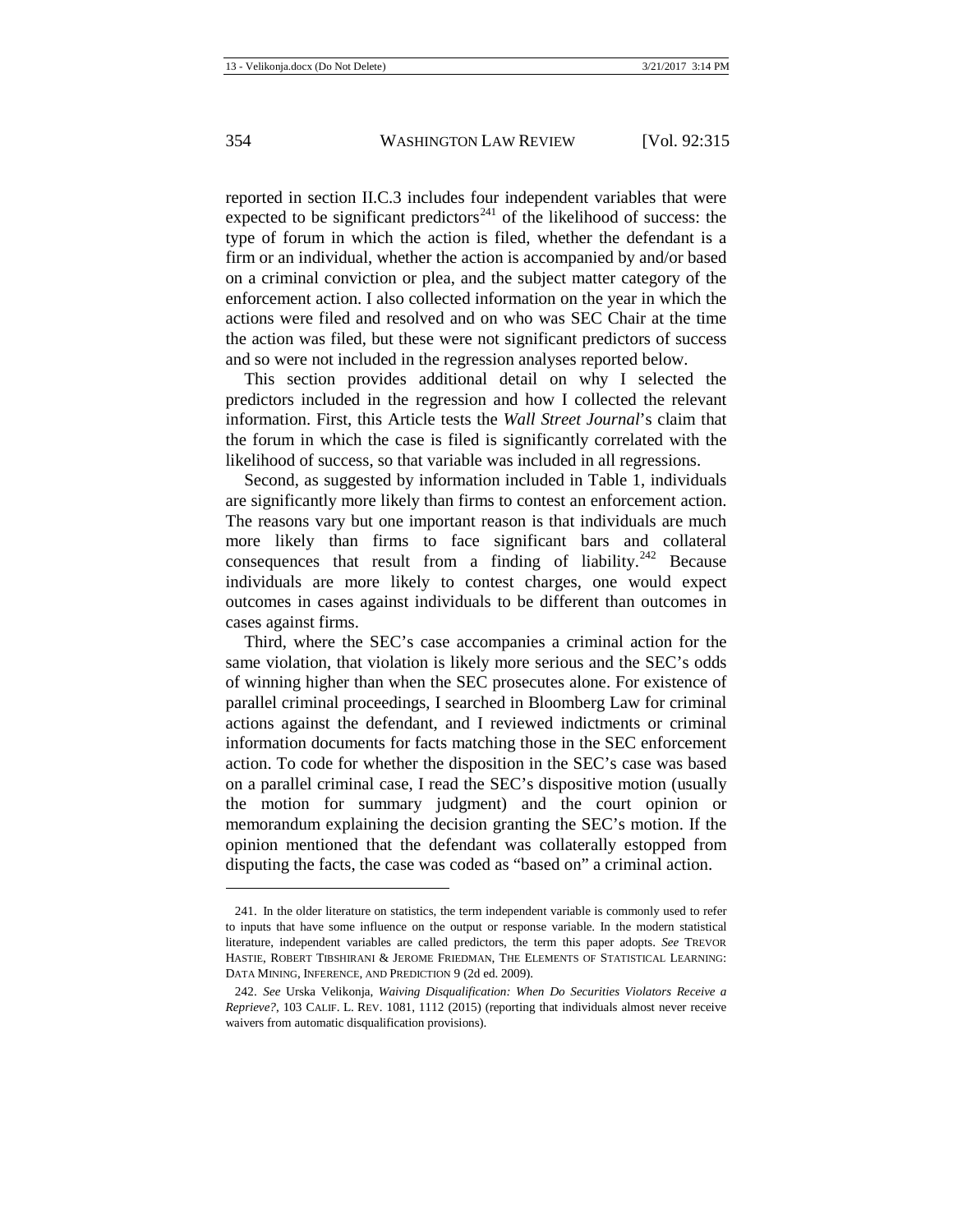Finally, I included the subject matter categorization because the likelihood that the SEC will prevail varies significantly by the type of violation charged. *Ceteris paribus*, the SEC should be much more likely to prevail when the violation does not require a showing of mens rea (i.e., strict liability violations) than where the SEC must prove scienter. Many rules in the regulated securities industry are strict liability provisions, so one would expect the SEC's success rate to be higher in actions against broker-dealers and investment advisers, for example, than in actions targeting insider trading. Case categorization is thus expected to be an important predictor of SEC success on the merits.

To code for subject matter category, I used the SEC's Reports for initial coding of subject matter. I coded cases in one of the six categories: securities offering, market manipulation, broker dealer, investment adviser, issuer reporting, and insider trading. Eight cases were coded as "other" because the SEC categorized them as other categories and there were not enough cases in each of the categories to yield meaningful results. <sup>[243](#page-41-0)</sup> Because the SEC categorizes inconsistently, $2\overline{44}$  I reviewed all enforcement actions and recoded a handful that were improperly categorized.<sup>[245](#page-41-2)</sup>

Table 5 below reports the SEC's success by type of forum and subject matter category for the dataset labeled as *Substantive Disposition* in regressions reported in section II.C.3. The data includes dispositions by a third-party adjudicator after trial, on motion for summary judgment or summary disposition, and after a defendant's motion to dismiss filed over the SEC's objection. Table 5 does not include voluntary dismissals.<sup>[246](#page-41-3)</sup> The Table suggests that the SEC's overall success rate is marginally greater before ALJs than in court but the difference is not statistically significant. What really makes a difference in the likelihood of success is the subject matter of the charged violation.<sup>[247](#page-41-4)</sup> The SEC loses more than 40% of contested insider trading actions and almost

<span id="page-41-0"></span><sup>243.</sup> Three cases involve transfer agents, two are miscellaneous, two involve municipal offering, and one involves the FCPA. In a separate set of regressions, I coded these eight cases for the categories to which they were closest. For example, as the SEC used to do in years past, I coded the FCPA case as an issuer disclosure case and the three transfer agent cases as investment adviser cases. I then re-ran all regressions and the results were essentially the same.

<sup>244.</sup> *See* Velikonja, *supra* not[e 134,](#page-20-8) at 954–57.

<span id="page-41-2"></span><span id="page-41-1"></span><sup>245.</sup> All stop orders were categorized as "Securities Offering." All 12(j) actions were coded as "Delinquent Filing" and excluded from the analysis. Contempt proceedings were coded as such and excluded from the analysis. In all, four contested actions were recoded or removed from the sample.

<span id="page-41-4"></span><span id="page-41-3"></span><sup>246.</sup> A table of success rates by case category that includes voluntary dismissals by SEC motion is included in the Appendix.

<sup>247.</sup> As noted above in section II.C.3.a, the difference is statistically significant.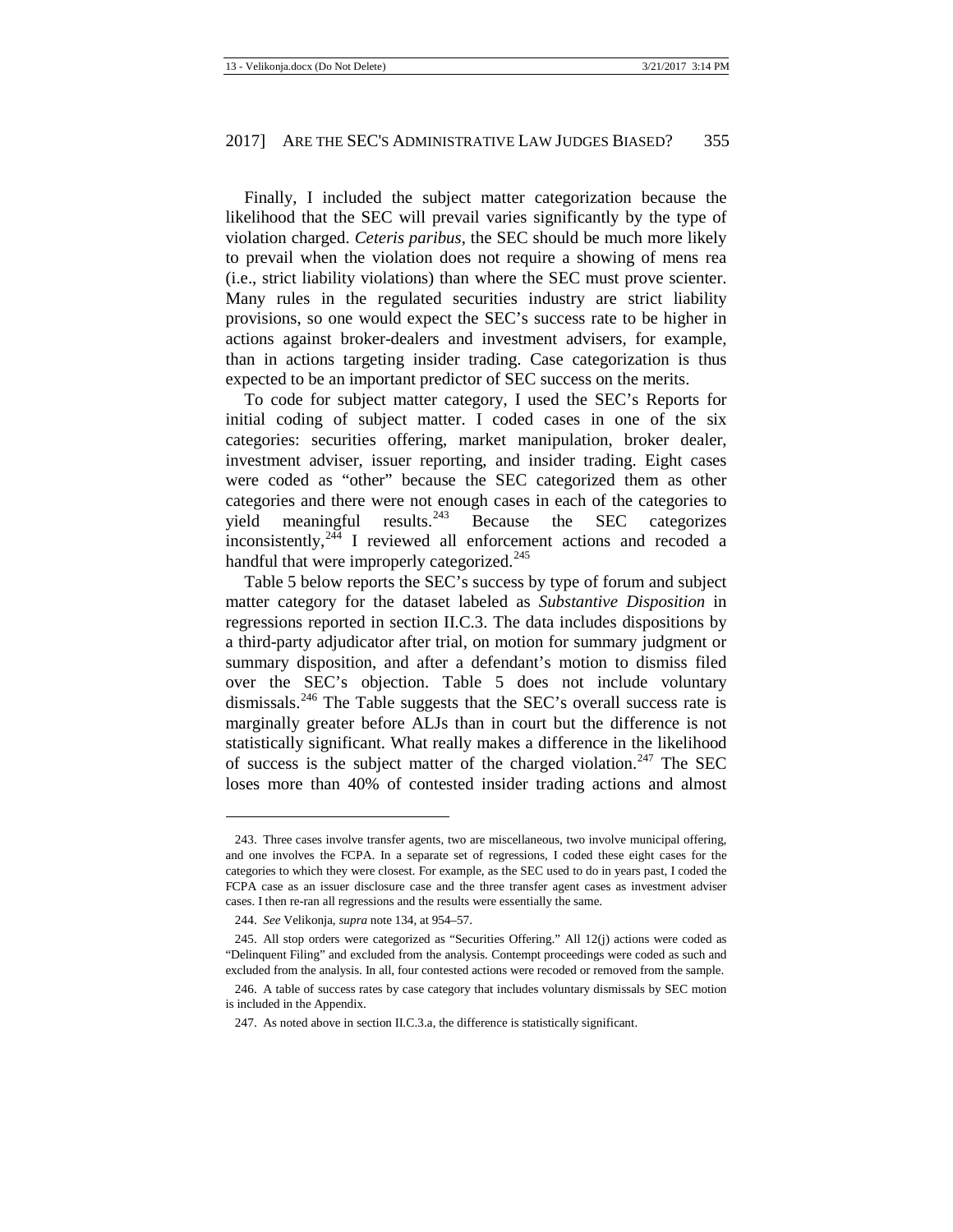30% of contested accounting fraud actions, but less than 10% of other actions. Since insider trading and accounting fraud cases are overwhelmingly filed in court, the SEC's track record in court looks worse than its record before ALJs.

|                     | <b>SEC</b>     |       | Number and win rate by category | <b>Total</b> | <b>Overall</b>         |     |                        |
|---------------------|----------------|-------|---------------------------------|--------------|------------------------|-----|------------------------|
|                     | win            | Court | <b>SEC</b><br>win $\%$          | <b>AP</b>    | <b>SEC</b><br>win $\%$ |     | <b>SEC</b> win<br>rate |
| Overall $^{249}$    | Yes            | 452   | 87.8%                           | 150          | 89.8%                  | 602 | 88.3%                  |
|                     | N <sub>o</sub> | 63    |                                 | 17           |                        | 80  |                        |
| <b>Issuer</b>       | Yes            | 35    | 68.6%                           | 14           | 77.8%                  | 49  | 71.0%                  |
| <b>Reporting</b>    | N <sub>0</sub> | 16    |                                 | 4            |                        | 20  |                        |
| <b>Broker-</b>      | Yes            | 23    | 95.8%                           | 53           | 88.3%                  | 76  | 90.5%                  |
| <b>Dealer</b>       | N <sub>0</sub> | 1     |                                 | 7            |                        | 8   |                        |
| <b>Investment</b>   | Yes            | 54    | 94.7%                           | 47           | 90.4%                  | 101 | 92.7%                  |
| <b>Adviser</b>      | N <sub>o</sub> | 3     |                                 | 5            |                        | 8   |                        |
| <b>Market</b>       | <b>Yes</b>     | 54    | 94.7%                           | 3            | 100%                   | 57  | 95.0%                  |
| <b>Manipulation</b> | N <sub>0</sub> | 3     |                                 | $\Omega$     |                        | 3   |                        |
| <b>Securities</b>   | Yes            | 246   | 95.3%                           | 21           | 100%                   | 267 | 95.7%                  |
| <b>Offering</b>     | N <sub>o</sub> | 12    |                                 | $\theta$     |                        | 12  |                        |

| Table 5:                                                      |  |
|---------------------------------------------------------------|--|
| <b>Summary of SEC Success by Case Category</b> <sup>248</sup> |  |

The cases decided by district court judges and ALJs were otherwise similar along several dimensions. The median fine against a firm was zero in both venues and the median fine against an individual was around \$200,000. Average fines and fines at the 75th percentile were larger in court, pushed up by securities offering cases.<sup>[250](#page-42-2)</sup> Almost 80% of cases resolved by a judge found the defendant to have violated scienterbased provisions of securities laws; fewer than 50% of cases before ALJs found the defendant to have violated scienter-based provisions of

<span id="page-42-0"></span><sup>248.</sup> Table 5 reports outcomes in cases decided by a judge (or jury) or an ALJ at any stage. It includes cases decided after a trial, by summary judgment or dismissal over the SEC's objection. As noted above in section II.C.3.a, the difference is not statistically significant.

<span id="page-42-1"></span><sup>249.</sup> The Overall numbers include three transfer agent actions filed in AP, two municipal securities actions filed in court, one miscellaneous action filed in court and one in AP, and one FCPA action filed in court.

<span id="page-42-2"></span><sup>250.</sup> The Table includes dispositions at the motion to dismiss (not by consent), summary judgment, and trial stages (i.e., the same as Substantive Disposition dataset in Part II.C.3). The Table includes all actions filed in FY 2007–15 and resolved by September 15, 2016.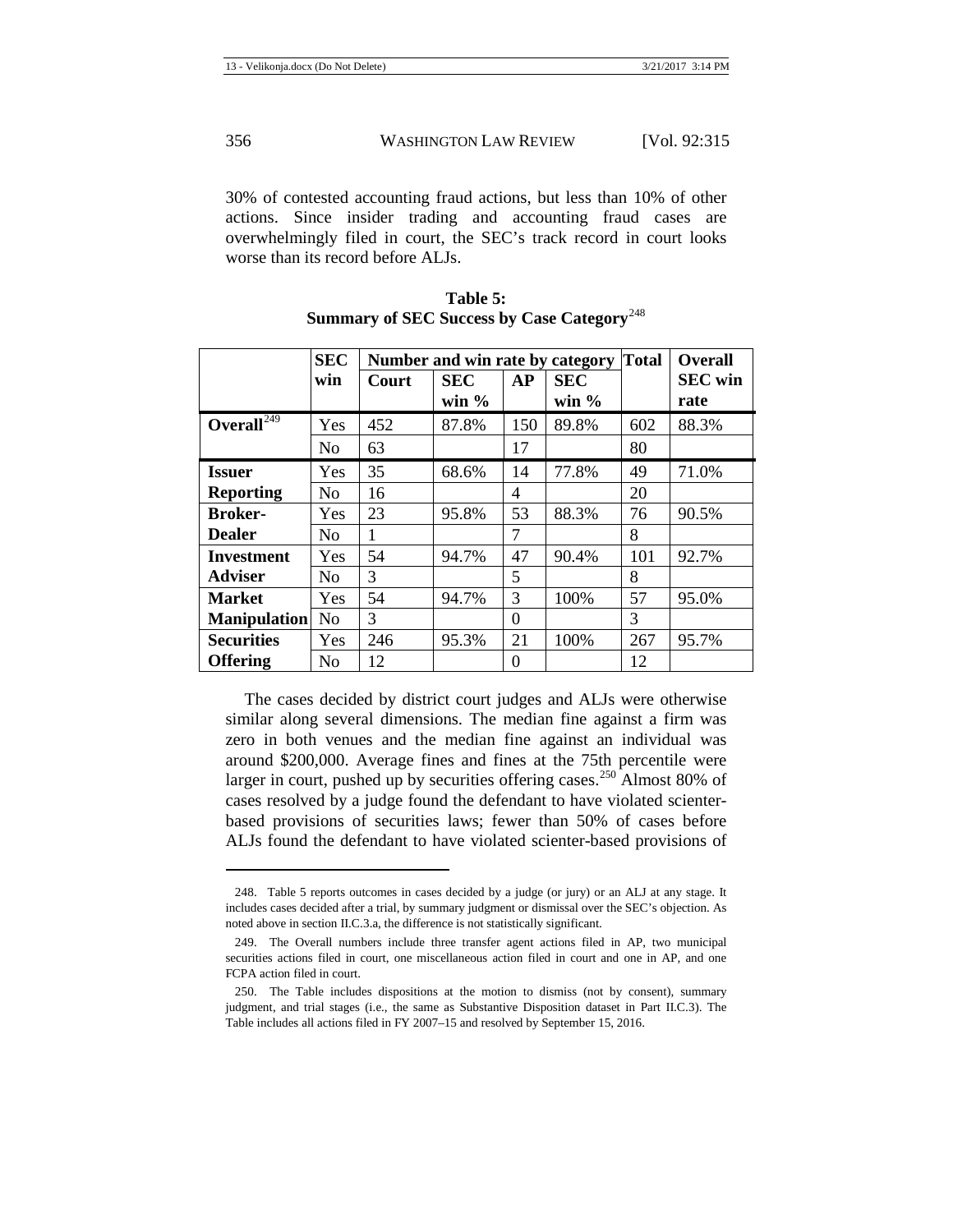securities laws. On the other hand, almost 80% of defendants sued before ALJs were barred from the securities industry or from practicing before the Commission, whereas fewer than half of defendants sued in court were ultimately barred.<sup>[251](#page-43-1)</sup>

#### <span id="page-43-0"></span>*3. Regression Results*

**.** 

Using the predictors described above, the analysis reported in this section tests whether the SEC's likelihood of prevailing is significantly associated with where the action is litigated. The analysis includes controls for case category, the identity of the defendant (individual or firm), and whether the action was based on a criminal prosecution or accompanied by a parallel criminal action.<sup>[252](#page-43-2)</sup>

Table 6 below reports regression coefficients and measures of significance for four different data sets: the first, *Substantive Disposition*, includes all actions decided by a third-party adjudicator after trial, by summary disposition, or by motion to dismiss issued over the SEC's objection. The regression dubbed *Trial* includes only actions decided after a full trial and does not include dismissals or summary dispositions. The data analyzed in the *Trial* regression are the most similar to the data that the *Wall Street Journal* relied on to claim that a disparity in outcomes exists. The difference is that the *Wall Street Journal* collected information on outcomes in all cases decided between 2010 and 2015, regardless of when the cases were initially filed, whereas the results below include only cases filed between 2007 and 2015 and decided by September 15, 2016.

The final regressions labeled *Expanded* include all actions included in the *Substantive Disposition* model, as well as voluntary dismissals where the SEC moved to dismiss its case against the defendant because its case was weak (based on contemporaneous statements or news stories).<sup>[253](#page-43-3)</sup> These regressions measure the SEC's likelihood of prevailing depending on the forum in which the action is filed. Importantly, because they include voluntary dismissals by SEC motion, the regression models labeled *Expanded* do not measure whether ALJs are more likely to rule for the SEC than courts.

As already noted, all regressions include cases that were filed in fiscal years 2007 to 2015 and were decided by September 15, 2016. For actions

<span id="page-43-1"></span><sup>251.</sup> I searched for follow-on proceedings targeting defendants sued in court. The count likely understates the share of court defendants facing bars because the SEC can take some time to initiate follow-on proceedings after successful litigation in court.

<span id="page-43-2"></span><sup>252.</sup> In unreported regressions, I also controlled for the year in which the case was filed and the SEC Chair. Neither of the variables was statistically significant.

<span id="page-43-3"></span><sup>253.</sup> In addition, they include dismissals where no information on the reason for dismissal was available.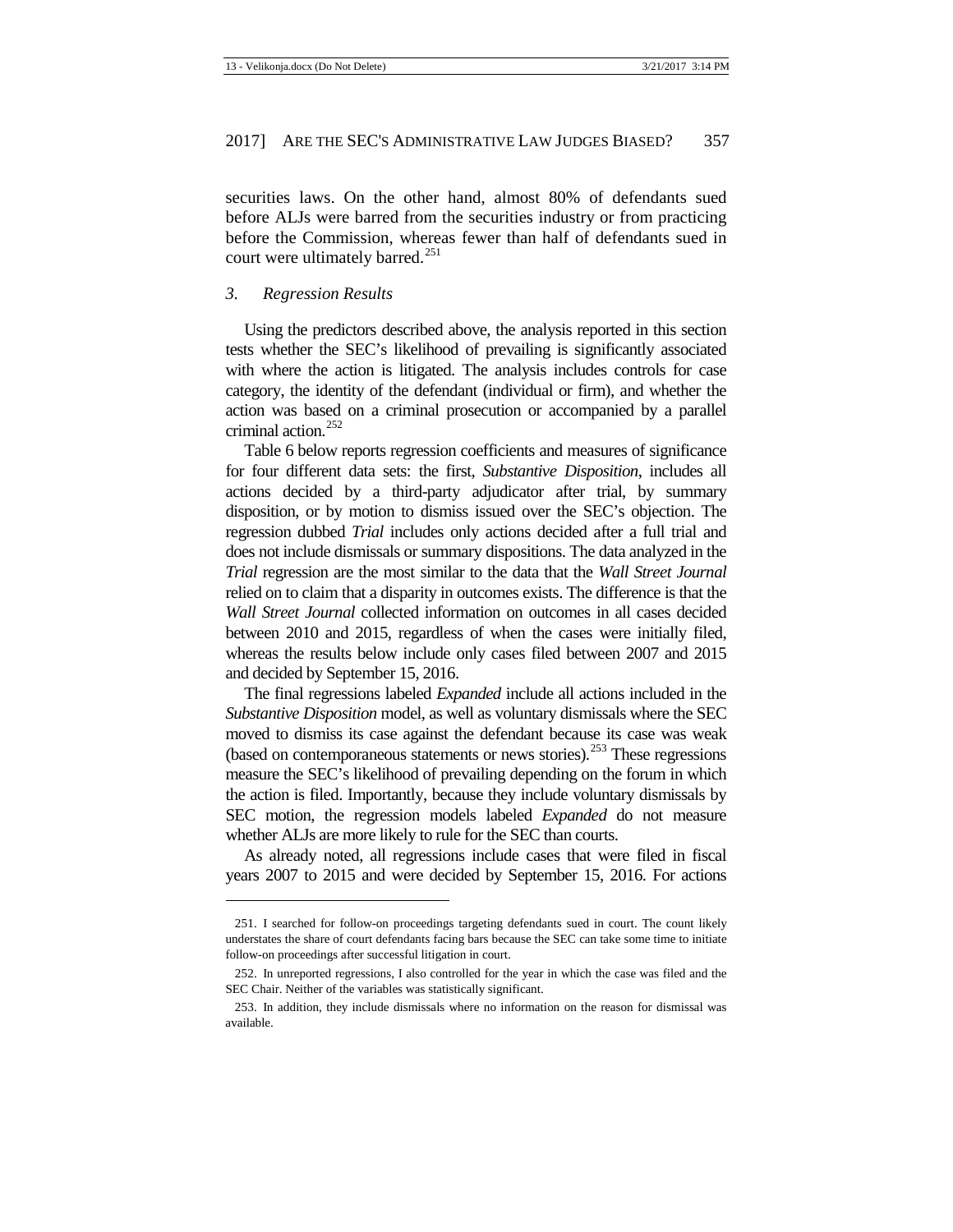filed in FY 2013 and later, more than ten percent of the cases filed in court remain ongoing, which could bias the result.<sup>[254](#page-44-0)</sup> To mitigate against the risk that defendants who litigate longer are more likely to prevail against the SEC, I also report regression coefficients based on the *Expanded* dataset including only cases filed in FY 2007 to 2012.<sup>[255](#page-44-1)</sup>

|                                | <b>Substantive</b><br><b>Disposition</b> | <b>Trials</b> | <b>Expanded</b> | (incl. voluntary dismissal) |
|--------------------------------|------------------------------------------|---------------|-----------------|-----------------------------|
|                                | $2007 - 15$                              | $2007 - 15$   | $2007 - 15$     | $2007 - 12$                 |
| ALJ <sup>a</sup>               |                                          |               |                 |                             |
| Log odds                       | 0.22                                     | 0.44          | $0.79*$         | 0.76                        |
| Wald $(df=1)$                  | 0.33                                     | 0.99          | 5.01            | 2.52                        |
| Odds ratio                     | 1.25                                     | 1.55          | 2.20            | 2.13                        |
| Firm                           |                                          |               |                 |                             |
| Log odds                       | $1.70**$                                 | $1.74**$      | $1.50**$        | $1.55**$                    |
| Wald $(df=1)$                  | 13.89                                    | 7.67          | 17.51           | 14.64                       |
| Odds ratio                     | 5.48                                     | 5.73          | 4.48            | 4.71                        |
| <b>Based on Criminal</b>       |                                          |               |                 |                             |
| Log odds                       | $1.87**$                                 |               | $2.34**$        | $2.37**$                    |
| Wald $(df=1)$                  | 8.35                                     |               | 15.94           | 13.96                       |
| Odds ratio                     | 6.48                                     |               | 10.43           | 10.69                       |
| Parallel Criminal <sup>a</sup> |                                          |               |                 |                             |
| Log odds                       | $-0.54$                                  |               | $-0.62\dagger$  | $-0.71\dagger$              |
| Wald $(df=1)$                  | 1.57                                     |               | 2.81            | 2.71                        |
| Odds ratio                     | 0.58                                     |               | 0.54            | $-0.49$                     |

| Table 6: |                                                 |
|----------|-------------------------------------------------|
|          | Logistic Regression Coefficients <sup>256</sup> |

<span id="page-44-0"></span><sup>254.</sup> Many of the cases that are ongoing are stayed pending the resolution of the parallel criminal case. As a result, it is not likely that the cases still pending are the ones the SEC is more likely to lose. If anything, the opposite is likely true.

<span id="page-44-1"></span><sup>255.</sup> I also ran regressions using only cases filed in FY 2007 to 2012 in the *Substantive Disposition* and *Trials* datasets, and the results were similar to those reported for the full dataset: predictor Court was not significant in any model whereas other predictors were either significant or not, and with the same signal.

<span id="page-44-2"></span><sup>256.</sup> The dependent variable is whether SEC won on at least one of the counts (SEC win is coded as 1). The variable ALJ codes actions decided by ALJ as 1 and by court as 0. The variable Firm codes actions against firms as 1 and against individuals as 0; the variable Based on Criminal codes actions based on criminal convictions as 1. In variable Category, actions targeting securities offering violations are coded as the baseline.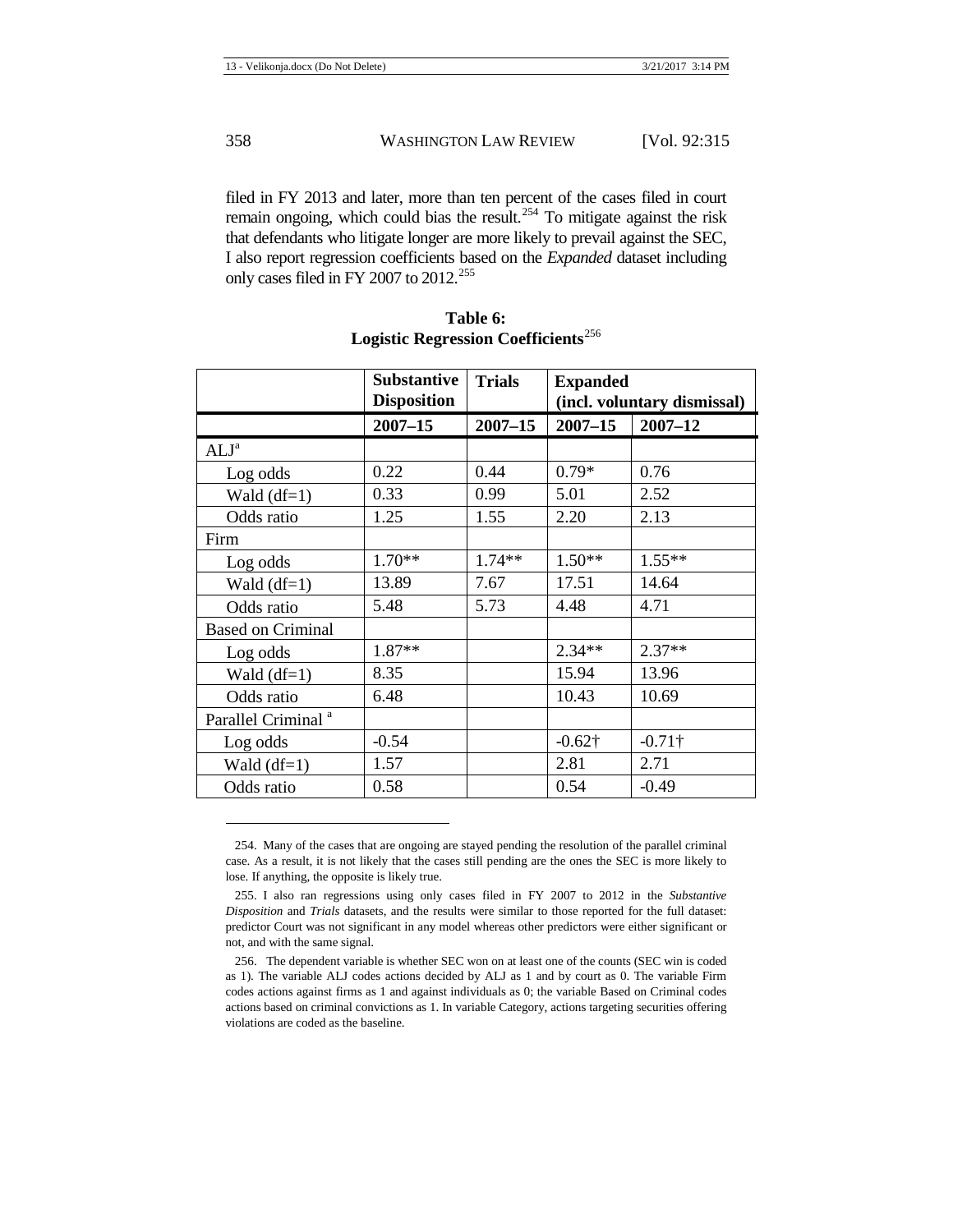|                            | <b>Substantive</b><br><b>Disposition</b> | <b>Trials</b> | <b>Expanded</b><br>(incl. voluntary dismissal) |               |
|----------------------------|------------------------------------------|---------------|------------------------------------------------|---------------|
|                            | $2007 - 15$                              | $2007 - 15$   | $2007 - 15$<br>$2007 - 12$                     |               |
| Category                   |                                          |               |                                                |               |
| Wald $(df=6)$              | 68.06**                                  | 4.26          | $112.70**$                                     | 98.29**       |
| <b>Securities Offering</b> | 20.74**                                  | 19.83†        | 1.52                                           | $2.44\dagger$ |
| Wald                       | 0.0                                      | 0.0           | 1.74                                           | 3.76          |
| Odds ratio                 | n.a.                                     | n.a.          | 4.59                                           | 11.42         |
| <b>Market Manipulation</b> | 2.93**                                   | $1.05\dagger$ | 1.70                                           | $2.52$ †      |
| Wald                       | 51.28                                    | 2.97          | 1.80                                           | 3.25          |
| Odds ratio                 |                                          | 2.85          | 5.50                                           | 12.43         |
| <b>Investment Adviser</b>  | $2.90**$                                 | 1.04          | 0.69                                           | 1.35          |
| Wald                       | 19.51                                    | 1.43          | 0.35                                           | 1.15          |
| Odds ratio                 |                                          | 2.83          | 1.99                                           | 3.85          |
| <b>Broker Dealer</b>       | $2.22**$                                 | 0.98          | 0.18                                           | 0.77          |
| Wald                       | 20.67                                    | 2.16          | 0.024                                          | 0.39          |
| Odds ratio                 |                                          | 2.66          | 1.12                                           | 2.15          |
| <b>Issuer Reporting</b>    | $2.06**$                                 | 0.99          | $-0.85$                                        | $-0.51$       |
| Wald                       | 14.95                                    | 2.35          | 0.56                                           | 0.18          |
| Odds ratio                 |                                          | 2.68          | 0.43                                           | 0.60          |
| <b>Insider Trading</b>     | $0.83*$                                  | 0.47          | $-1.87$                                        | $-1.42$       |
| Wald                       | 4.51                                     | 0.66          | 2.68                                           | 1.36          |
| Odds ratio                 |                                          | 1.61          | 0.15                                           | 0.24          |
| Pseudo $R^2$               | 0.297                                    | 0.150         | 0.403                                          | 0.461         |
| ${\bf N}$                  | 682                                      | 290           | 728                                            | 571           |

\*\*p<0.01; \*p<0.05;  $\uparrow$ p<0.1

<sup>a</sup> None of the dispositions at trial were based on a criminal conviction or plea, so the predictor is not included in the regression analysis.

Table 6 reports for each predictor three statistics generated by the logistic regression model. The first is a log odds coefficient, the second the Wald statistic, and the third an odds ratio. The log odds coefficient is a logarithmic measure of association between the response variable (i.e., SEC success) and the predictor. The Wald statistic is a measure of statistical significance: it tells one whether the observed association is so large that it is unlikely to appear by chance. The higher the Wald statistic, the more likely that the observed association between the two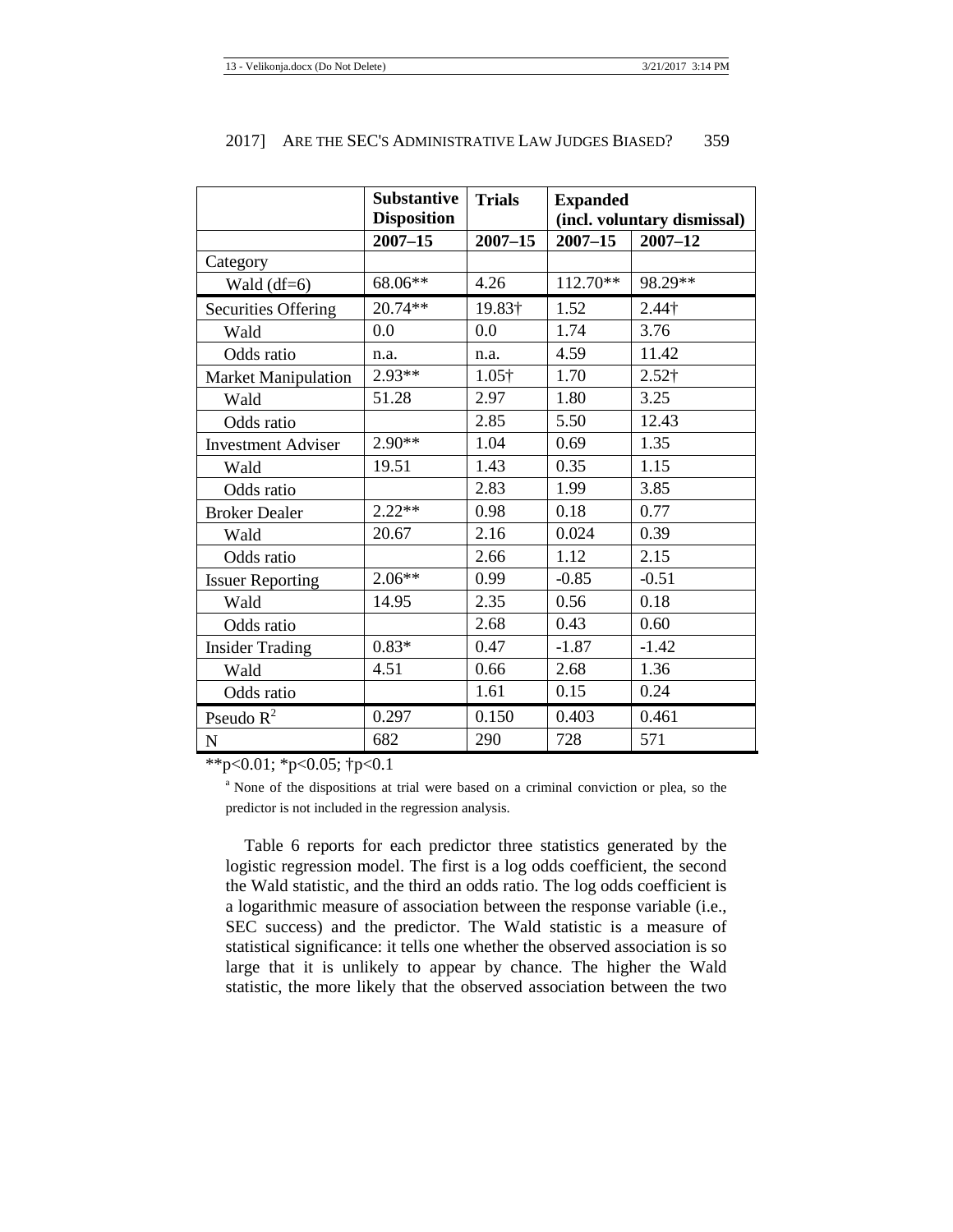variables is real.<sup>[257](#page-46-0)</sup> The odds ratio is a more useful measure than the log odds coefficient: it quantifies the association. It is a relative measure of the effect, comparing the relative likelihood of success before an ALJ with the relative likelihood of success in court. For example, an odds ratio of 5.48 for the predictor Firm in the *Substantive Disposition* model implies that the SEC is 5.48-times as likely to prevail against a firm than against an individual defendant, all else being equal.

A positive log odds coefficient implies that the predictor and the response variable are positively correlated; a negative number suggests a negative correlation. All predictors used in the regression models are categorical. Three—ALJ, Firm, and Based on Criminal—are binary, where the observation takes on one of two values (i.e., ALJ or court, individual or firm, convicted or not). For each of the predictors, one of the options was chosen as the baseline. A logistic regression reports log odds coefficients as compared with a baseline, so the choice of baseline matters.<sup>[258](#page-46-1)</sup> In the models reported above, the baseline value for the predictor Firm was litigation against a firm. Thus, the reported log odds coefficients measure the relationship between an SEC win in a case against a firm as compared with litigation against an individual. A positive coefficient suggests that the SEC is more likely to win against a firm than against an individual defendant, all else being equal. Similarly, the log odds coefficients in the regression model *Trial* for predictors ALJ and Based on Criminal are positive; given the selected baselines (litigation in court and no conviction, respectively), the SEC is more likely to prevail in a case filed before an ALJ and in an action against a defendant convicted for the same violation. The SEC is less likely to prevail when the action is accompanied by a parallel criminal case; this is what one might call the *Newman* effect. Many insider trading cases are accompanied by, but not based on, criminal indictments that are later dismissed.

The regression also includes the subject matter category as a fixed effect. Category is a qualitative predictor. The subject matters for enforcement actions are a finite set and there is no ordering between classes: an action for insider trading is not better or worse than an action for market manipulation. Cases categorized as "other" are used as the baseline to compare against other types of cases.

<span id="page-46-0"></span><sup>257.</sup> *See* GARETH JAMES, DANIELA WITTEN, TREVOR HASTIE & ROBERT TIBSHIRANI, AN INTRODUCTION TO STATISTICAL LEARNING 134 (2015).

<span id="page-46-1"></span><sup>258.</sup> It does not matter for the calculation which is chosen as the baseline; the baseline only matters in interpretation and only because it determines whether the log odds coefficient is positive or negative. *See* HASTIE, THIBSHIRANI & FRIEDMAN, *supra* not[e 241,](#page-40-2) at 119.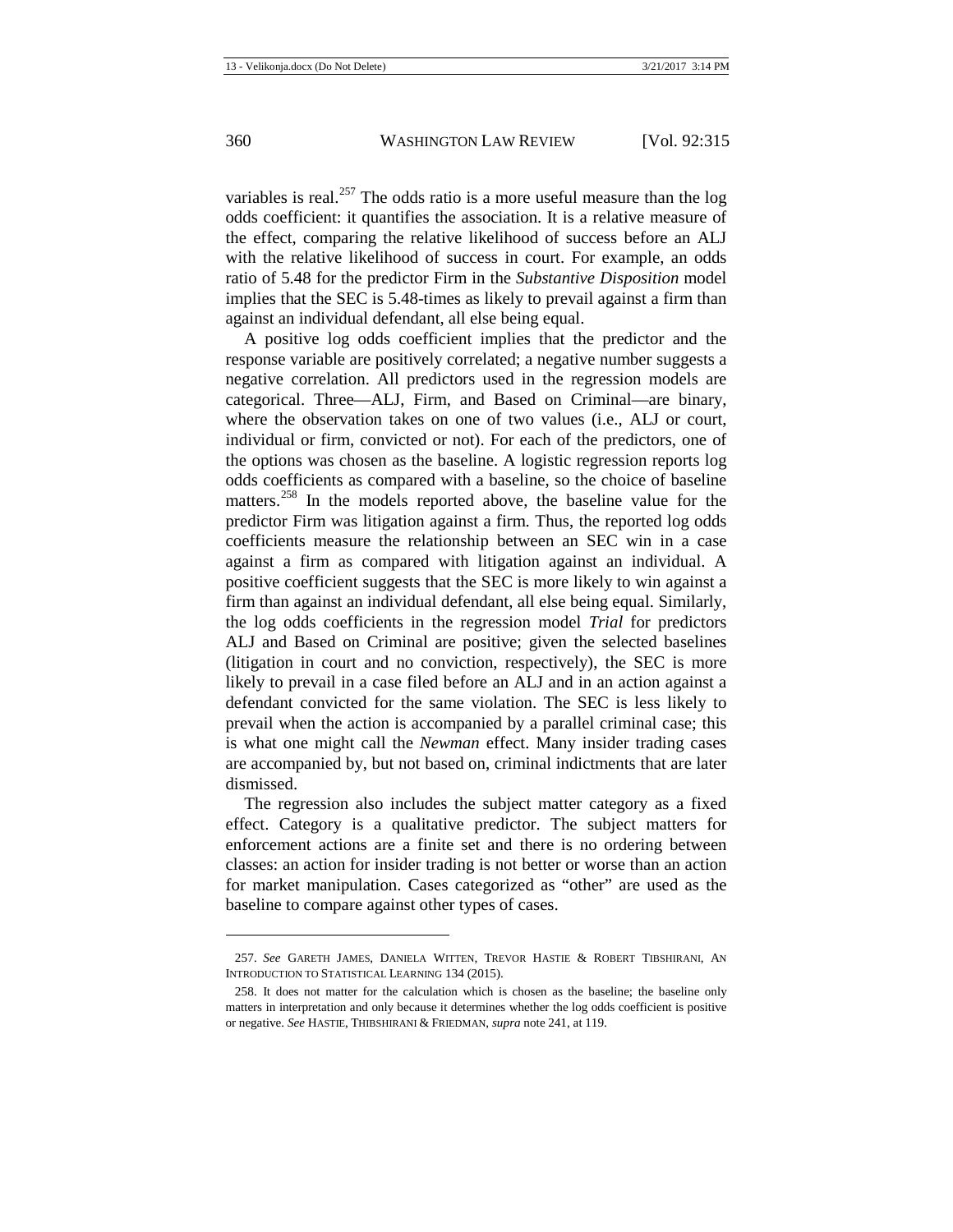As is common in studies reporting the results of a statistical analysis, coefficients that are statistically significant are marked with asterisks.<sup>[259](#page-47-0)</sup> Notably, in the models most similar to the results reported in the *Wall Street Journal*, labeled *Trials* and *Substantive Disposition*, the variable ALJ is not statistically significant. In other words, even though the log odds coefficient for the predictor ALJ is positive in both models, the result does not allow one to reject the null hypothesis that there is no association between the type of forum in which an action is filed and case outcome. Contrary to the claims advanced by the *Wall Street*  Journal,<sup>[260](#page-47-1)</sup> the data analyzed do not support the conclusion that the SEC is more likely to win at trial decided by an ALJ than in one decided by a federal district judge once one controls for case category, the nature of the defendant, and the existence of parallel criminal proceedings.

What matters in adjudicated cases is not where the case is litigated but whether the targeted defendant is an individual and, to a lesser extent, what type of violation is charged. $^{261}$  $^{261}$  $^{261}$  The SEC is significantly less likely to prevail against individual defendants and against defendants targeted for insider trading and issuer reporting.<sup>[262](#page-47-3)</sup>

The only model in which the type of forum is significantly associated with case outcomes is the third model labeled *Expanded*. Both the third and fourth columns include voluntary dismissals by the SEC. In the *Expanded* model that includes all contested cases filed between 2007 and 2015, the variable ALJ is statistically significant at  $p<0.05$ .<sup>[263](#page-47-4)</sup> Holding other predictors constant, the SEC is statistically significantly more likely to win on at least one count when the case is filed in the administrative forum.

Even this result should be taken with reservations. Venue does not matter for cases decided by a judge or an ALJ; it is only significant when voluntary dismissals are included. This requires two additional caveats.

 $\overline{\phantom{a}}$ 

<span id="page-47-0"></span><sup>259.</sup> One asterisk signals that the result is significant at  $p<0.05$ , which means that there is less than a 5% chance that there is no relationship between the response (SEC win) and the predictor (e.g., litigation in court). Two asterisks signal that the result is significant at  $p<0.01$ , which implies that there is less than a 1% chance that there is no relationship between the response and the predictor.

<sup>260.</sup> *See* Eaglesham, *supra* not[e 14;](#page-4-13) Eaglesham, *supra* not[e 114.](#page-17-4)

<span id="page-47-2"></span><span id="page-47-1"></span><sup>261.</sup> Using odds ratios reported in Table 6, the SEC is more than five times more likely to win when the defendant is a firm than when the defendant is an individual.

<span id="page-47-3"></span><sup>262.</sup> Using odds ratios reported in Table 6, compared with securities offering cases, the SEC is seventeen times less likely to prevail on a dispositive motion in insider trading cases and eight-times less likely to prevail in issuer reporting cases.

<span id="page-47-4"></span><sup>263.</sup> Note that if cases filed in FY 2012 are included as well, the variable Court is not statistically significant.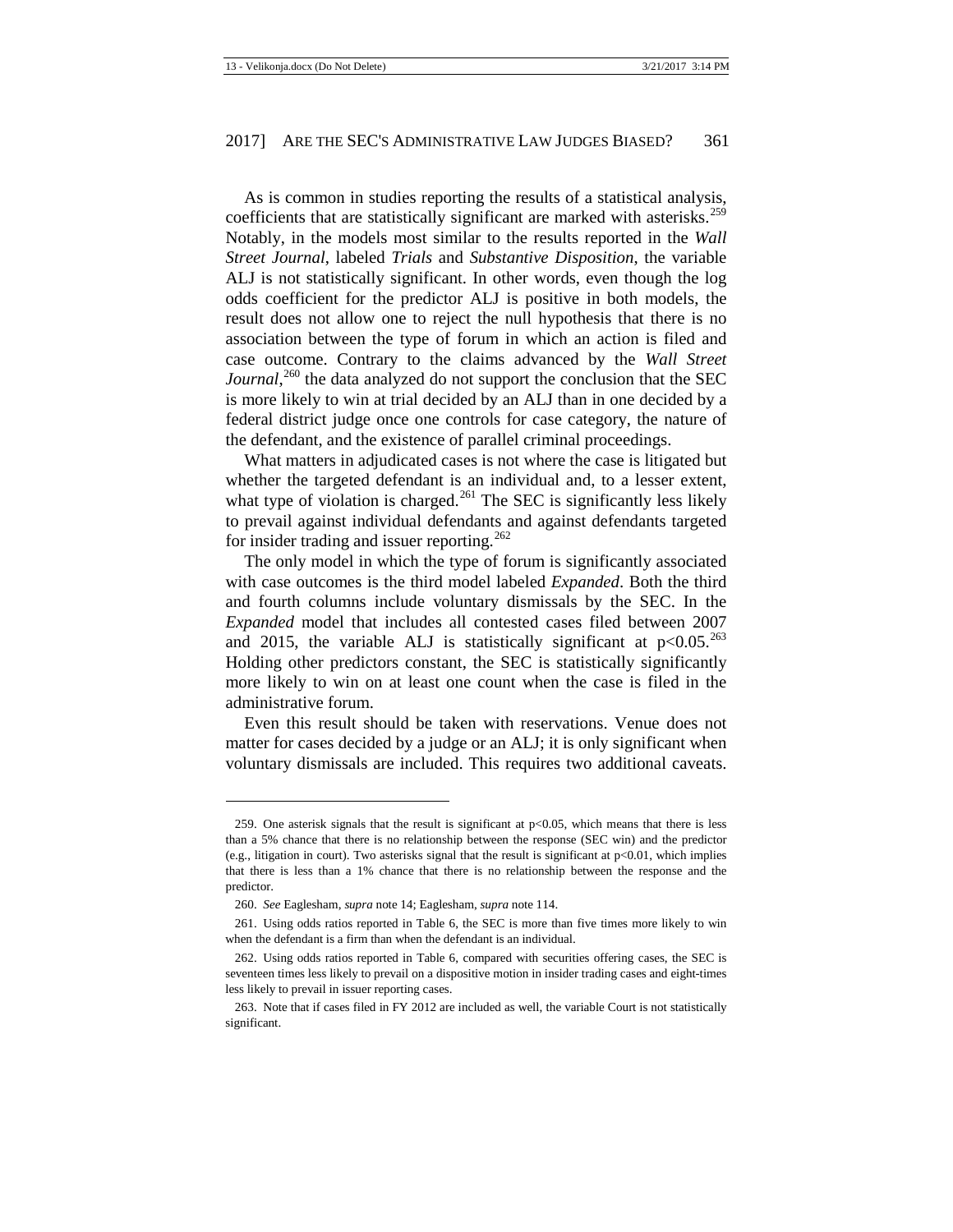First, for many voluntary dismissals, conclusive contemporaneous evidence on why the case was dismissed is not available. When in doubt, the voluntary dismissal was coded as a defendant win.<sup>[264](#page-48-1)</sup> To the extent some of these were not true wins, the result could be entirely due to coding error.<sup>[265](#page-48-2)</sup> Second, the venue is not significant when cases filed after 2012 are excluded. Although the coefficients do not change much, the power of the test declines with a smaller sample.

This result remains unchanged in unreported models using fixed effects for the year in which the action was filed and for the SEC chair. In other words, individuals targeted in insider trading and issuer reporting actions are consistently more likely than other defendants to prevail against the SEC. Defendants convicted of crimes are significantly less likely to prevail against the SEC. The SEC has consistently filed cases for insider trading and issuers reporting in court. Contrary to the oft-repeated claims of statistical disparity, these results do not support the conclusion that defendants are more likely to win at trial in court than before ALJs, nor do they suggest that judges are more likely to rule for defendants than are ALJs. The analysis does suggest a possibility that defendants might fare better when the SEC targets them in court than before ALJs, but only if the SEC dismisses the case voluntarily, not if the case goes to a decision by a judge or an ALJ.

#### <span id="page-48-0"></span>III. INTERPRETING THE RESULTS

The statistical analysis reported in Part II suggests that the *Wall Street Journal*'s data on which many advocates of reform have relied cannot be used to support the claim that the SEC is more likely to prevail when it litigates before ALJs. At the same time, the findings reported in this Article do not suggest that the type of forum is irrelevant. The SEC's expanded jurisdiction is new and too many of the post-Dodd-Frank cases are still ongoing, so none of the regressions validly test only post-Dodd-Frank data.

The gold standard in empirical studies is a double-blind randomized controlled experiment. Such experiments divide the sample into two groups that are similar along relevant dimensions, randomly assign one group to treatment (in this case, adjudication by ALJ), and observe whether treatment is correlated with different outcomes as compared

 $\overline{a}$ 

<sup>264.</sup> This includes about half of voluntary dismissals coded as defendant wins.

<span id="page-48-2"></span><span id="page-48-1"></span><sup>265.</sup> I ran a robustness check where the twenty voluntary dismissals without available evidence as to why they were dismissed were excluded from the model. The result was not statistically significant (log odds =  $0.52$ ; Wald =  $2.06$ ; odds ratio =  $1.69$ ).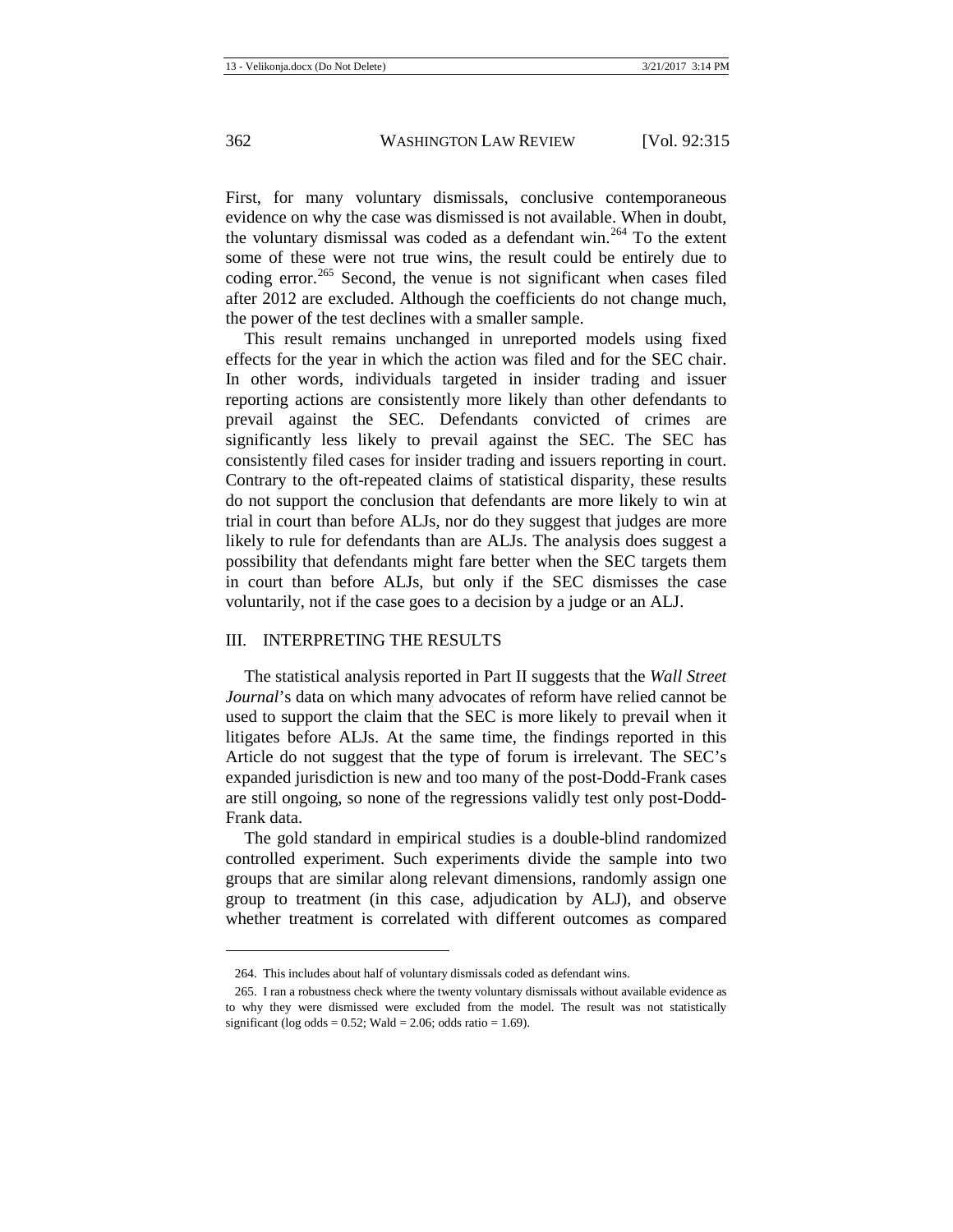with the control group.<sup>[266](#page-49-1)</sup> Unfortunately, a double-blind study of outcomes in securities enforcement actions based on the type of forum is impossible because the SEC, as well as the ALJ or the judge deciding the case, know that the SEC chose to file the case in their forum.

And so, evidence of disparities must come from an observational study like the one printed in the *Wall Street Journal* and the one reported in this Article. Carefully designed observational studies can be used to identify significant associations between variables of interest, but trained statisticians caution users from drawing causal inferences based on observational studies.

This Article has catalogued the many problems with the *Wall Street Journal*'s report. But the empirical analysis in Part II, too, has significant limitations. This Part discusses two limitations: omitted variable bias and selection bias. It concludes with recommendations for further research.

#### <span id="page-49-0"></span>*A. The Missing Pieces: Omitted Variables and Selection Bias*

The conclusion offered in section II.C.3 that the type of forum does not matter assumes that the included predictors capture the relevant characteristics of cases filed in either forum. If so, there is no robust statistically significant association between the forum in which an SEC enforcement action is litigated and the defendant's success against the SEC.

This assumption is certainly not satisfied. The regression models reported above omit important variables. Representation might matter: pro se defendants may be more likely to lose than those represented by counsel, in particular if counsel is experienced.<sup>[267](#page-49-2)</sup> The ALJ or federal judge deciding the case might matter, or the SEC regional office that conducted the investigation. One could collect more data, but none of this is likely to be worth the effort because the two most important characteristics that are omitted, case quality and the SEC's perception of case quality, are either not easily measured or are not observable.

The type of forum where the case is litigated is not random. The SEC selects which cases to litigate in court and which ones to file in the administrative forum, so selection bias is a significant concern. It is possible that the SEC files in the administrative forum cases that it

 $\overline{a}$ 

<span id="page-49-2"></span><span id="page-49-1"></span><sup>266.</sup> *See* John Concato, Nirav Shah & Ralph I. Horwitz, *Randomized, Controlled Trials, Observational Studies, and the Hierarchy of Research Designs*, 342 NEW ENG. J. MED. 1887 (2000) (demonstrating the superiority of randomized double blind control trials over observational studies).

<sup>267.</sup> *See* Zaring, *supra* not[e 20,](#page-4-12) at 1179 tbl.1.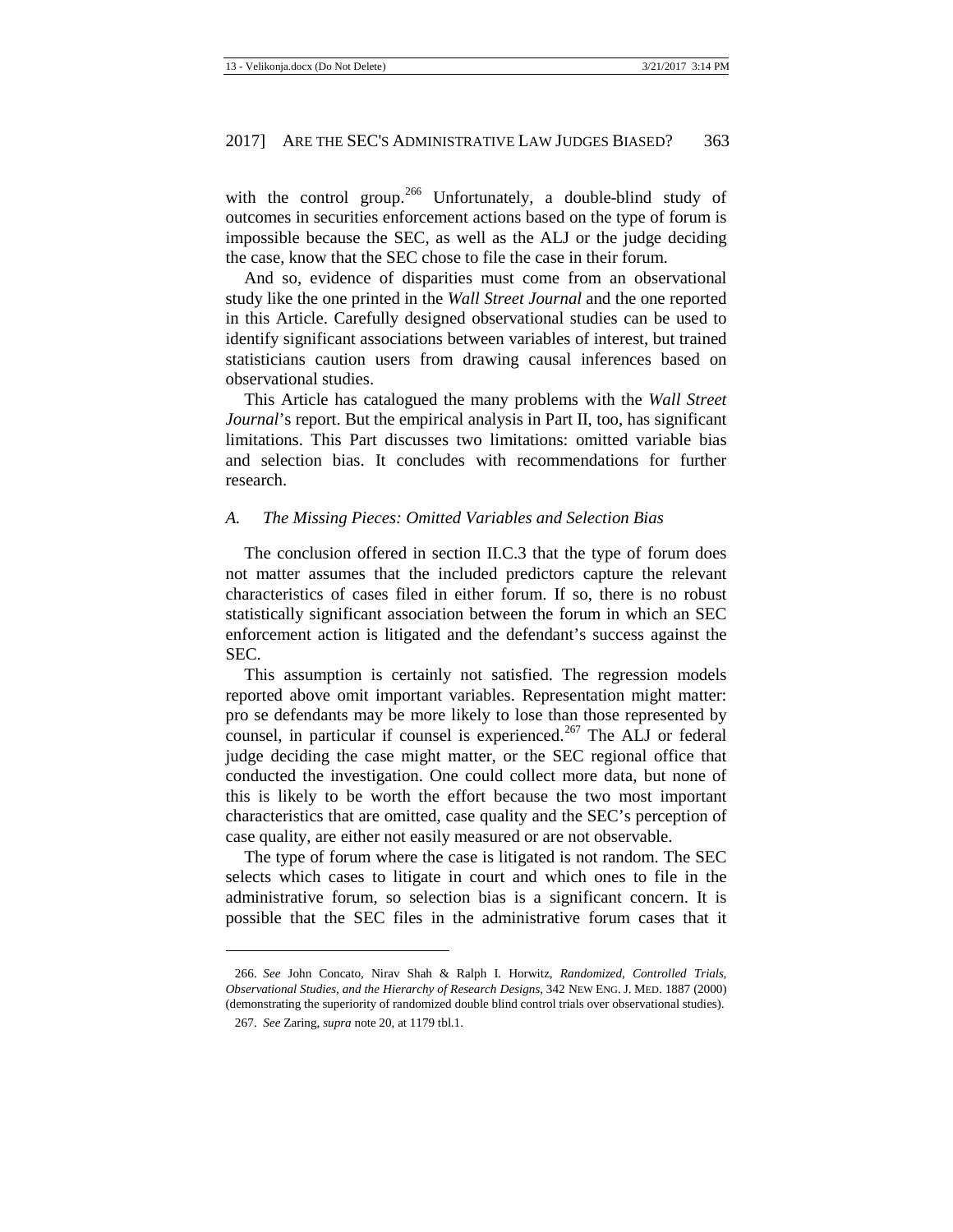believes it could not win in court—the charge lobbed by the *Wall Street*  Journal.<sup>[268](#page-50-0)</sup> If so, one would expect the SEC to win less often before ALJs than in court, assuming all else is equal.<sup>[269](#page-50-1)</sup> Then, the finding of no disparity in success rates between the two different forums would be significant and important. It would suggest that the proverbial deck is stacked in favor of the SEC in administrative proceedings. $270$ 

Unfortunately, the complaints and the OIPs do not supply enough information to code consistently for case quality, and the cases where consistent coding could be possible, such as insider trading, are virtually all filed in court. External proxies, such as stock price movement on announcement of detected violation, $271$  could be useful as a measure of the seriousness of the violation. But, stock-price data is limited to public firms, which represent only four percent of SEC enforcement actions and an even smaller slice of contested actions, $272$  so it is not useful as a general measure of case quality. Moreover, if the concern is the SEC's opportunistic forum selection, then we would need a variable to measure the enforcement staff's perception of case quality. Unfortunately, that, too, is not observable at present.

There is a second selection bias effect that renders win ratios of limited value in assessing the fairness of SEC enforcement. Despite the interest in litigated cases, it is far more common for defendants to settle with the SEC. Over the period studied, about 40% of cases were filed as settled actions, and another  $35\%$  were settled during the proceedings.<sup>[273](#page-50-5)</sup> But the ratio of settled cases from initiation is not stable. During the study period, the rate varied from a low of 32% in FY 2009 to a high of 48% in FY 2014. If the odds that a case will settle before the SEC files an enforcement action have changed, the proportion and thus the mix of cases that are contested has changed, too. In addition, the relative shares

<sup>268.</sup> *See* Eaglesham, *supra* not[e 14.](#page-4-13)

<sup>269.</sup> That is, assuming that success rates for like cases are the same in court and before ALJs.

<span id="page-50-2"></span><span id="page-50-1"></span><span id="page-50-0"></span><sup>270.</sup> Alternately, it is also possible that the SEC files easier cases or cases that it is *ex ante* more likely to win in the administrative forum. In that case, the finding of no disparity would suggest that ALJs are biased *against* the SEC.

<span id="page-50-3"></span><sup>271.</sup> *See* Jonathan M. Karpoff et al., *Proxies and Databases in Financial Misconduct Research* (unpublished manuscript), https://papers.ssrn.com/sol3/papers.cfm?abstract\_id=2112569 [https:// perma.cc/ZPG6-8KEA] (discussing the use of stock market information in studies of financial misreporting).

<span id="page-50-4"></span><sup>272.</sup> *See* STEPHEN CHOI, SARA E. GILLEY, AND DAVID F. MARCUS, NYU POLLACK CTR. FOR LAW & BUS. AND CORNERSTONE RESEARCH, SEC ENFORCEMENT ACTIVITY AGAINST PUBLIC COMPANY DEFENDANTS, FISCAL YEARS 2010–2015, at 2 (2016), http://www.law.nyu.edu/sites/ default/files/SEC-Enforcement-Activity-FY2010-FY2015.pdf [https://perma.cc/4EJE-MVNB].

<span id="page-50-5"></span><sup>273.</sup> The ratio for settled cases is based on cases that have been resolved and does not include ongoing cases. *See* discussion *supra* section II.C.1.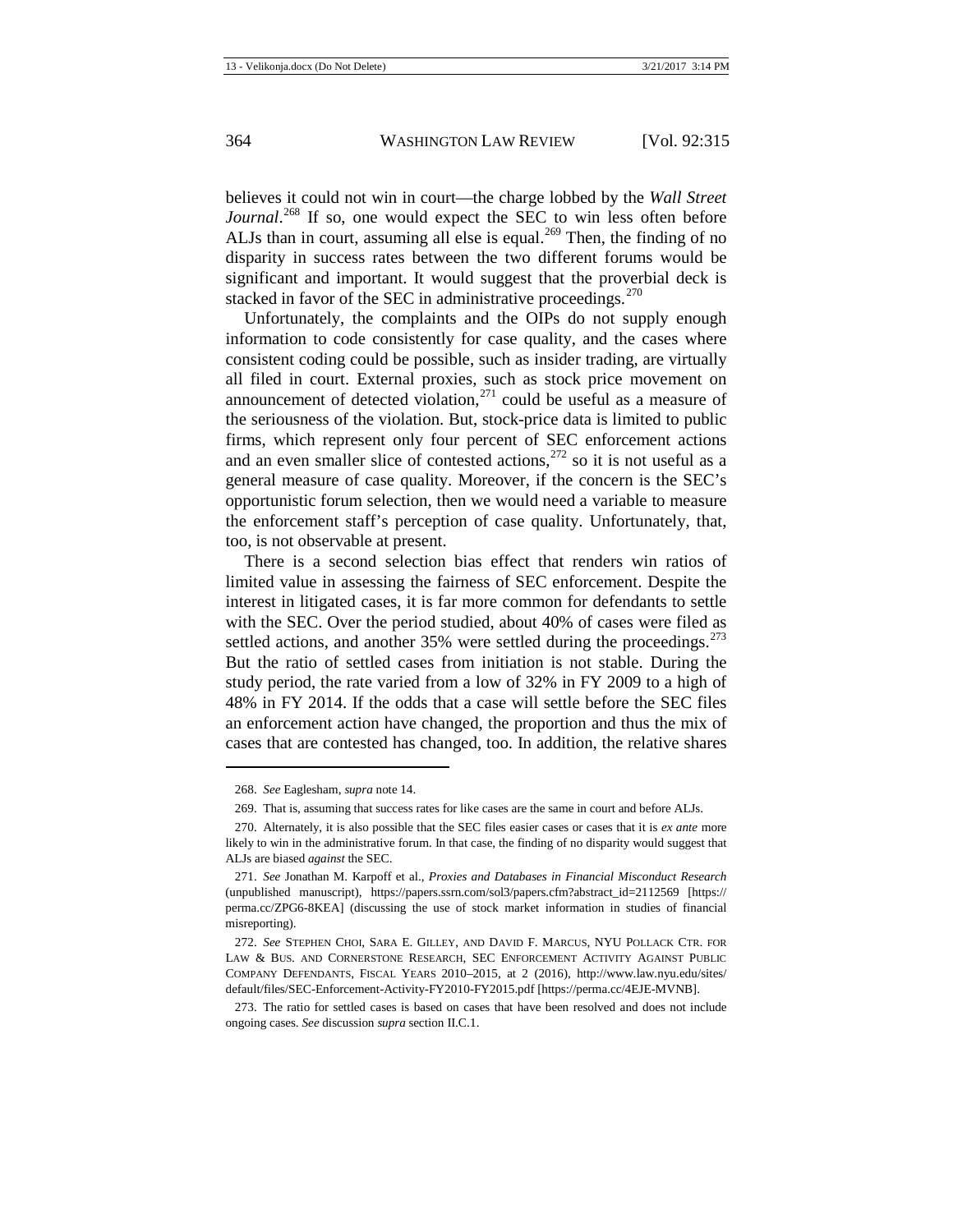of settled actions filed in different venues have not remained stable. Fewer of the cases filed in court are filed as settled cases: 30% in FY 2007 and 15% in FY 2015. On the other hand, the relative share of cases filed as settled in the administrative forum has remained stable at 80%.[274](#page-51-0)

Defendants' willingness to settle may be affected by their perception that ALJs are less fair.<sup>[275](#page-51-1)</sup> The SEC has reportedly threatened investigated parties with litigation before ALJs if they are unwilling to settle.<sup>[276](#page-51-2)</sup> As a result, more parties might be settling post-Dodd-Frank than before and thus the types of cases that are adjudicated and the forum in which they are adjudicated have changed. At the same time, at least some defendants' willingness to settle may have declined after the *Wall Street Journal's reporting.*<sup>[277](#page-51-3)</sup> As some defendants have succeeded in lawsuits seeking to enjoin administrative proceedings, others may have been encouraged to contest charges instead of settling. If the types of cases that are contested keep changing, any long-term analysis of case outcomes is problematic unless we could capture relevant characteristics to control for such changes.

The SEC's enforcement practices, too, have changed over time. Between 2007 and 2015, the SEC lived through three Chairs with vastly different priorities and underwent a serious restructuring of its Enforcement Division.<sup>[278](#page-51-4)</sup> The restructuring reportedly improved the morale of employees; it also changed the level of enforcement activity.[279](#page-51-5) Finally, the SEC has changed where it files contested cases.<sup>[280](#page-51-6)</sup> While absolute numbers are a single figure, success rate is a ratio comprised of two numbers: the numerator and the denominator.

<span id="page-51-0"></span><sup>274.</sup> There was a decline in 2012 and 2013 to 61% and 65%, respectively. Data on file with author.

<span id="page-51-1"></span><sup>275.</sup> *See* Brian Mahoney, *SEC Could Bring More Insider Trading Cases In-House*, LAW360 (June 11, 2014, 6:53 PM), http://www.law360.com/articles/547183/sec-couldbring-more-insidertrading-cases-in-house [\[https://perma.cc/V7V8-8TVQ\].](https://perma.cc/V7V8-8TVQ)

<span id="page-51-2"></span><sup>276.</sup> *See id.* (quoting SEC Enforcement Director Ceresney as saying the SEC "threatened administrative proceedings" and the defendant settled).

<span id="page-51-3"></span><sup>277.</sup> This can be true even if the overall settlement rate increased. Since 2013, the SEC has brought a considerable number of sweeps targeting large groups of defendants for similar violations. Such defendants invariably settle, which increases both the numerator and the denominator to calculate the ratio of cases that are filed as settled actions. A settlement ratio that includes sweeps can mask the fact that defendants other than those targeted in sweeps are less likely to settle.

<span id="page-51-5"></span><span id="page-51-4"></span><sup>278.</sup> *See, e.g.*, U.S. GOV'T ACCOUNTABILITY OFFICE, GAO-09-358, SECURITIES AND EXCHANGE COMMISSION: GREATER ATTENTION NEEDED TO ENHANCE COMMUNICATION AND UTILIZATION OF RESOURCES IN THE DIVISION OF ENFORCEMENT (2009).

<sup>279.</sup> *See id.*

<span id="page-51-6"></span><sup>280.</sup> *See* Eaglesham, *supra* not[e 122.](#page-18-0)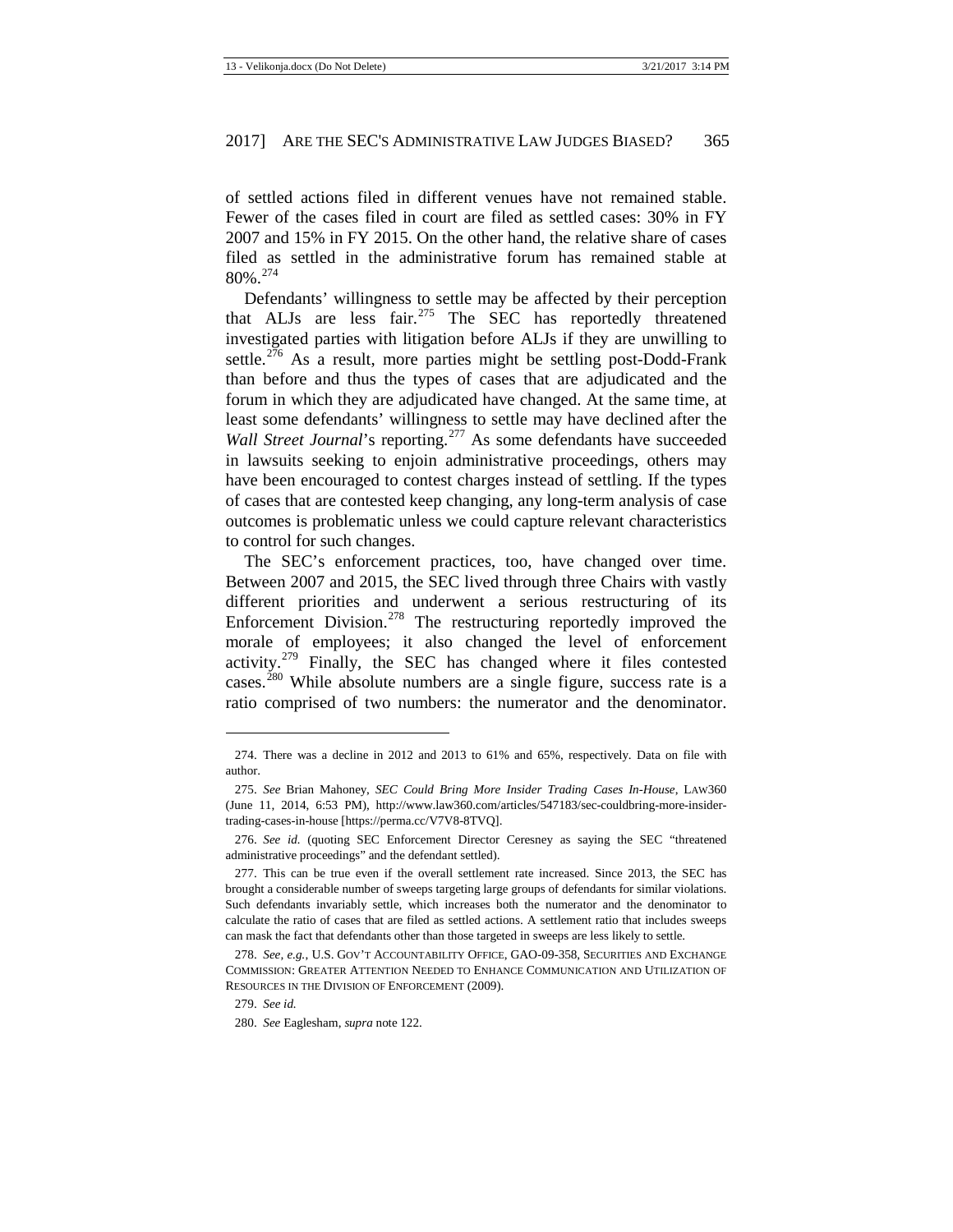One can change the success rate by changing either the number of cases brought, the number of successes, or both. As such, success rates are more vulnerable to small changes in inputs and the biases discussed above.

All of these factors suggest that success rates are not a useful measure of fairness in SEC enforcement. It is unfortunate that they have become one, and even more unfortunate that the *Wall Street Journal* report that stirred the controversy was done so poorly and over-claimed so extensively.

#### <span id="page-52-0"></span>*B. Beyond the Empirics*

The *Wall Street Journal*'s report can serve as a useful cautionary tale. It combined bold claims and seemingly straightforward data analysis to make the case that the SEC was treating defendants unfairly. It confirmed the perceptions that the SEC was a sore loser and was changing the rules of the game to ensure it would win in the future.

The perception that ALJs supply a lesser form of fairness is likely to persist.<sup>[281](#page-52-1)</sup> After the analysis offered in this Article, one would hope that better-researched and supported empirical analyses will replace news stories in the ongoing debate about the fairness of the administrative forum. Because empirical evidence is lacking, the debate about the fairness of administrative adjudication and the appropriate remedies should be held on the policy merits and demerits. There are good and bad arguments advanced by both the SEC and its critics. What the battling sides hopefully will accept is that the data in this debate is no trump card.

The ultimate result might be that the SEC amends procedural rules before ALJs again to model them more closely on the Federal Rules of Civil Procedure, as some commentators have proposed.<sup>[282](#page-52-2)</sup> It might be to enable courts to decide what forum is most appropriate to resolve an SEC enforcement action.<sup>[283](#page-52-3)</sup> But that is unlikely to satisfy everyone. Both

 $\overline{a}$ 

<span id="page-52-1"></span><sup>281.</sup> *See, e.g.*, McLucas & Martens, *supra* note [6,](#page-3-10) at A17 ("Democratic self-governance requires that the governed be generally convinced of the system's evenhandedness. We are concerned that the SEC is damaging the perceived legitimacy of how the agency uses its enforcement power."); Michael S. Piwowar, Comm'r, SEC, Remarks at the "SEC Speaks" Conference 2015: A Fair, Orderly and Efficient SEC (Feb. 20, 2015), http://www.sec.gov/news/speech/022015 spchcmsp.html [https://perma.cc/RT5C-F6P7] ("To avoid the perception that the Commission is taking its tougher cases to its in-house judges, and to ensure that all are treated fairly and equally, the Commission should set out and implement guidelines for determining which cases are brought in administrative proceedings and which in federal courts.").

<span id="page-52-2"></span><sup>282.</sup> *See, e.g.*, Bondi, Ortiz & Wheatley, *supra* not[e 29;](#page-5-6) Zornow, *supra* not[e 132.](#page-19-10)

<span id="page-52-3"></span><sup>283.</sup> *See* Grundfest, *supra* not[e 30.](#page-6-0)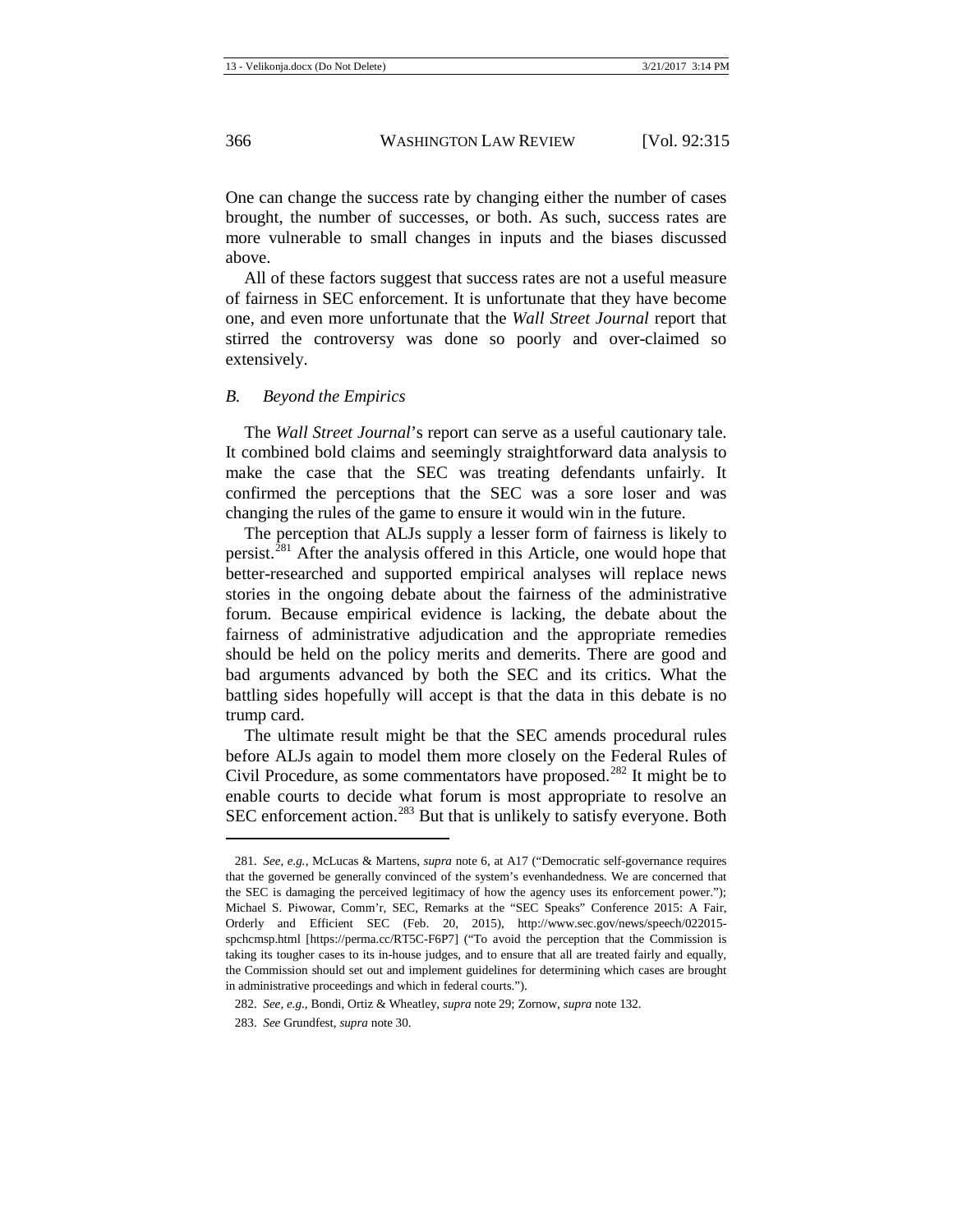bills introduced in Congress include removal provisions that would entitle defendants to remove any action to federal district court and raise the burden of persuasion if the case were to stay in the administrative forum.[284](#page-53-1) Practitioners have proposed that the Commission "bring all but its most routine cases in federal court."[285](#page-53-2)

These proposals are associated with significant costs that could surpass any purported benefits.<sup>[286](#page-53-3)</sup> Removing most cases to court would increase the workload for and stress the already overburdened federal judiciary<sup>[287](#page-53-4)</sup> without meaningfully improving either defendants' procedural protections or their likelihood of success. Giving defendants the incentive to remove cases to court would drain the SEC's resources, thus reducing overall enforcement levels unless Congress were to appropriate additional funds. In addition, in-court adjudication could introduce errors as well. Complex regulatory matters may be beyond the capacity of even the most dedicated layperson jurors, and so removing securities enforcement actions to the courts could reduce the predictability of outcomes.<sup>[288](#page-53-5)</sup> On the other hand, unsettled legal questions are perhaps better left to federal judges. The choice of forum involves trade-offs, and no single type of forum is best for all types of disputes brought by a regulator with broad enforcement authority such as the SEC.

#### <span id="page-53-0"></span>**CONCLUSION**

It is hardly news that a news story got an important fact wrong. The *Wall Street Journal*'s story is unusual in the significant influence that it has had on the law and the practice of securities enforcement. Many of the power players in securities regulation have referenced the alleged disparity, including judges deciding securities cases, a sitting SEC Commissioner, and congressmen advancing statutory amendments. The reported disparity led the SEC itself to amend its Rules of Practice. Despite the effort, the SEC's administrative adjudication continues to

<sup>284.</sup> *See* discussion *supra* note[s 126–](#page-19-11)30 and accompanying text.

<sup>285.</sup> Brune, *supra* not[e 29,](#page-5-6) at 5.

<sup>286.</sup> *See* Grundfest, *supra* not[e 30,](#page-6-0) at 1184.

<span id="page-53-4"></span><span id="page-53-3"></span><span id="page-53-2"></span><span id="page-53-1"></span><sup>287.</sup> *See* Peter J. Henning, *Reforming the SEC's Administrative Process*, N.Y. TIMES (Oct. 26, 2015), http://www.nytimes.com/2015/10/27/business/dealbook/reforming-the-secs-administrativeprocess.html [https://perma.cc/8S9Z-RR56] (speculating that more cases would be filed in court).

<span id="page-53-5"></span><sup>288.</sup> *See generally* Davison et al., *supra* not[e 22,](#page-4-15) at 104 (observing that complex issues can be "outside the experience and understanding of a typical layperson jury").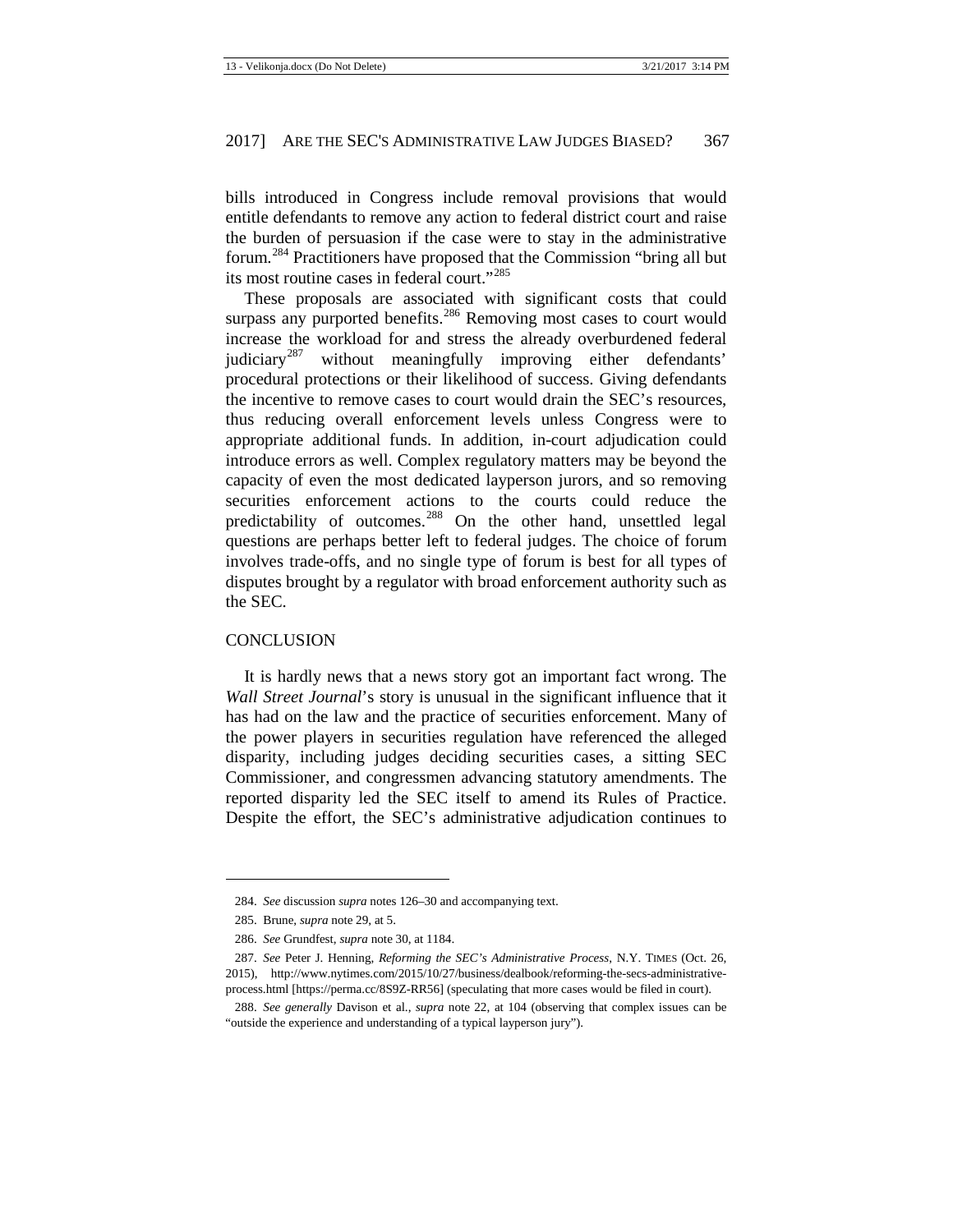face scrutiny. This is a remarkable feat for any empirical study, let alone a seriously deficient one.

This Article offers a more careful and comprehensive alternative analysis of SEC success rates. It reports that there is no robust correlation between the selected forum and case outcome. This finding does not imply that the type of forum in which the SEC litigates does not matter. Rather, there are significant empirical obstacles to finding any useful results by comparing case outcomes.

<span id="page-54-0"></span>The controversy about the fairness of SEC enforcement in the administrative forum will no doubt continue. By discrediting the data that many of the SEC's critics have used to buttress their claims, this Article hopes that the debate can proceed at a lower volume and offer more measured solutions than some of the proposals advanced thus far.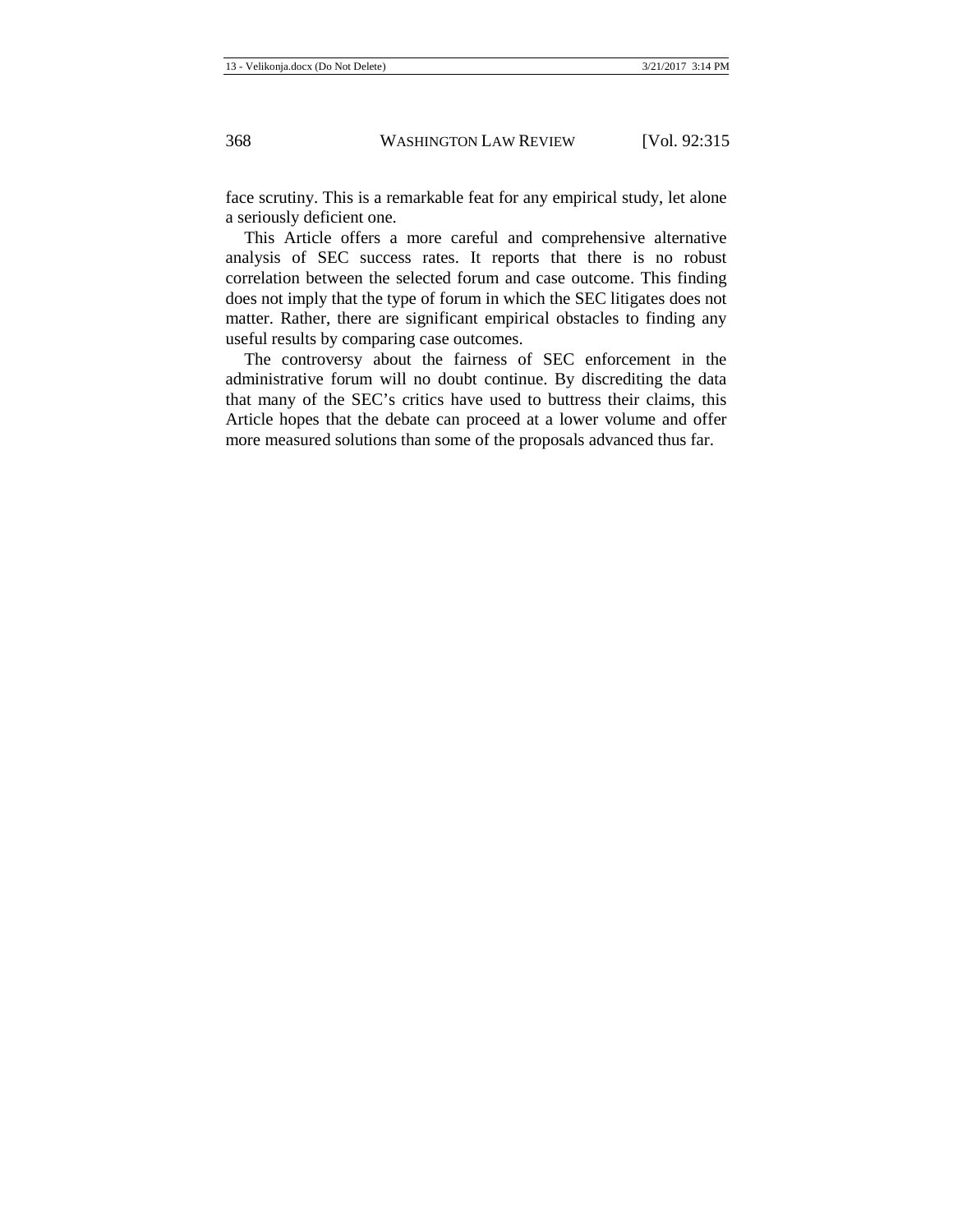# APPENDIX

# **Table 7: Success by Case Category, Including Voluntary Dismissals (Expanded)**

|              | <b>SEC</b>     |       | Number and win rate by category | <b>Total</b>     | <b>Overall</b> |     |                |
|--------------|----------------|-------|---------------------------------|------------------|----------------|-----|----------------|
|              | win            | Court | <b>SEC</b>                      | АP               | <b>SEC</b>     |     | <b>SEC</b> win |
|              |                |       | win $\%$                        |                  | win $\%$       |     | rate           |
| Overall      | Yes            | 451   | 80.5%                           | 150              | 89.3%          | 601 | 82.6%          |
|              | No             | 109   |                                 | 18               |                | 127 |                |
| Insider      | Yes            | 38    | 40.9%                           | $\overline{2}$   | 50.0%          | 40  | 41.2%          |
| Trading      | No             | 55    |                                 | $\overline{2}$   |                | 57  |                |
| Issuer       | Yes            | 35    | 56.5%                           | 14               | 77.8%          | 49  | 61.1%          |
| Reporting    | N <sub>o</sub> | 27    |                                 | $\overline{4}$   |                | 31  |                |
| Broker-      | Yes            | 23    | 85.2%                           | 53               | 88.3%          | 76  | 87.4%          |
| Dealer       | No             | 4     |                                 | 7                |                | 11  |                |
| Investment   | Yes            | 54    | 93.1%                           | 47               | 90.4%          | 101 | 91.2%          |
| Adviser      | No             | 4     |                                 | 5                |                | 9   |                |
| Market       | Yes            | 54    | 94.7%                           | 3                | 100%           | 57  | 95.0%          |
| Manipulation | N <sub>o</sub> | 3     |                                 | $\overline{0}$   |                | 3   |                |
| Securities   | Yes            | 246   | 94.3%                           | 21               | 100%           | 267 | 94.7%          |
| Offering     | No             | 15    |                                 | $\boldsymbol{0}$ |                | 15  |                |